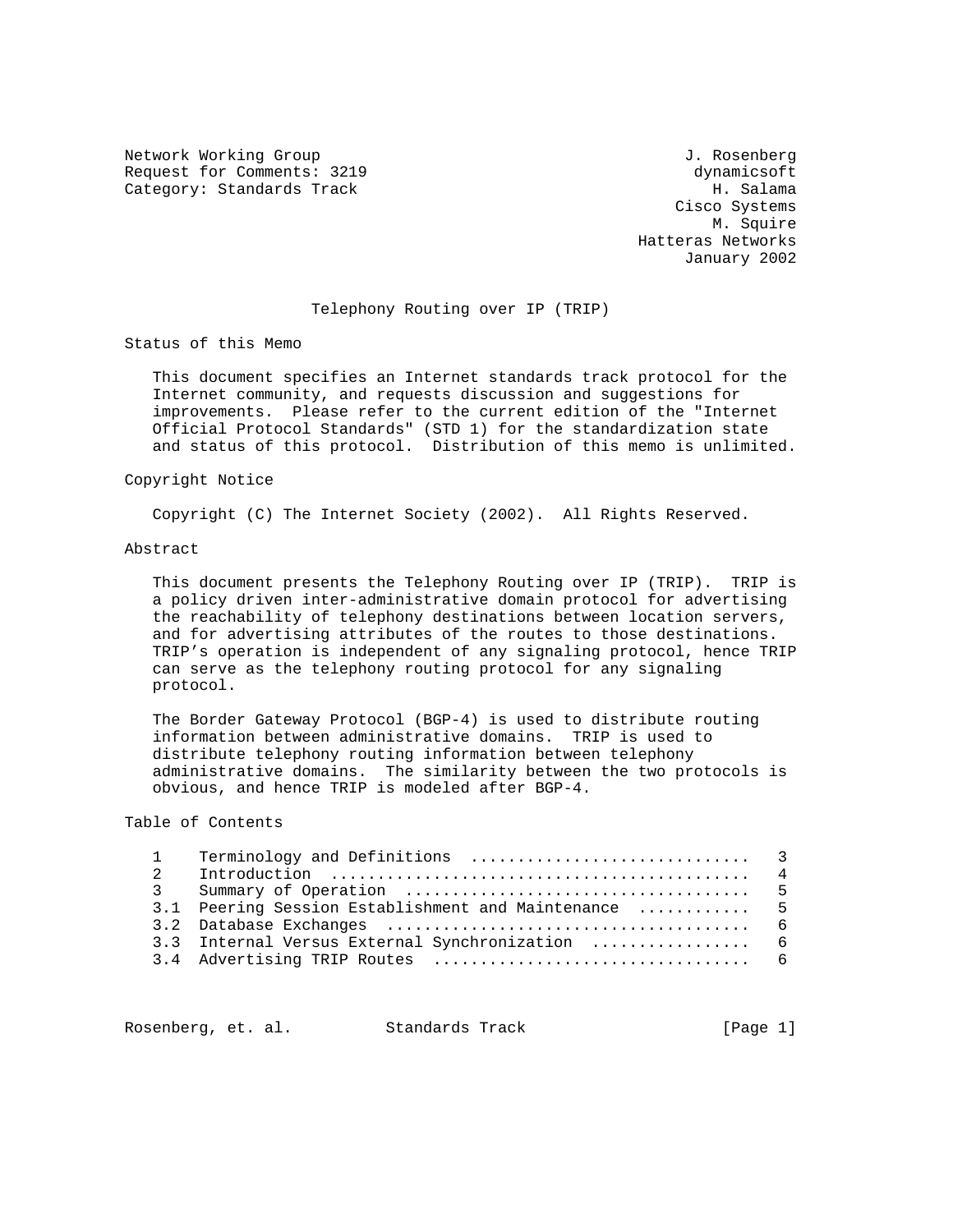| 3.5  | Telephony Routing Information Bases                                                                            | 7              |
|------|----------------------------------------------------------------------------------------------------------------|----------------|
| 3.6  |                                                                                                                | $\overline{9}$ |
| 3.7  |                                                                                                                | $\overline{9}$ |
| 4    |                                                                                                                | 10             |
| 4.1  |                                                                                                                | 10             |
| 4.2  |                                                                                                                | 11             |
| 4.3  |                                                                                                                | 15             |
| 4.4  | KEEPALIVE Message Format                                                                                       | 22             |
| 4.5  | NOTIFICATION Message Format                                                                                    | 23             |
| 5    |                                                                                                                | 24             |
| 5.1  | WithdrawnRoutes                                                                                                | 24             |
| 5.2  | ReachableRoutes                                                                                                | 28             |
| 5.3  |                                                                                                                | 29             |
| 5.4  |                                                                                                                | 31             |
| 5.5  |                                                                                                                | 35             |
| 5.6  |                                                                                                                | 36             |
| 5.7  | LocalPreference                                                                                                | 37             |
| 5.8  |                                                                                                                | 38             |
| 5.9  |                                                                                                                | 39             |
|      | 5.10 ITAD Topology (assumination of the contract of the contract of the set of the set of the set of the set o | 41             |
|      |                                                                                                                | 43             |
|      | 5.12 Considerations for Defining New TRIP Attributes                                                           | 44             |
| 6    | TRIP Error Detection and Handling                                                                              | 44             |
| 6.1  | Message Header Error Detection and Handling                                                                    | 45             |
| 6.2  | OPEN Message Error Detection and Handling                                                                      | 45             |
| 6.3  | UPDATE Message Error Detection and Handling                                                                    | 46             |
| 6.4  | NOTIFICATION Message Error Detection and Handling                                                              | 48             |
| 6.5  | Hold Timer Expired Error Handling                                                                              | 48             |
| 6.6  | Finite State Machine Error Handling                                                                            | 48             |
| 6.7  |                                                                                                                | 48             |
| 6.8  |                                                                                                                | 48             |
| 7    |                                                                                                                | 49             |
|      | TRIP Version Negotiation                                                                                       |                |
| 8    | TRIP Capability Negotiation                                                                                    | 50             |
| 9    | TRIP Finite State Machine                                                                                      | 50             |
| 10   | UPDATE Message Handling                                                                                        | 55             |
|      |                                                                                                                | 56             |
|      | 10.2 Decision Process (and intercontance in the contract of the set of the set of the set of the set of the s  | 58             |
| 10.3 |                                                                                                                |                |
| 10.4 |                                                                                                                |                |
| 10.5 |                                                                                                                |                |
| 11   | TRIP Transport                                                                                                 |                |
| 12   | ITAD Topology                                                                                                  | 68             |
| 13   |                                                                                                                | 68             |
| 13.1 | TRIP Capabilities                                                                                              | 68             |
| 13.2 | TRIP Attributes                                                                                                | 69             |
| 13.3 | Destination Address Families                                                                                   | 69             |
| 13.4 | TRIP Application Protocols                                                                                     | 69             |
| 13.5 | ITAD Numbers                                                                                                   | 70             |
|      |                                                                                                                |                |

Rosenberg, et. al. Standards Track [Page 2]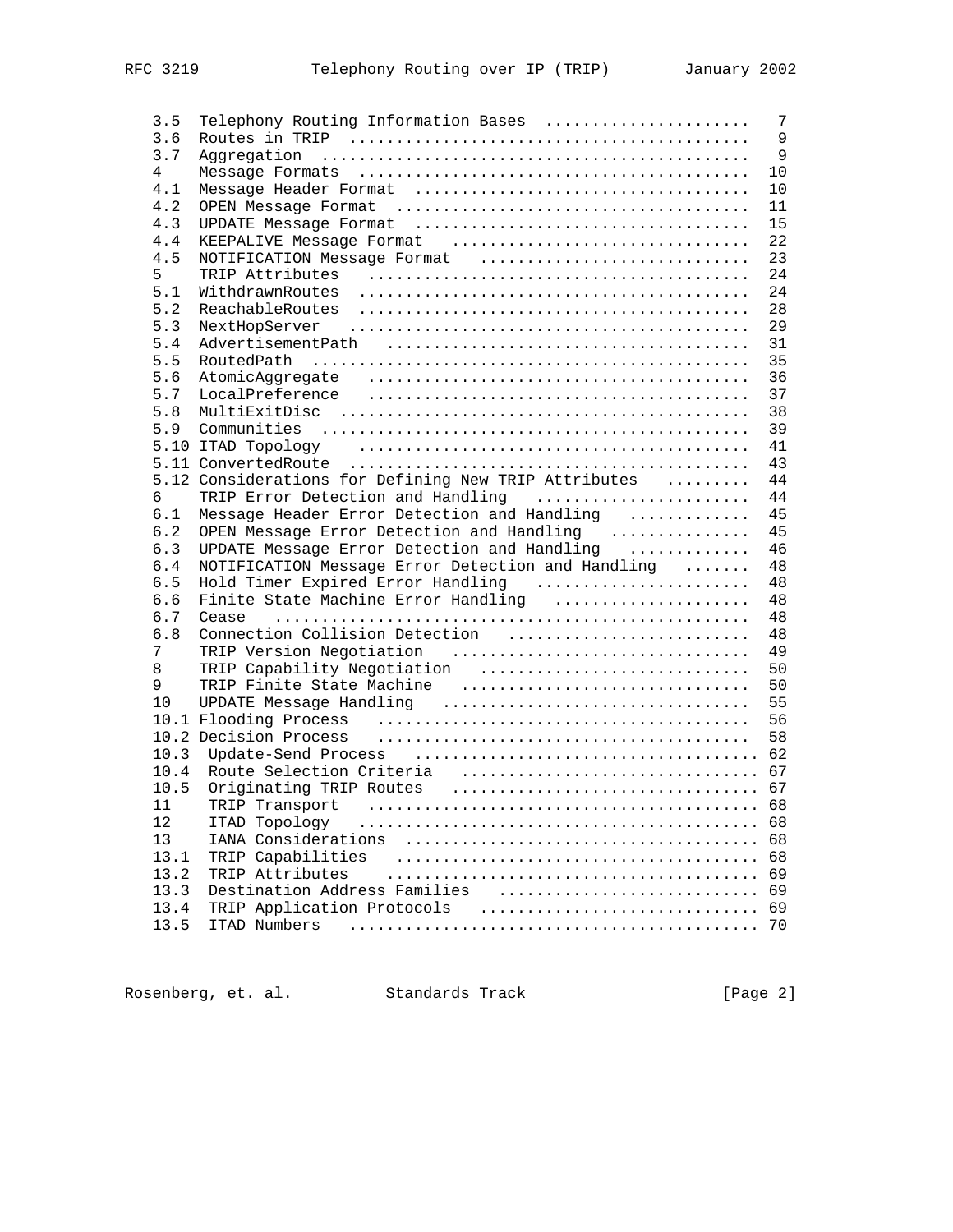14 Security Considerations ................................. 70 A1 Appendix 1: TRIP FSM State Transitions and Actions ...... 71 A2 Appendix 2: Implementation Recommendations .............. 73 Acknowledgments ................................................ 75 References ..................................................... 75 Intellectual Property Notice ................................... 77 Authors' Addresses ............................................. 78 Full Copyright Statement ....................................... 79

## 1. Terminology and Definitions

 The key words "MUST", "MUST NOT", "REQUIRED", "SHALL", "SHALL NOT", "SHOULD", "SHOULD NOT", "RECOMMENDED", "MAY", and "OPTIONAL" in this document are to be interpreted as described in RFC 2119 [1].

 A framework for Telephony Routing over IP (TRIP) is described in [2]. We assume the reader is familiar with the framework and terminology of [2]. We define and use the following terms in addition to those defined in [2].

 Telephony Routing Information Base (TRIB): The database of reachable telephony destinations built and maintained at an LS as a result of its participation in TRIP.

 IP Telephony Administrative Domain (ITAD): The set of resources (gateways, location servers, etc.) under the control of a single administrative authority. End users are customers of an ITAD.

 Less/More Specific Route: A route X is said to be less specific than a route Y if every destination in Y is also a destination in X, and X and Y are not equal. In this case, Y is also said to be more specific than X.

 Aggregation: Aggregation is the process by which multiple routes are combined into a single less specific route that covers the same set of destinations. Aggregation is used to reduce the size of the TRIB being synchronized with peer LSs by reducing the number of exported TRIP routes.

 Peers: Two LSs that share a logical association (a transport connection). If the LSs are in the same ITAD, they are internal peers. Otherwise, they are external peers. The logical association between two peer LSs is called a peering session.

Rosenberg, et. al. Standards Track [Page 3]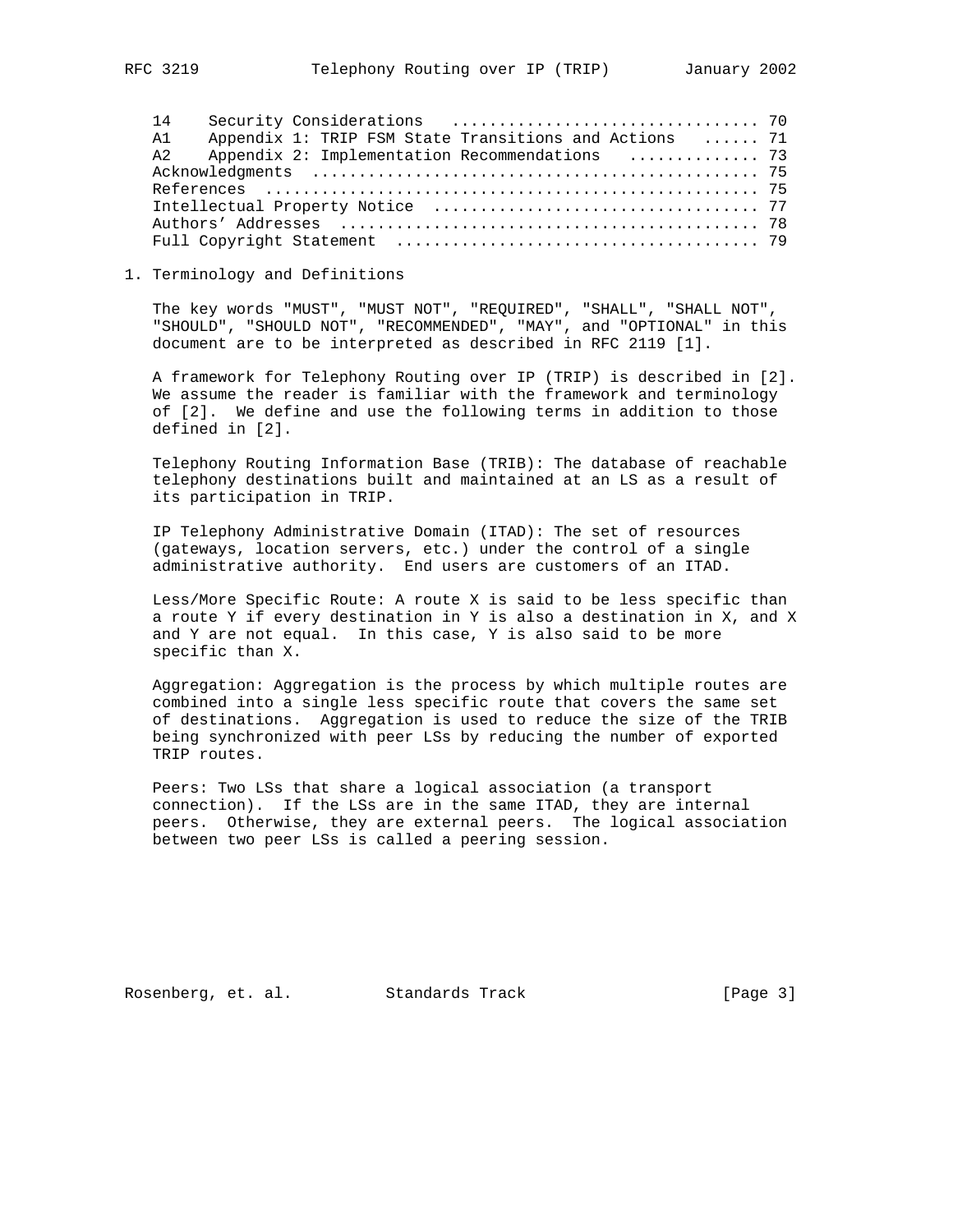Telephony Routing Information Protocol (TRIP): The protocol defined in this specification. The function of TRIP is to advertise the reachability of telephony destinations, attributes associated with the destinations, as well as the attributes of the path towards those destinations.

 TRIP destination: TRIP can be used to manage routing tables for multiple protocols (SIP, H323, etc.). In TRIP, a destination is the combination of (a) a set of addresses (given by an address family and address prefix), and (b) an application protocol (SIP, H323, etc).

## 2. Introduction

 The gateway location and routing problem has been introduced in [2]. It is considered one of the more difficult problems in IP telephony. The selection of an egress gateway for a telephony call, traversing an IP network towards an ultimate destination in the PSTN, is driven in large part by the policies of the various parties along the path, and by the relationships established between these parties. As such, a global directory of egress gateways in which users look up destination phone numbers is not a feasible solution. Rather, information about the availability of egress gateways is exchanged between providers, and subject to policy, made available locally and then propagated to other providers in other ITADs, thus creating routes towards these egress gateways. This would allow each provider to create its own database of reachable phone numbers and the associated routes - such a database could be very different for each provider depending on policy.

 TRIP is an inter-domain (i.e., inter-ITAD) gateway location and routing protocol. The primary function of a TRIP speaker, called a location server (LS), is to exchange information with other LSs. This information includes the reachability of telephony destinations, the routes towards these destinations, and information about gateways towards those telephony destinations residing in the PSTN. The TRIP requirements are set forth in [2].

 LSs exchange sufficient routing information to construct a graph of ITAD connectivity so that routing loops may be prevented. In addition, TRIP can be used to exchange attributes necessary to enforce policies and to select routes based on path or gateway characteristics. This specification defines TRIP's transport and synchronization mechanisms, its finite state machine, and the TRIP data. This specification defines the basic attributes of TRIP. The TRIP attribute set is extendible, so additional attributes may be defined in future documents.

Rosenberg, et. al. Standards Track [Page 4]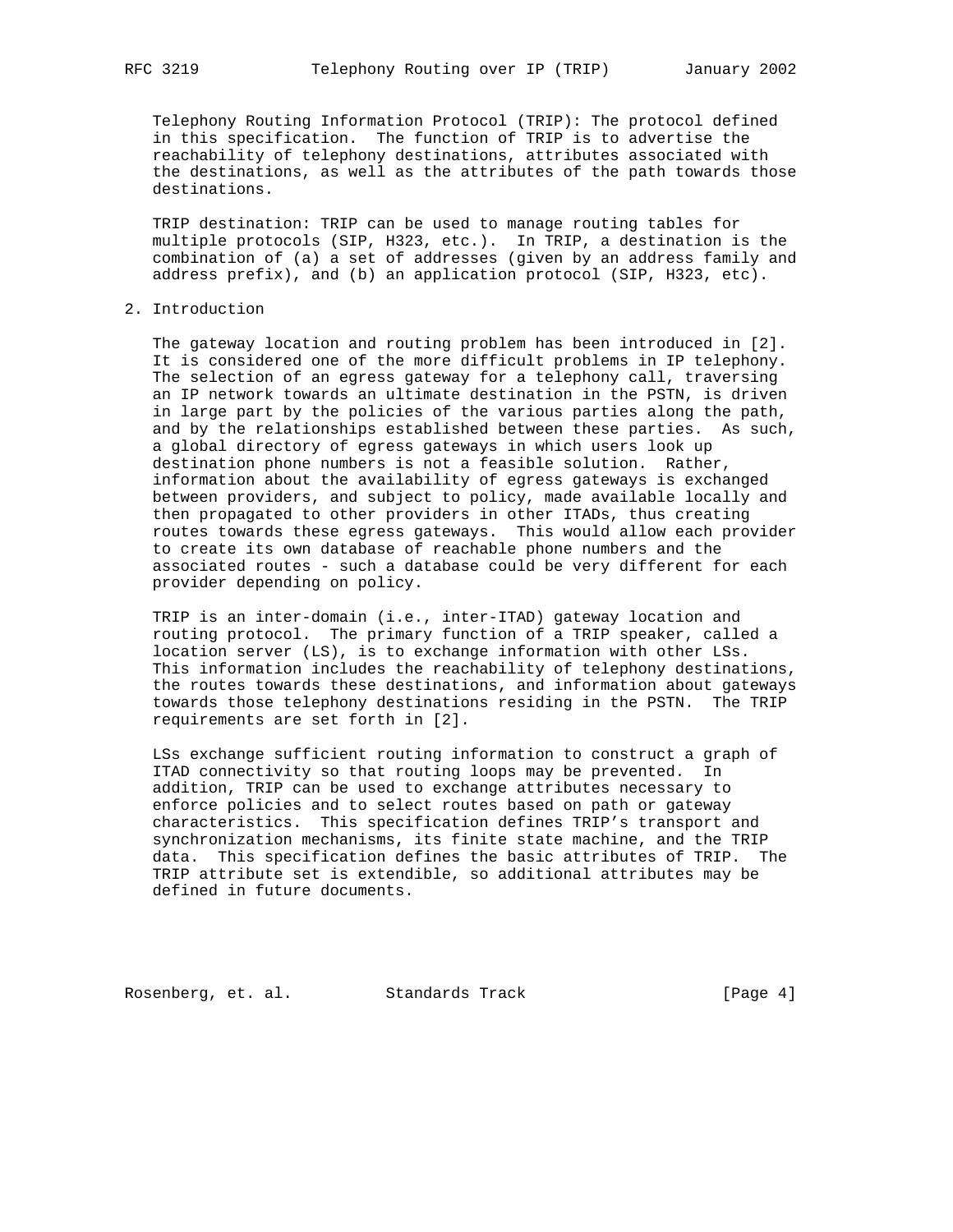TRIP is modeled after the Border Gateway Protocol 4 (BGP-4) [3] and enhanced with some link state features, as in the Open Shortest Path First (OSPF) protocol [4], IS-IS [5], and the Server Cache Synchronization Protocol (SCSP) [6]. TRIP uses BGP's inter-domain transport mechanism, BGP's peer communication, BGP's finite state machine, and similar formats and attributes as BGP. Unlike BGP however, TRIP permits generic intra-domain LS topologies, which simplifies configuration and increases scalability in contrast to BGP's full mesh requirement of internal BGP speakers. TRIP uses an intra-domain flooding mechanism similar to that used in OSPF [4], IS-IS [5], and SCSP [6].

 TRIP permits aggregation of routes as they are advertised through the network. TRIP does not define a specific route selection algorithm.

 TRIP runs over a reliable transport protocol. This eliminates the need to implement explicit fragmentation, retransmission, acknowledgment, and sequencing. The error notification mechanism used in TRIP assumes that the transport protocol supports a graceful close, i.e., that all outstanding data will be delivered before the connection is closed.

 TRIP's operation is independent of any particular telephony signaling protocol. Therefore, TRIP can be used as the routing protocol for any of these protocols, e.g., H.323 [7] and SIP [8].

 The LS peering topology is independent of the physical topology of the network. In addition, the boundaries of an ITAD are independent of the boundaries of the layer 3 routing autonomous systems. Neither internal nor external TRIP peers need to be physically adjacent.

3. Summary of Operation

 This section summarizes the operation of TRIP. Details are provided in later sections.

3.1. Peering Session Establishment and Maintenance

 Two peer LSs form a transport protocol connection between one another. They exchange messages to open and confirm the connection parameters, and to negotiate the capabilities of each LS as well as the type of information to be advertised over this connection.

 KeepAlive messages are sent periodically to ensure adjacent peers are operational. Notification messages are sent in response to errors or special conditions. If a connection encounters an error condition, a Notification message is sent and the connection is closed.

Rosenberg, et. al. Standards Track [Page 5]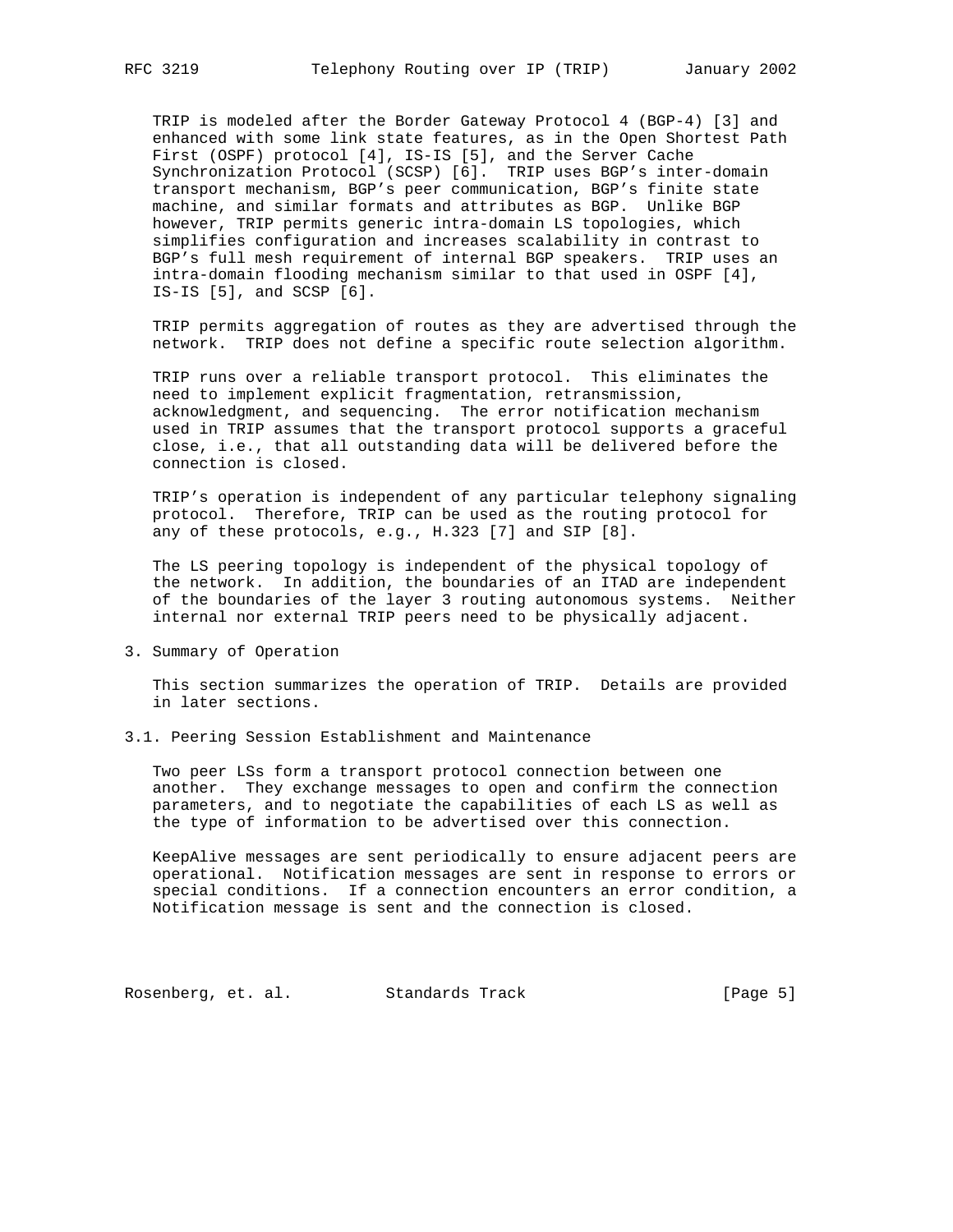# 3.2. Database Exchanges

 Once the peer connection has been established, the initial data flow is a dump of all routes relevant to the new peer (In the case of an external peer, all routes in the LS's Adj-TRIB-Out for that external peer. In the case of an internal peer, all routes in the Ext-TRIB and all Adj-TRIBs-In). Note that the different TRIBs are defined in Section 3.5.

 Incremental updates are sent as the TRIP routing tables (TRIBs) change. TRIP does not require periodic refresh of the routes. Therefore, an LS must retain the current version of all routing entries.

 If a particular ITAD has multiple LSs and is providing transit service for other ITADs, then care must be taken to ensure a consistent view of routing within the ITAD. When synchronized the TRIP routing tables, i.e., the Loc-TRIBs, of all internal peers are identical.

#### 3.3. Internal Versus External Synchronization

 As with BGP, TRIP distinguishes between internal and external peers. Within an ITAD, internal TRIP uses link-state mechanisms to flood database updates over an arbitrary topology. Externally, TRIP uses point-to-point peering relationships to exchange database information.

 To achieve internal synchronization, internal peer connections are configured between LSs of the same ITAD such that the resulting intra-domain LS topology is connected and sufficiently redundant. This is different from BGP's approach that requires all internal peers to be connected in a full mesh topology, which may result in scaling problems. When an update is received from an internal peer, the routes in the update are checked to determine if they are newer than the version already in the database. Newer routes are then flooded to all other peers in the same domain.

## 3.4. Advertising TRIP Routes

 In TRIP, a route is defined as the combination of (a) a set of destination addresses (given by an address family indicator and an address prefix), and (b) an application protocol (e.g. SIP, H323, etc.). Generally, there are additional attributes associated with each route (for example, the next-hop server).

Rosenberg, et. al. Standards Track [Page 6]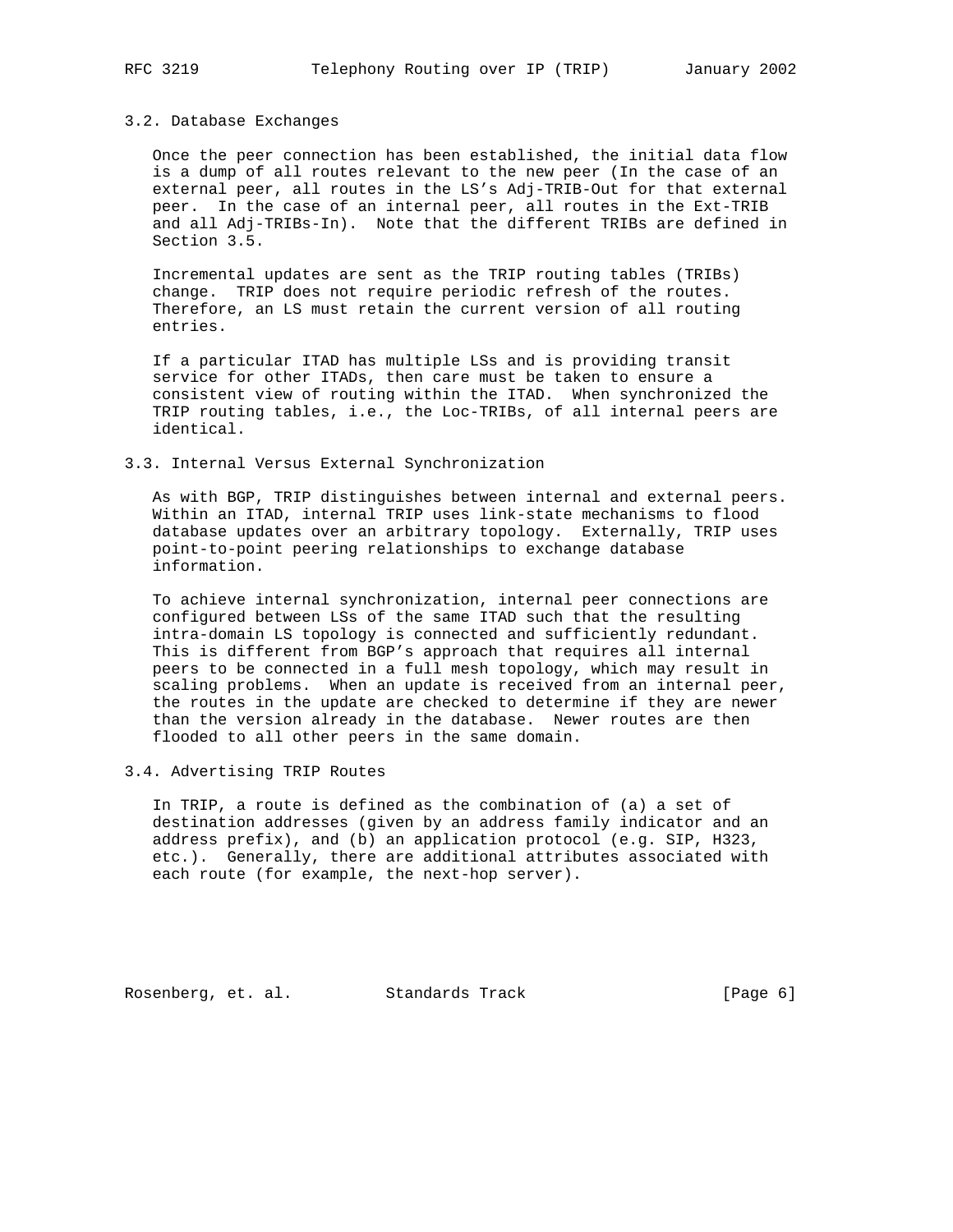TRIP routes are advertised between a pair of LSs in UPDATE messages. The destination addresses are included in the ReachableRoutes attribute of the UPDATE, while other attributes describe things like the path or egress gateway.

 If an LS chooses to advertise a TRIP route, it may add to or modify the attributes of the route before advertising it to a peer. TRIP provides mechanisms by which an LS can inform its peer that a previously advertised route is no longer available for use. There are three methods by which a given LS can indicate that a route has been withdrawn from service:

- Include the route in the WithdrawnRoutes Attribute in an UPDATE message, thus marking the associated destinations as being no longer available for use.
- Advertise a replacement route with the same set of destinations in the ReachableRoutes Attribute.
- For external peers where flooding is not in use, the LS-to-LS peer connection can be closed, which implicitly removes from service all routes which the pair of LSs had advertised to each other over that peer session. Note that terminating an internal peering session does not necessarily remove the routes advertised by the peer LS as the same routes may have been received from multiple internal peers because of flooding. If an LS determines that another internal LS is no longer active (from the ITAD Topology attributes of the UPDATE messages from other internal peers), then it MUST remove all routes originated into the LS by that LS and rerun its decision process.

## 3.5. Telephony Routing Information Bases

A TRIP LS processes three types of routes:

- External routes: An external route is a route received from an external peer LS
- Internal routes: An internal route is a route received from an internal LS in the same ITAD.
- Local routes: A local route is a route locally injected into TRIP, e.g. by configuration or by route redistribution from another routing protocol.

 The Telephony Routing Information Base (TRIB) within an LS consists of four distinct parts: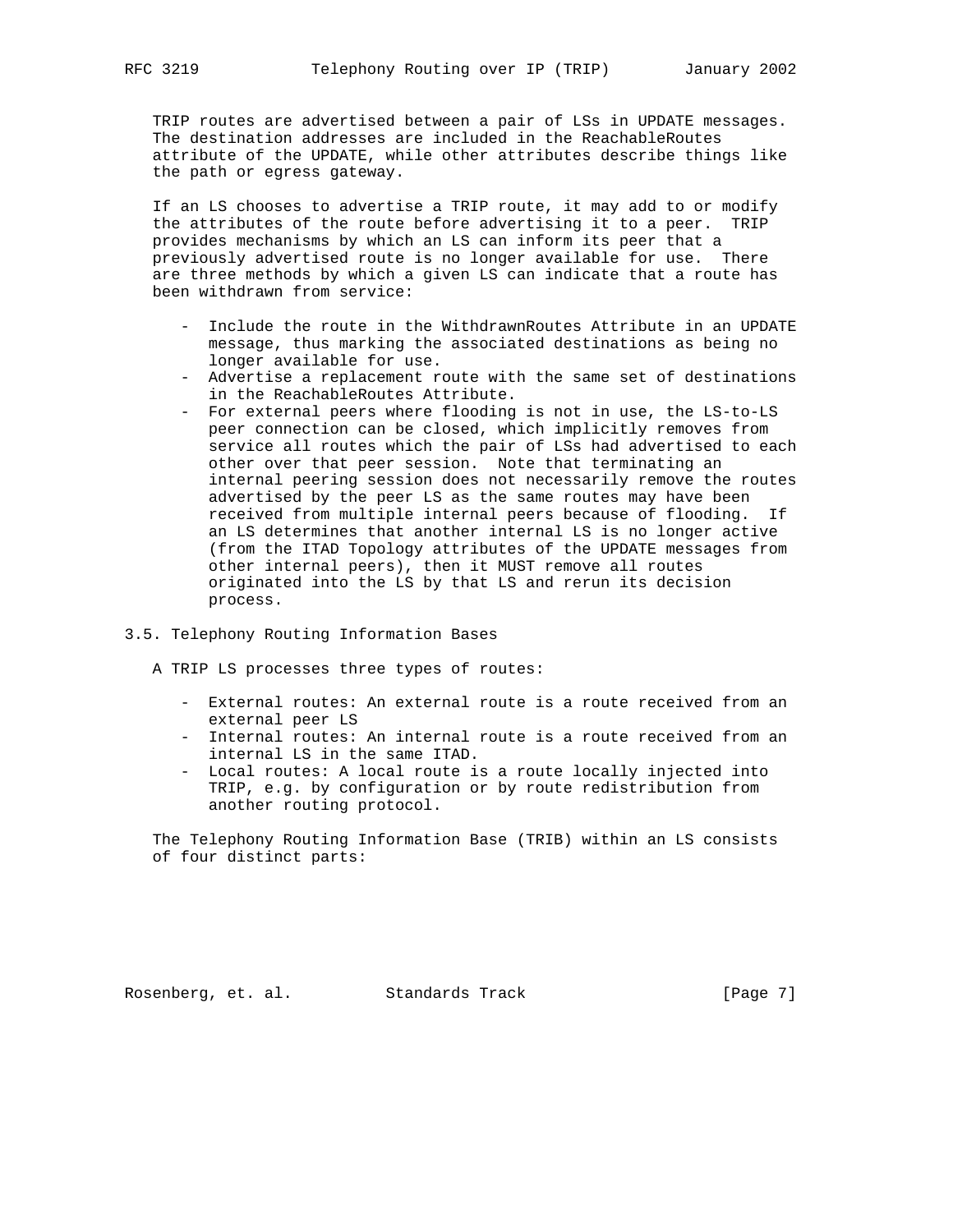- Adj-TRIBs-In: The Adj-TRIBs-In store routing information that has been learned from inbound UPDATE messages. Their contents represent TRIP routes that are available as an input to the Decision Process. These are the "unprocessed" routes received. The routes from each external peer LS and each internal LS are maintained in this database independently, so that updates from one peer do not affect the routes received from another LS. Note that there is an Adj-TRIB-In for every LS within the domain, even those with which the LS is not directly peered.
- Ext-TRIB: There is only one Ext-TRIB database per LS. The LS runs the route selection algorithm on all external routes (stored in the Adj-TRIBs-In of the external peers) and local routes (may be stored in an Adj-TRIB-In representing the local LS) and selects the best route for a given destination and stores it in the Ext-TRIB. The use of Ext-TRIB will be explained further in Section 10.3.1
- Loc-TRIB: The Loc-TRIB contains the local TRIP routing information that the LS has selected by applying its local policies to the routing information contained in its Adj- TRIBs-In of internal LSs and the Ext-TRIB.
- Adj-TRIBs-Out: The Adj-TRIBs-Out store the information that the local LS has selected for advertisement to its external peers. The routing information stored in the Adj-TRIBs-Out will be carried in the local LS's UPDATE messages and advertised to its peers.

 Figure 1 illustrates the relationship between the four parts of the routing information base.



Figure 1: TRIB Relationships

Rosenberg, et. al. Standards Track [Page 8]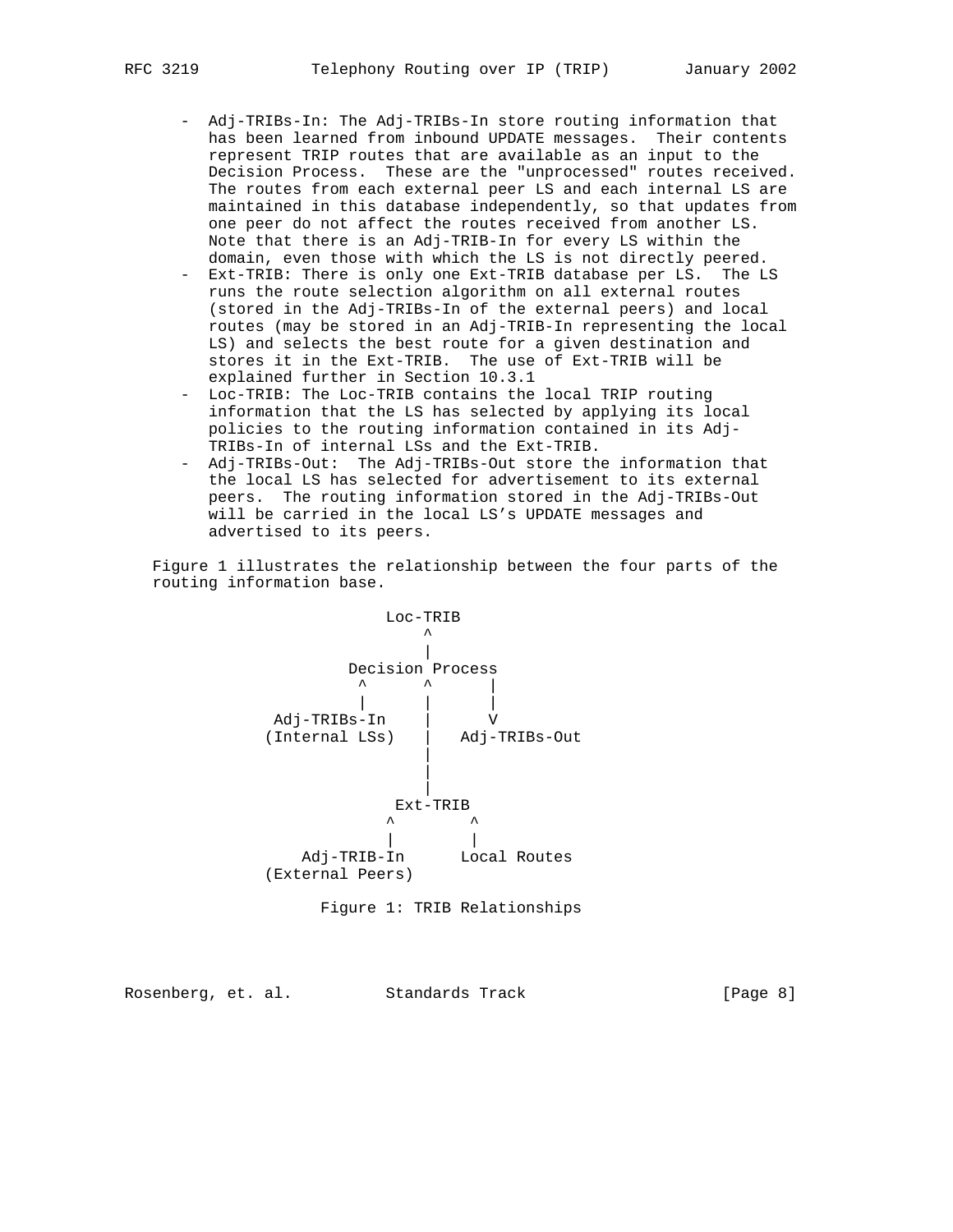Although the conceptual model distinguishes between Adj-TRIBs-In, Ext-TRIB, Loc-TRIB, and Adj-TRIBs-Out, this neither implies nor requires that an implementation must maintain four separate copies of the routing information. The choice of implementation (for example, 4 copies of the information vs. 1 copy with pointers) is not constrained by the protocol.

## 3.6. Routes in TRIP

 A route in TRIP specifies a range of numbers by being a prefix of those numbers (the exact definition  $\&$  syntax of route are in  $5.1.1$ ). Arbitrary ranges of numbers are not atomically representable by a route in TRIP. A prefix range is the only type of range supported atomically. An arbitrary range can be accomplished by using multiple prefixes in a ReachableRoutes attribute (see Section 5.1 & 5.2). For example, 222-xxxx thru 999-xxxx could be represented by including the prefixes 222, 223, 224,...,23,24,...,3,4,...,9 in a ReachableRoutes attribute.

#### 3.7. Aggregation

 Aggregation is a scaling enhancement used by an LS to reduce the number of routing entries that it has to synchronize with its peers. Aggregation may be performed by an LS when there is a set of routes  $\{R1, R2, \ldots\}$  in its TRIB such that there exists a less specific route R where every valid destination in R is also a valid destination in {R1, R2, ...} and vice-versa. Section 5 includes a description of how to combine each attribute (by type) on the  ${R1,$ R2, ...} routes into an attribute for R.

 Note that there is no mechanism within TRIP to communicate that a particular address prefix is not used or valid within a particular address family, and thus that these addresses could be skipped during aggregation. LSs may use methods outside of TRIP to learn of invalid prefixes that may be ignored during aggregation.

 An LS is not required to perform aggregation, however it is recommended whenever maintaining a smaller TRIB is important. An LS decides based on its local policy whether or not to aggregate a set of routes into a single aggregate route.

Whenever an LS aggregates multiple routes where the NextHopServer is not identical in all aggregated routes, the NextHopServer attribute of the aggregate route must be set to a signalling server in the aggregating LS's domain.

Rosenberg, et. al. Standards Track [Page 9]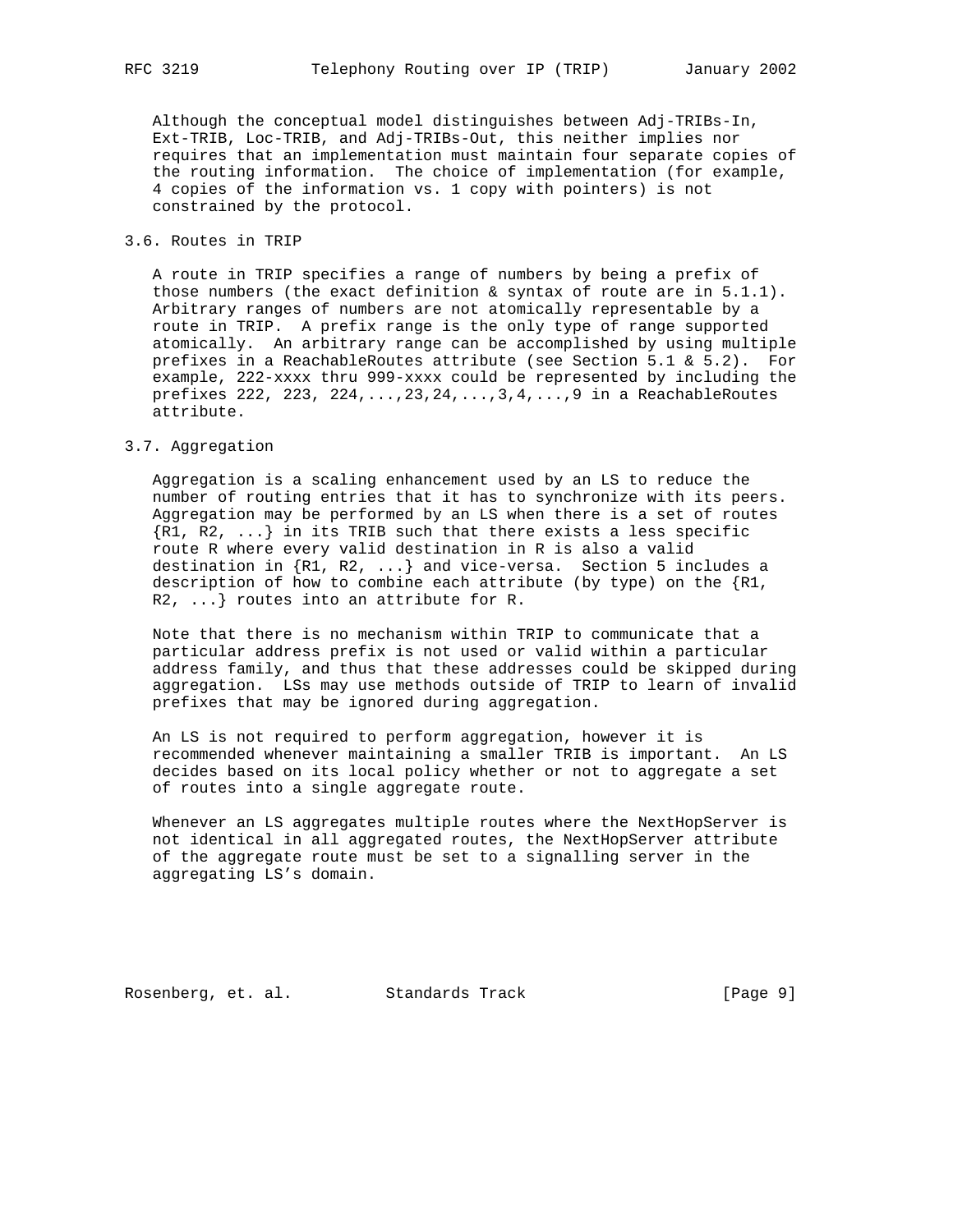When an LS resets the NextHopServer of any route, and this may be performed because of aggregation or other reasons, it has the effect of adding another signalling server along the signalling path to these destinations. The end result is that the signalling path between two destinations may consist of multiple signalling servers across multiple domains.

4. Message Formats

 This section describes message formats used by TRIP. Messages are sent over a reliable transport protocol connection. A message MUST be processed only after it is entirely received. The maximum message size is 4096 octets. All implementations MUST support this maximum message size. The smallest message that MAY be sent consists of a TRIP header without a data portion, or 3 octets.

4.1. Message Header Format

 Each message has a fixed-size header. There may or may not be a data portion following the header, depending on the message type. The layout of the header fields is shown in Figure 2.

|  | 0 1 2 3 4 5 6 7 8 9 0 1 2 3 4 5 6 7 8 9 0 1 2 3 |  |  |  |  |  |      |  |  |
|--|-------------------------------------------------|--|--|--|--|--|------|--|--|
|  | Length                                          |  |  |  |  |  | Type |  |  |

## Figure 2: TRIP Header

 Length: This 2-octet unsigned integer indicates the total length of the message, including the header, in octets. Thus, it allows one to locate, in the transport-level stream, the beginning of the next message. The value of the Length field must always be at least 3 and no greater than 4096, and may be further constrained depending on the message type. No padding of extra data after the message is allowed, so the Length field must have the smallest value possible given the rest of the message.

 Type: This 1-octet unsigned integer indicates the type code of the message. The following type codes are defined:

- 1 OPEN
- 2 UPDATE
- 3 NOTIFICATION
- 4 KEEPALIVE

Rosenberg, et. al. Standards Track [Page 10]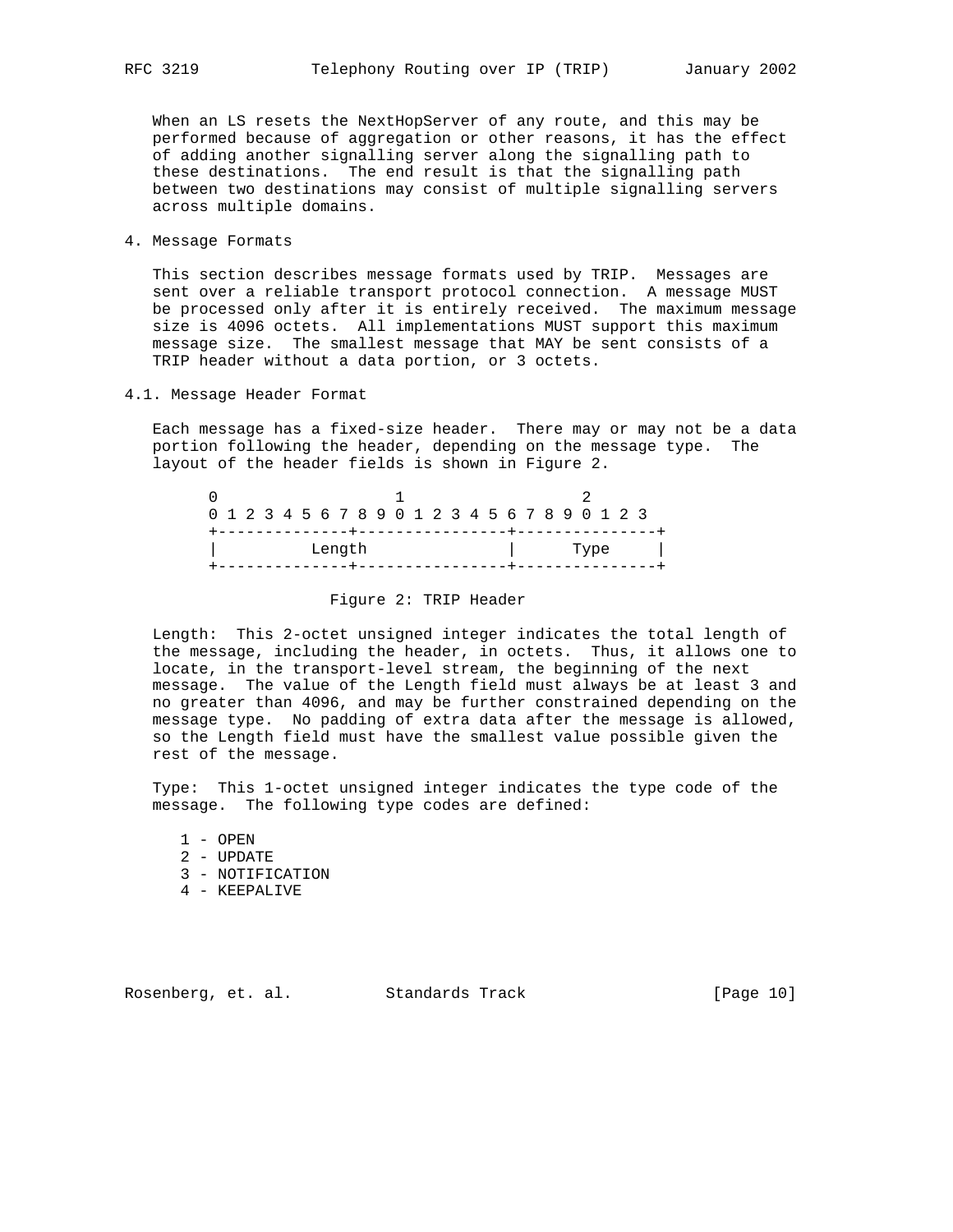#### 4.2. OPEN Message Format

 After a transport protocol connection is established, the first message sent by each side is an OPEN message. If the OPEN message is acceptable, a KEEPALIVE message confirming the OPEN is sent back. Once the OPEN is confirmed, UPDATE, KEEPALIVE, and NOTIFICATION messages may be exchanged.

 The minimum length of the OPEN message is 17 octets (including message header). OPEN messages not meeting this minimum requirement are handled as defined in Section 6.2.

 In addition to the fixed-size TRIP header, the OPEN message contains the following fields:

| 0 1 2 3 4 5 6 7 8 9 0 1 2 3 4 5 6 7 8 9 0 1 2 3 4 5 6 7 8 9 0 1 |  |         |  |  |                         |  |  |                                         |  |  |           |  |  |                  |  |  |                                |
|-----------------------------------------------------------------|--|---------|--|--|-------------------------|--|--|-----------------------------------------|--|--|-----------|--|--|------------------|--|--|--------------------------------|
|                                                                 |  | Version |  |  | Reserved                |  |  |                                         |  |  | Hold Time |  |  | --------+------- |  |  |                                |
|                                                                 |  |         |  |  |                         |  |  | My ITAD<br>-------+-------------+------ |  |  |           |  |  |                  |  |  |                                |
|                                                                 |  |         |  |  |                         |  |  | TRIP Identifier                         |  |  |           |  |  |                  |  |  |                                |
|                                                                 |  |         |  |  | Optional Parameters Len |  |  |                                         |  |  |           |  |  |                  |  |  | Optional Parameters (variable) |

#### Figure 3: TRIP OPEN Header

 This 1-octet unsigned integer indicates the protocol version of the message. The current TRIP version number is 1.

Hold Time:

 This 2-octet unsigned integer indicates the number of seconds that the sender proposes for the value of the Hold Timer. Upon receipt of an OPEN message, an LS MUST calculate the value of the Hold Timer by using the smaller of its configured Hold Time and the Hold Time received in the OPEN message. The Hold Time MUST be either zero or at least three seconds. An implementation MAY reject connections on the basis of the Hold Time. The calculated value indicates the maximum number of seconds that may elapse between the receipt of successive KEEPALIVE and/or UPDATE messages by the sender.

 This 4-octet unsigned integer indicates the ITAD number of the sender. The ITAD number must be unique for this domain within this confederation of cooperating LSs.

Rosenberg, et. al. Standards Track [Page 11]

Version: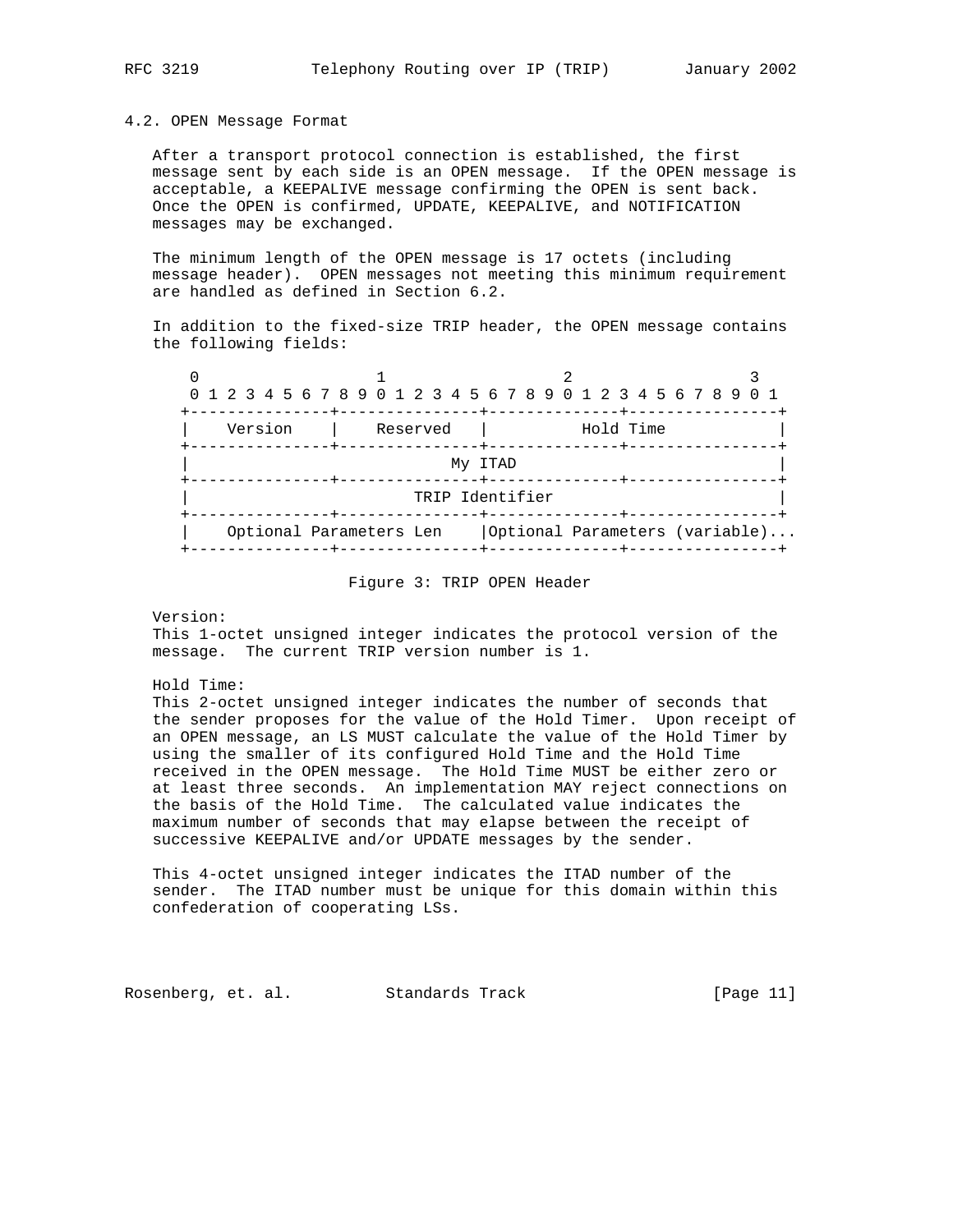ITAD numbers are assigned by IANA as specified in Section 13. This document reserves ITAD number 0. ITAD numbers from 1 to 255 are designated for private use.

 TRIP Identifier: This 4-octet unsigned integer indicates the TRIP Identifier of the sender. The TRIP Identifier MUST uniquely identify this LS within its ITAD. A given LS MAY set the value of its TRIP Identifier to an IPv4 address assigned to that LS. The value of the TRIP Identifier is determined on startup and MUST be the same for all peer connections. When comparing two TRIP identifiers, the TRIP Identifier is interpreted as a numerical 4-octet unsigned integer.

 Optional Parameters Length: This 2-octet unsigned integer indicates the total length of the Optional Parameters field in octets. If the value of this field is zero, no Optional Parameters are present.

 Optional Parameters: This field may contain a list of optional parameters, where each parameter is encoded as a <Parameter Type, Parameter Length, Parameter Value> triplet.

|  |  |  |                |  |  |  |  |  |  |  | 0 1 2 3 4 5 6 7 8 9 0 1 2 3 4 5 6 7 8 9 0 1 2 3 4 5 6 7 8 9 0 1 |  |  |  |  |  |  |
|--|--|--|----------------|--|--|--|--|--|--|--|-----------------------------------------------------------------|--|--|--|--|--|--|
|  |  |  | Parameter Type |  |  |  |  |  |  |  | Parameter Length                                                |  |  |  |  |  |  |
|  |  |  |                |  |  |  |  |  |  |  | Parameter Value (variable)                                      |  |  |  |  |  |  |

#### Figure 4: Optional Parameter Encoding

 Parameter Type: This is a 2-octet field that unambiguously identifies individual parameters.

 Parameter Length: This is a 2-octet field that contains the length of the Parameter Value field in octets.

 Parameter Value: This is a variable length field that is interpreted according to the value of the Parameter Type field.

Rosenberg, et. al. Standards Track [Page 12]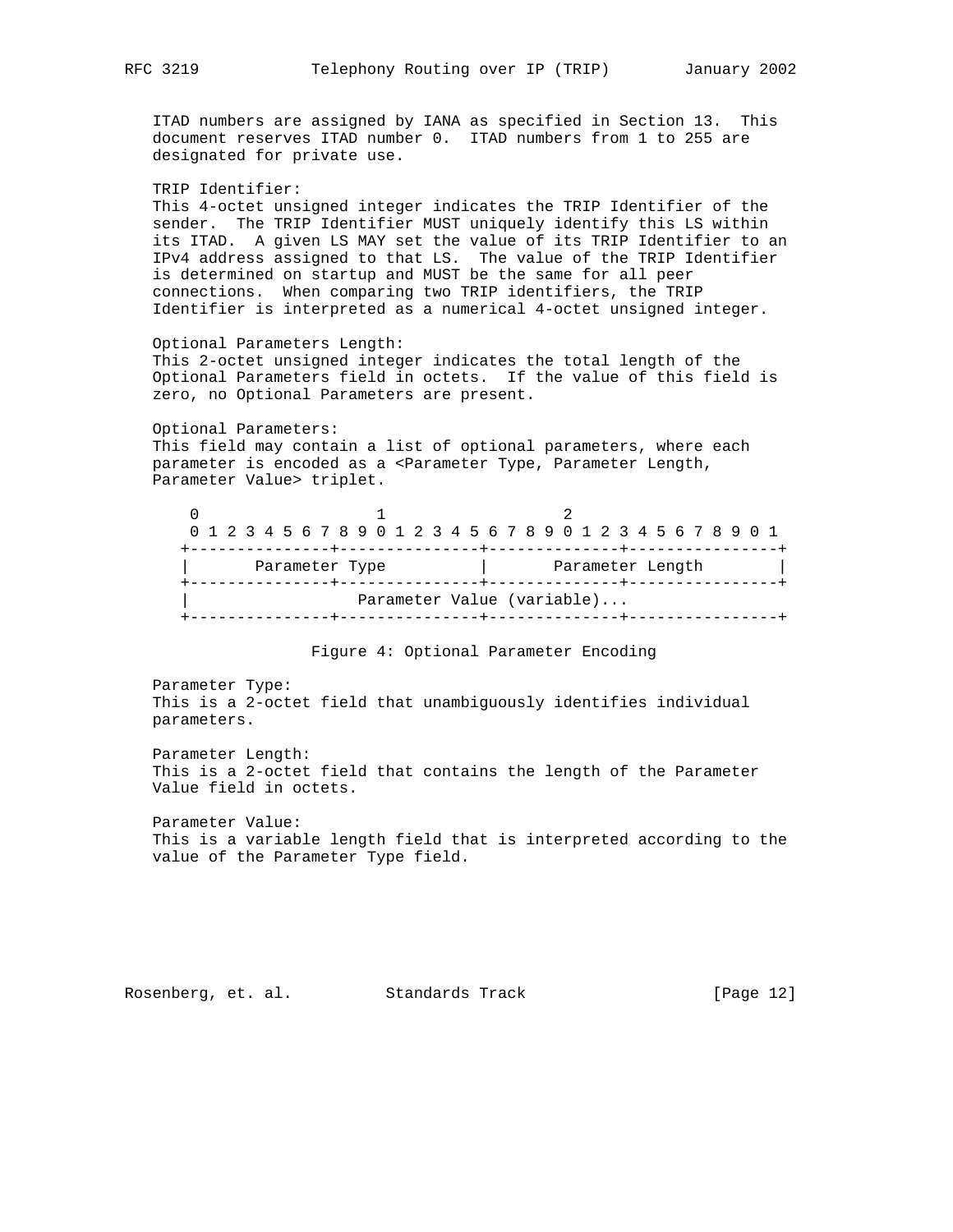#### 4.2.1. Open Message Optional Parameters

 This document defines the following Optional Parameters for the OPEN message.

#### 4.2.1.1. Capability Information

 Capability Information uses Optional Parameter type 1. This is an optional parameter used by an LS to convey to its peer the list of capabilities supported by the LS. This permits an LS to learn of the capabilities of its peer LSs. Capability negotiation is defined in Section 8.

 The parameter contains one or more triples <Capability Code, Capability Length, Capability Value>, where each triple is encoded as shown below:

| 0 1 2 3 4 5 6 7 8 9 0 1 2 3 4 5 6 7 8 9 0 1 2 3 4 5 6 7 8 9 0 1 |                   |
|-----------------------------------------------------------------|-------------------|
|                                                                 |                   |
| Capability Code                                                 | Capability Length |
| Capability Value (variable)                                     |                   |

#### Figure 5: Capability Optional Parameter

 Capability Code: Capability Code is a 2-octet field that unambiguously identifies individual capabilities.

 Capability Length: Capability Length is a 2-octet field that contains the length of the Capability Value field in octets.

 Capability Value: Capability Value is a variable length field that is interpreted according to the value of the Capability Code field.

 Any particular capability, as identified by its Capability Code, may appear more than once within the Optional Parameter.

 This document reserves Capability Codes 32768-65535 for vendor specific applications (these are the codes with the first bit of the code value equal to 1). This document reserves value 0. Capability Codes (other than those reserved for vendor specific use) are controlled by IANA. See Section 13 for IANA considerations.

Rosenberg, et. al. Standards Track [Page 13]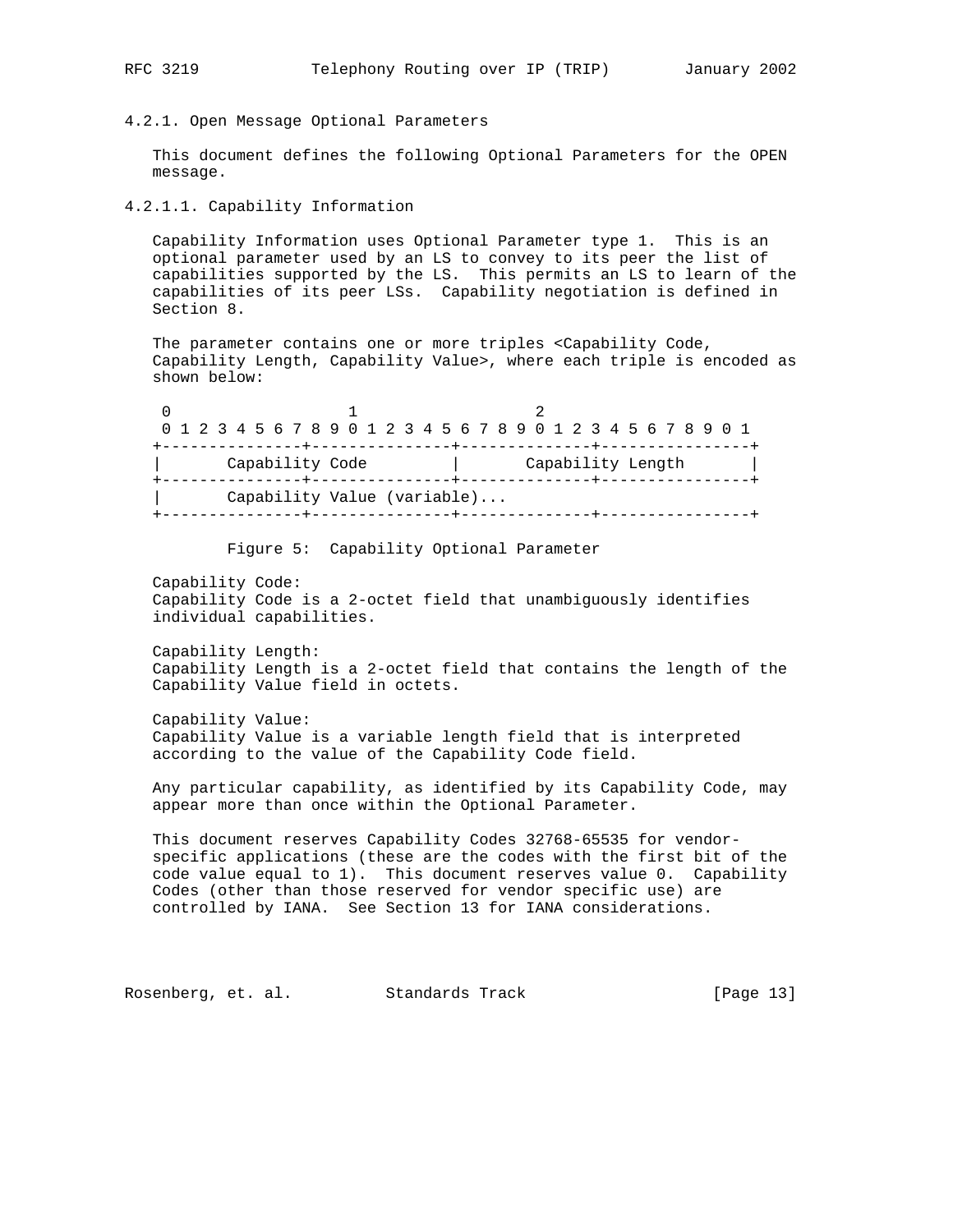The following Capability Codes are defined by this specification:

| Code | Capability              |
|------|-------------------------|
|      | Route Types Supported   |
|      | Send Receive Capability |

## 4.2.1.1.1. Route Types Supported

 The Route Types Supported Capability Code lists the route types supported in this peering session by the transmitting LS. An LS MUST NOT use route types that are not supported by the peer LS in any particular peering session. If the route types supported by a peer are not satisfactory, an LS SHOULD terminate the peering session. The format for a Route Type is:

| 0 1 2 3 4 5 6 7 8 9 0 1 2 3 4 5 6 7 8 9 0 1 2 3 4 5 6 7 8 9 0 1 |  |  |                |  |  |  |  |  |  |  |  |  |  |                      |  |  |
|-----------------------------------------------------------------|--|--|----------------|--|--|--|--|--|--|--|--|--|--|----------------------|--|--|
|                                                                 |  |  |                |  |  |  |  |  |  |  |  |  |  |                      |  |  |
|                                                                 |  |  | Address Family |  |  |  |  |  |  |  |  |  |  | Application Protocol |  |  |
|                                                                 |  |  |                |  |  |  |  |  |  |  |  |  |  |                      |  |  |

Figure 6: Route Types Supported Capability

 The Address Family and Application Protocol are as defined in Section 5.1.1. Address Family gives the address family being routed (within the ReachableRoutes attribute). The application protocol lists the application for which the routes apply. As an example, a route type for TRIP could be <E.164, SIP>, indicating a set of E.164 destinations for the SIP protocol.

 The Route Types Supported Capability MAY contain multiple route types in the capability. The number of route types within the capability is the maximum number that can fit given the capability length. The Capability Code is 1 and the length is variable.

#### 4.2.1.1.2. Send Receive Capability

 This capability specifies the mode in which the LS will operate with this particular peer. The possible modes are: Send Only mode, Receive Only mode, or Send Receive mode. The default mode is Send Receive mode.

 In Send Only mode, an LS transmits UPDATE messages to its peer, but the peer MUST NOT transmit UPDATE messages to that LS. If an LS in Send Only mode receives an UPDATE message from its peer, it MUST discard that message, but no further action should be taken.

Rosenberg, et. al. Standards Track [Page 14]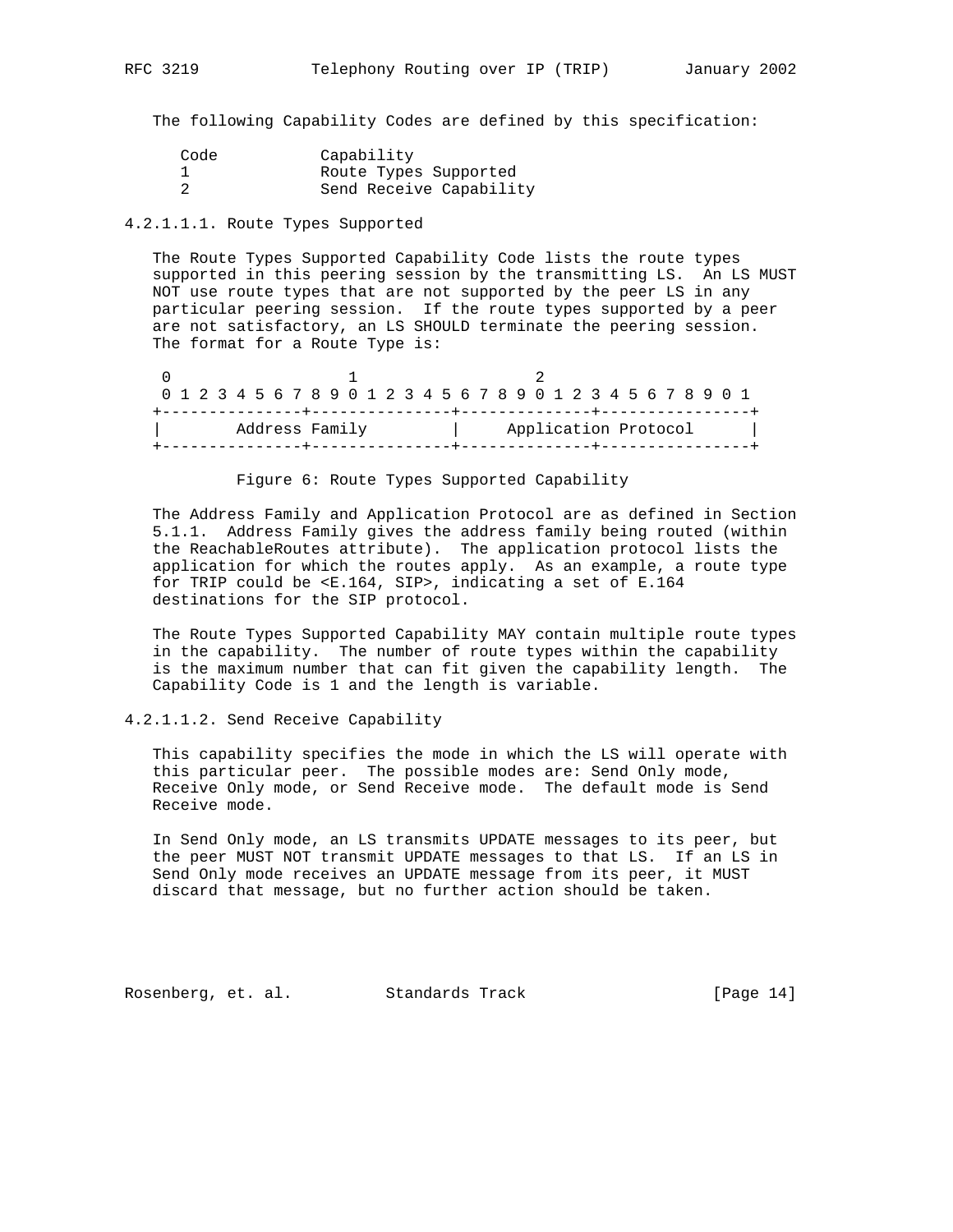The UPDATE messages sent by an LS in Send Only mode to its intra domain peer MUST include the ITAD Topology attribute whenever the topology changes. A useful application of an LS in Send Only mode with an external peer is to enable gateway registration services.

 If a service provider terminates calls to a set of gateways it owns, but never initiates calls, it can set its LSs to operate in Send Only mode, since they only ever need to generate UPDATE messages, not receive them. If an LS in Send Receive mode has a peering session with a peer in Send Only mode, that LS MUST set its route dissemination policy such that it does not send any UPDATE messages to its peer.

 In Receive Only mode, the LS acts as a passive TRIP listener. It receives and processes UPDATE messages from its peer, but it MUST NOT transmit any UPDATE messages to its peer. This is useful for management stations that wish to collect topology information for display purposes.

 The behavior of an LS in Send Receive mode is the default TRIP operation specified throughout this document.

 The Send Receive capability is a 4-octet unsigned numeric value. It can only take one of the following three values:

- 1 Send Receive mode
- 2 Send only mode
- 3 Receive Only mode

 A peering session MUST NOT be established between two LSs if both of them are in Send Only mode or if both of them are in Receive Only mode. If a peer LS detects such a capability mismatch when processing an OPEN message, it MUST respond with a NOTIFICATION message and close the peer session. The error code in the NOTIFICATION message must be set to "Capability Mismatch."

An LS MUST be configured in the same Send Receive mode for all peers.

4.3. UPDATE Message Format

 UPDATE messages are used to transfer routing information between LSs. The information in the UPDATE packet can be used to construct a graph describing the relationships between the various ITADs. By applying rules to be discussed, routing information loops and some other anomalies can be prevented.

Rosenberg, et. al. Standards Track [Page 15]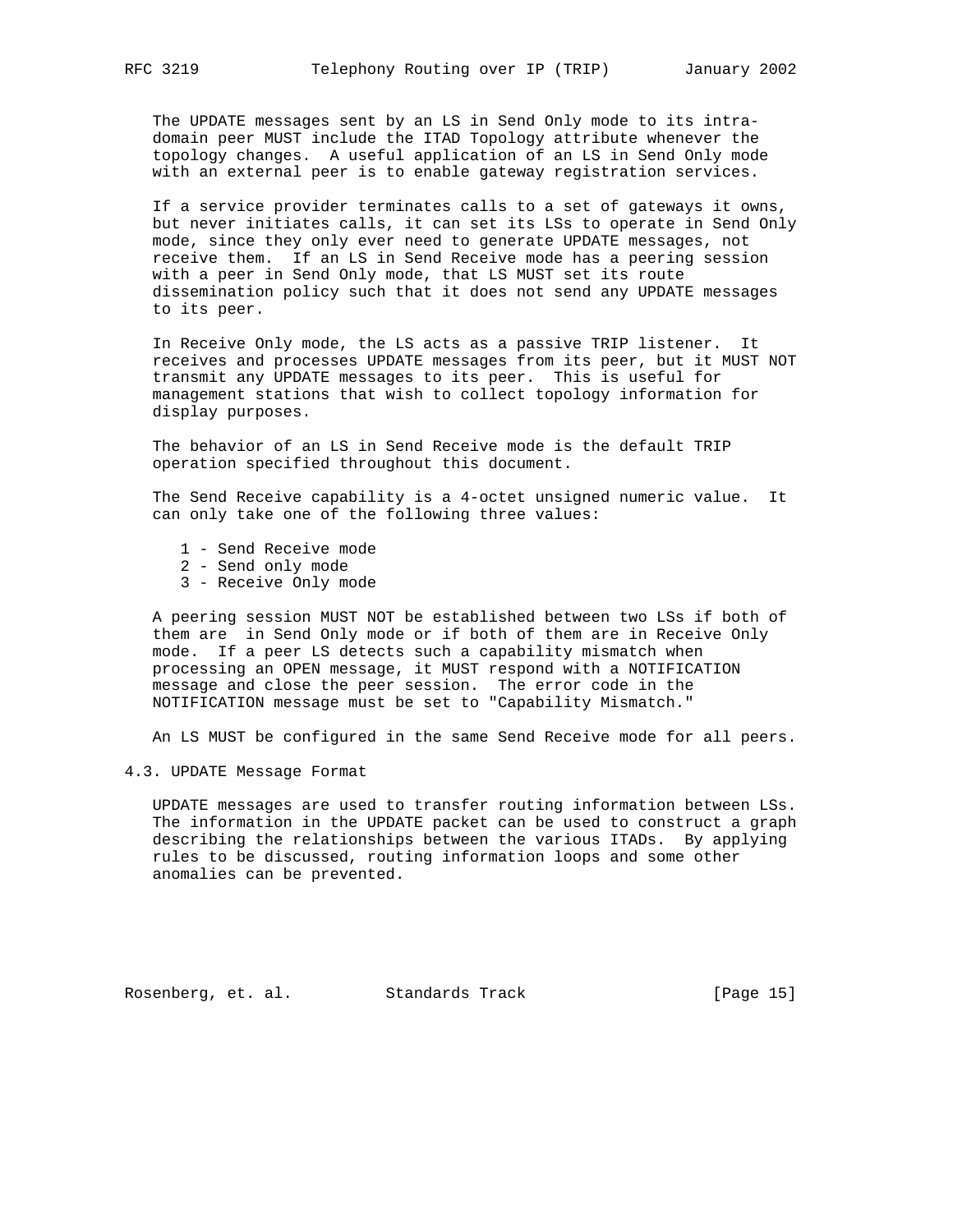An UPDATE message is used to both advertise and withdraw routes from service. An UPDATE message may simultaneously advertise and withdraw TRIP routes.

 In addition to the TRIP header, the TRIP UPDATE contains a list of routing attributes as shown in Figure 7. There is no padding between routing attributes.

 +------------------------------------------------+--... | First Route Attribute | Second Route Attribute | ... +------------------------------------------------+--...

## Figure 7: TRIP UPDATE Format

 The minimum length of an UPDATE message is 3 octets (there are no mandatory attributes in TRIP).

## 4.3.1. Routing Attributes

 A variable length sequence of routing attributes is present in every UPDATE message. Each attribute is a triple <attribute type, attribute length, attribute value> of variable length.

|  |  |  |  | 0 1 2 3 4 5 6 7 8 9 0 1 2 3 4 5 6 7 8 9 0 1 2 3 4 5 6 7 8 9 0 1 |  |  |                            |  |  |  |              |  |  |  |  |  |
|--|--|--|--|-----------------------------------------------------------------|--|--|----------------------------|--|--|--|--------------|--|--|--|--|--|
|  |  |  |  | Attr. Flags   Attr. Type Code                                   |  |  |                            |  |  |  | Attr. Length |  |  |  |  |  |
|  |  |  |  |                                                                 |  |  | Attribute Value (variable) |  |  |  |              |  |  |  |  |  |

#### Figure 8: Routing Attribute Format

 Attribute Type is a two-octet field that consists of the Attribute Flags octet followed by the Attribute Type Code octet.

 The Attribute Type Code defines the type of attribute. The basic TRIP-defined Attribute Type Codes are discussed later in this section. Attributes MUST appear in the UPDATE message in numerical order of the Attribute Type Code. An attribute MUST NOT be included more than once in the same UPDATE message. Attribute Flags are used to control attribute processing when the attribute type is unknown. Attribute Flags are further defined in Section 4.3.2.

Rosenberg, et. al. Standards Track [Page 16]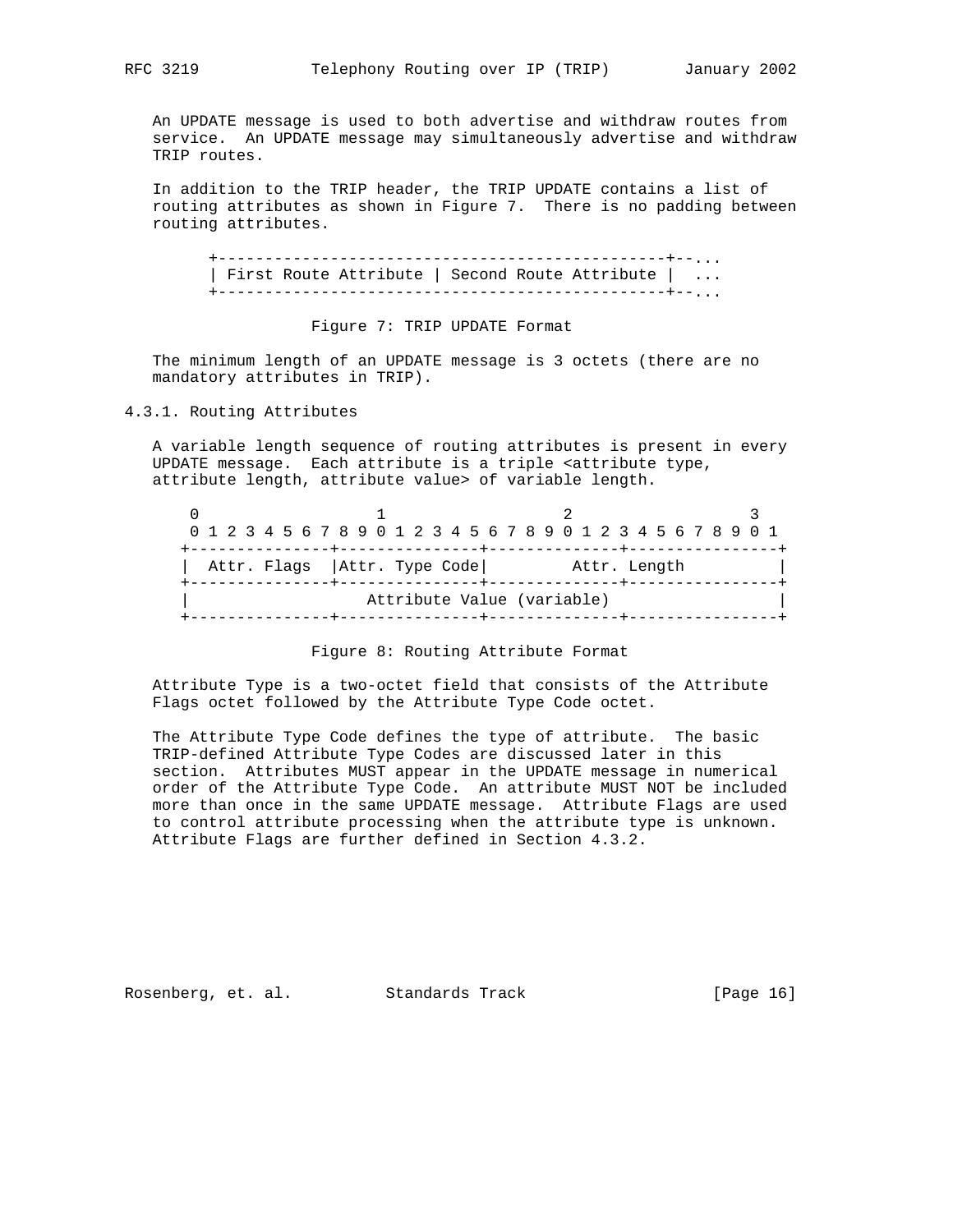This document reserves Attribute Type Codes 224-255 for vendor specific applications (these are the codes with the first three bits of the code equal to 1). This document reserves value 0. Attribute Type Codes (other than those reserved for vendor specific use) are controlled by IANA. See Section 13 for IANA considerations.

 The third and the fourth octets of the route attribute contain the length of the attribute value field in octets.

 The remaining octets of the attribute represent the Attribute Value and are interpreted according to the Attribute Flags and the Attribute Type Code. The basic supported attribute types, their values, and their uses are defined in this specification. These are the attributes necessary for proper loop free operation of TRIP, both inter-domain and intra-domain. Additional attributes may be defined in future documents.

4.3.2. Attribute Flags

 It is clear that the set of attributes for TRIP will evolve over time. Hence it is essential that mechanisms be provided to handle attributes with unrecognized types. The handling of unrecognized attributes is controlled via the flags field of the attribute. Recognized attributes should be processed according to their specific definition.

 The following are the attribute flags defined by this specification: Bit Flag

|   | Well-Known Flag              |
|---|------------------------------|
|   | Transitive Flag              |
|   | Dependent Flag               |
| 2 | Partial Flag                 |
|   | Link-state Encapsulated Flag |

 The high-order bit (bit 0) of the Attribute Flags octet is the Well- Known Bit. It defines whether the attribute is not well-known (if set to 1) or well-known (if set to 0). Implementations are not required to support not well-known attributes, but MUST support well-known attributes.

 The second high-order bit (bit 1) of the Attribute Flags octet is the Transitive bit. It defines whether a not well-known attribute is transitive (if set to 1) or non-transitive (if set to 0). For well known attributes, the Transitive bit MUST be zero on transmit and MUST be ignored on receipt.

 The third high-order bit (bit 2) of the Attribute Flags octet is the Dependent bit. It defines whether a transitive attribute is

Rosenberg, et. al. Standards Track [Page 17]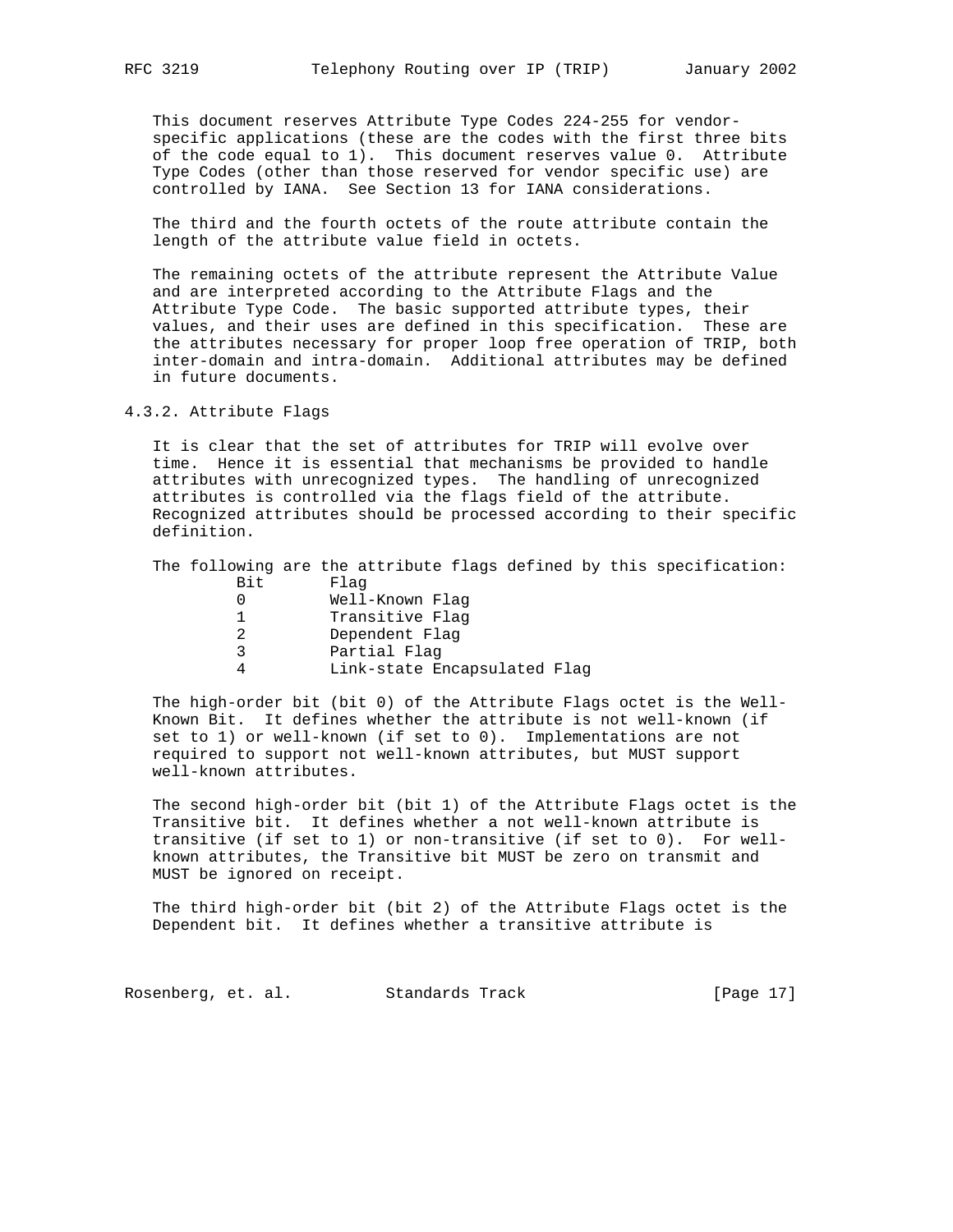dependent (if set to 1) or independent (if set to 0). For well-known attributes and for non-transitive attributes, the Dependent bit is irrelevant, and MUST be set to zero on transmit and MUST be ignored on receipt.

 The fourth high-order bit (bit 3) of the Attribute Flags octet is the Partial bit. It defines whether the information contained in the not well-known transitive attribute is partial (if set to 1) or complete (if set to 0). For well-known attributes and for non-transitive attributes the Partial bit MUST be set to 0 on transmit and MUST be ignored on receipt.

 The fifth high-order bit (bit 4) of the Attribute Flags octet is the Link-state Encapsulation bit. This bit is only applicable to certain attributes (ReachableRoutes and WithdrawnRoutes) and determines the encapsulation of the routes within those attributes. If this bit is set, link-state encapsulation is used within the attribute. Otherwise, standard encapsulation is used within the attribute. The Link-state Encapsulation technique is described in Section 4.3.2.4. This flag is only valid on the ReachableRoutes and WithdrawnRoutes attributes. It MUST be cleared on transmit and MUST be ignored on receipt for all other attributes.

 The other bits of the Attribute Flags octet are unused. They MUST be zeroed on transmit and ignored on receipt.

4.3.2.1. Attribute Flags and Route Selection

 Any recognized attribute can be used as input to the route selection process, although the utility of some attributes in route selection is minimal.

4.3.2.2. Attribute Flags and Route Dissemination

 TRIP provides for two variations of transitivity due to the fact that intermediate LSs need not modify the NextHopServer when propagating routes. Attributes may be non-transitive, dependent transitive, or independent transitive. An attribute cannot be both dependent transitive and independent transitive.

 Unrecognized independent transitive attributes may be propagated by any intermediate LS. Unrecognized dependent transitive attributes MAY only be propagated if the LS is NOT changing the next-hop server. The transitivity variations permit some unrecognized attributes to be carried end-to-end (independent transitive), some to be carried between adjacent next-hop servers (dependent transitive), and other to be restricted to peer LSs (non-transitive).

Rosenberg, et. al. Standards Track [Page 18]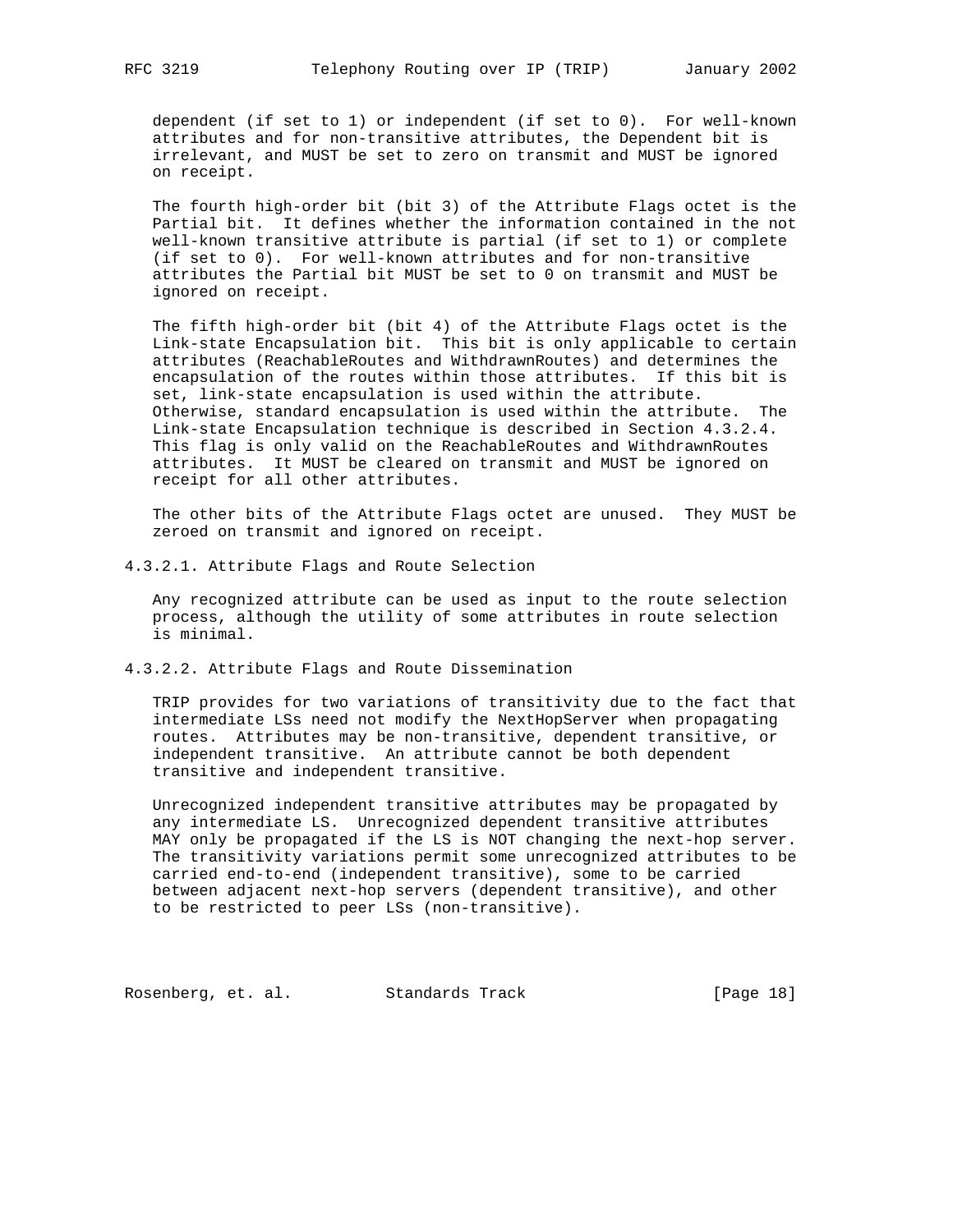An LS that passes an unrecognized transitive attribute to a peer MUST set the Partial flag on that attribute. Any LS along a path MAY insert a transitive attribute into a route. If any LS except the originating LS inserts a new independent transitive attribute into a route, then it MUST set the Partial flag on that attribute. If any LS except an LS that modifies the NextHopServer inserts a new dependent transitive attribute into a route, then it MUST set the Partial flag on that attribute. The Partial flag indicates that not every LS along the relevant path has processed and understood the attribute. For independent transitive attributes, the "relevant path" is the path given in the AdvertisementPath attribute. For dependent transitive attributes, the relevant path consists only of those domains thru which this object has passed since the NextHopServer was last modified. The Partial flag in an independent transitive attribute MUST NOT be unset by any other LS along the path. The Partial flag in a dependent transitive attribute MUST be reset whenever the NextHopServer is changed, but MUST NOT be unset by any LS that is not changing the NextHopServer.

 The rules governing the addition of new non-transitive attributes are defined independently for each non-transitive attribute. Any attribute MAY be updated by an LS in the path.

4.3.2.3. Attribute Flags and Route Aggregation

 Each attribute defines how it is to be handled during route aggregation.

 The rules governing the handling of unknown attributes are guided by the Attribute Flags. Unrecognized transitive attributes are dropped during aggregation. There should be no unrecognized non-transitive attributes during aggregation because non-transitive attributes must be processed by the local LS in order to be propagated.

4.3.2.4. Attribute Flags and Encapsulation

 Normally attributes have the simple format as described in Section 4.3.1. If the Link-state Encapsulation Flag is set, then the two additional fields are added to the attribute header as shown in Figure 9.

Rosenberg, et. al. Standards Track [Page 19]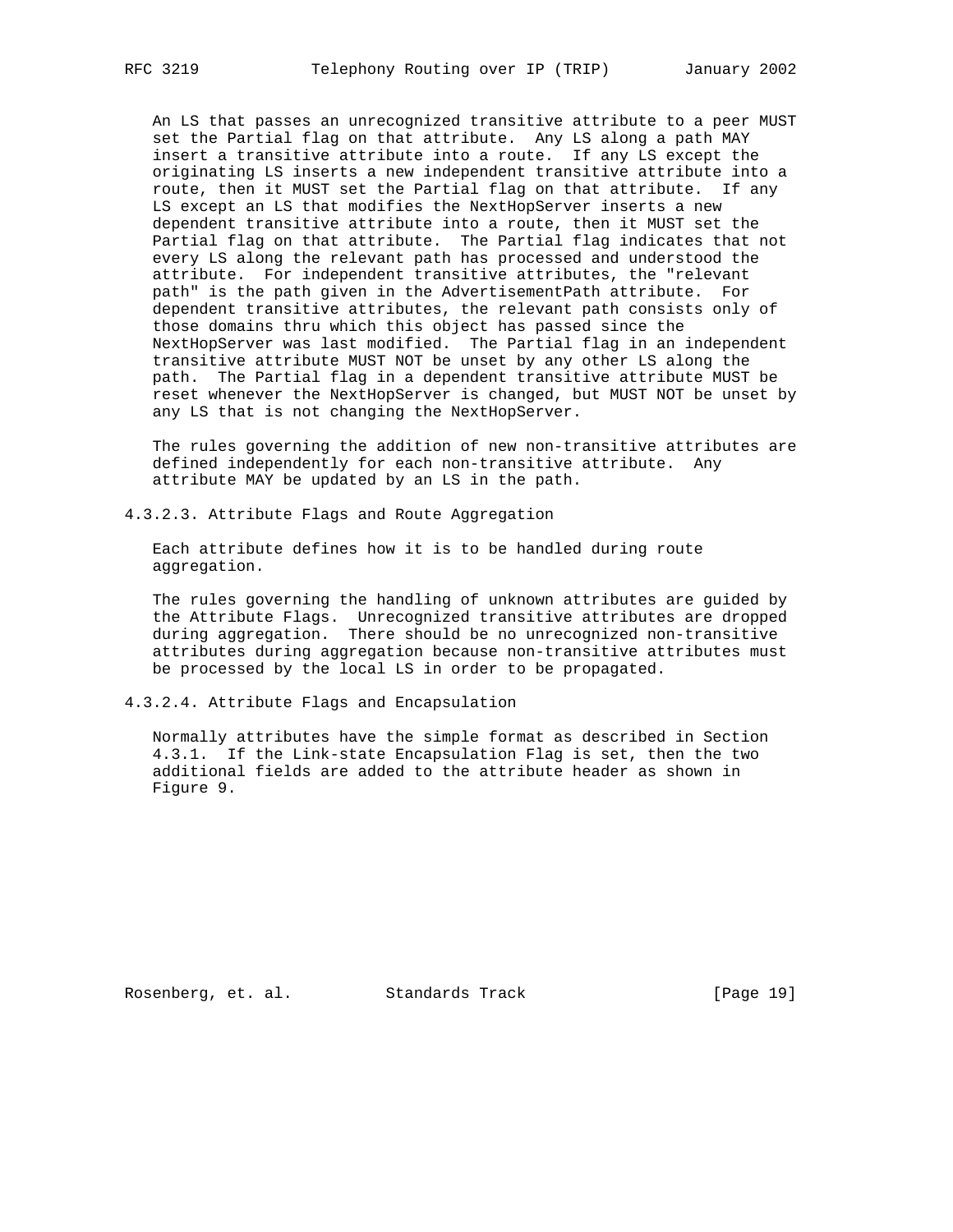|                                                          |                            | 0 1 2 3 4 5 6 7 8 9 0 1 2 3 4 5 6 7 8 9 0 1 2 3 4 5 6 7 8 9 0 1 |
|----------------------------------------------------------|----------------------------|-----------------------------------------------------------------|
| Attr. Flags   Attr. Type Code                            |                            | Attr. Length                                                    |
| Originator TRIP Identifier<br>---+---------------+------ | -------+---                |                                                                 |
| Sequence Number<br>--------+-------                      | ------+---                 |                                                                 |
|                                                          | Attribute Value (variable) |                                                                 |

Figure 9: Link State Encapsulation

 The Originator TRIP ID and Sequence Number are used to control the flooding of routing updates within a collection of servers. These fields are used to detect duplicate and old routes so that they are not further propagated to other LSs. The use of these fields is defined in Section 10.1.

4.3.3. Mandatory Attributes

 There are no Mandatory attributes in TRIP. However, there are Conditional Mandatory attributes. A conditional mandatory attribute is an attribute, which MUST be included in an UPDATE message if another attribute is included in that message. For example, if an UPDATE message includes a ReachableRoutes attribute, it MUST include an AdvertisementPath attribute as well.

 The three base attributes in TRIP are WithdrawnRoutes, ReachableRoutes, and ITAD Topology. Their presence in an UPDATE message is entirely optional and independent of any other attributes.

#### 4.3.4. TRIP UPDATE Attributes

 This section summarizes the attributes that may be carried in an UPDATE message. Attributes MUST appear in the UPDATE message in increasing order of the Attribute Type Code. Additional details are provided in Section 5.

#### 4.3.4.1. WithdrawnRoutes

 This attribute lists a set of routes that are being withdrawn from service. The transmitting LS has determined that these routes should no longer be advertised, and is propagating this information to its peers.

Rosenberg, et. al. Standards Track [Page 20]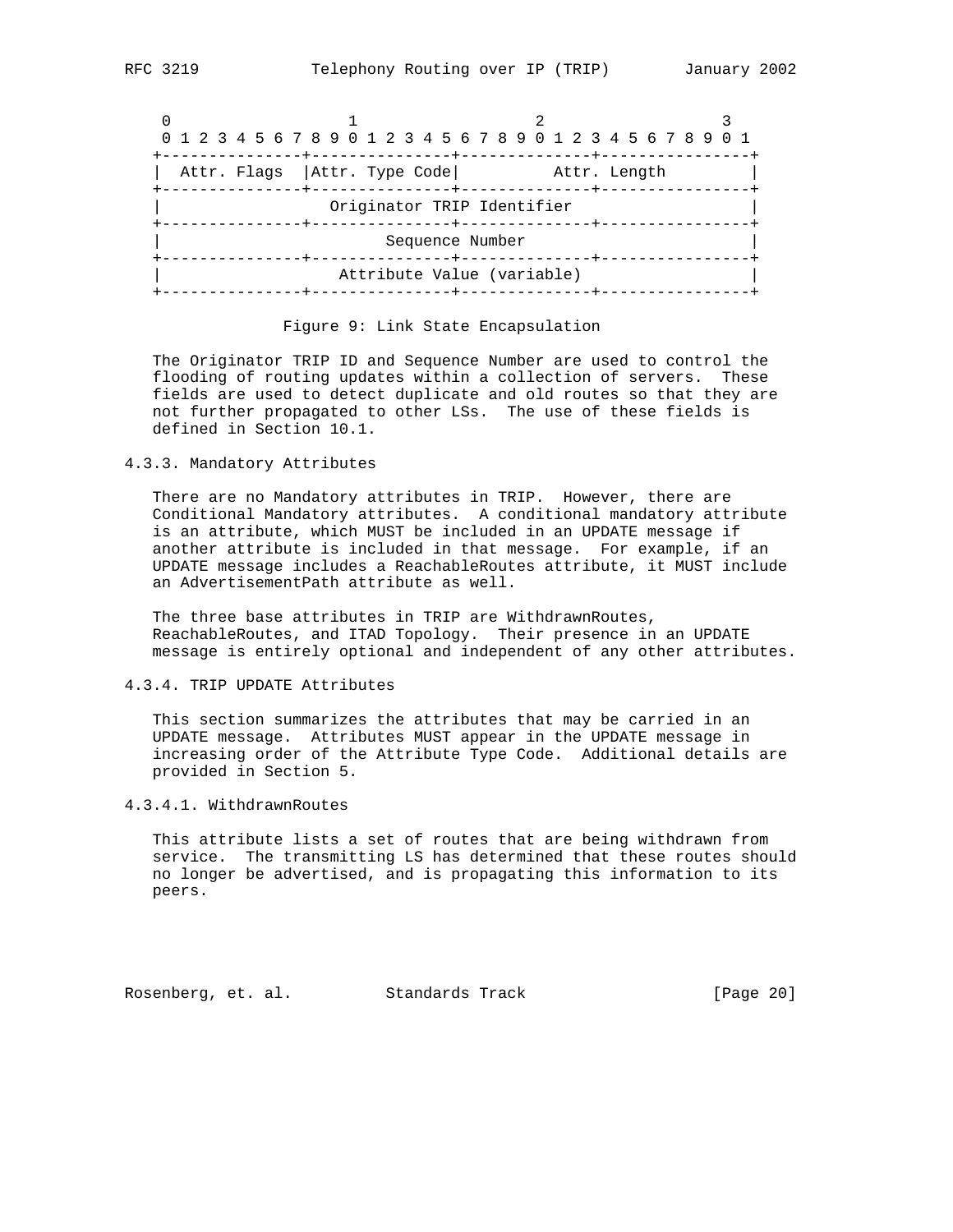## 4.3.4.2. ReachableRoutes

 This attribute lists a set of routes that are being added to service. These routes will have the potential to be inserted into the Adj- TRIBs-In of the receiving LS and the route selection process will be applied to them.

#### 4.3.4.3. NextHopServer

 This attribute gives the identity of the entity to which messages should be sent along this routed path. It specifies the identity of the next hop server as either a host domain name or an IP address. It MAY optionally specify the UDP/TCP port number for the next hop signaling server. If not specified, then the default port SHOULD be used. The NextHopServer is specific to the set of destinations and application protocol defined in the ReachableRoutes attribute. Note that this is NOT necessarily the address to which media (voice, video, etc.) should be transmitted, it is only for the application protocol as given in the ReachableRoutes attribute.

## 4.3.4.4. AdvertisementPath

 The AdvertisementPath is analogous to the AS\_PATH in BGP4 [3]. The attribute records the sequence of domains through which this advertisement has passed. The attribute is used to detect when the routing advertisement is looping. This attribute does NOT reflect the path through which messages following this route would traverse. Since the next-hop need not be modified by each LS, the actual path to the destination might not have to traverse every domain in the AdvertisementPath.

## 4.3.4.5. RoutedPath

 The RoutedPath attribute is analogous to the AdvertisementPath attribute, except that it records the actual path (given by the list of domains) \*to\* the destinations. Unlike AdvertisementPath, which is modified each time the route is propagated, RoutedPath is only modified when the NextHopServer attribute changes. Thus, it records the subset of the AdvertisementPath which signaling messages following this particular route would traverse.

#### 4.3.4.6. AtomicAggregate

 The AtomicAggregate attribute indicates that a route may actually include domains not listed in the RoutedPath. If an LS, when presented with a set of overlapping routes from a peer LS, selects a less specific route without selecting the more specific route, then the LS MUST include the AtomicAggregate attribute with the route. An

Rosenberg, et. al. Standards Track [Page 21]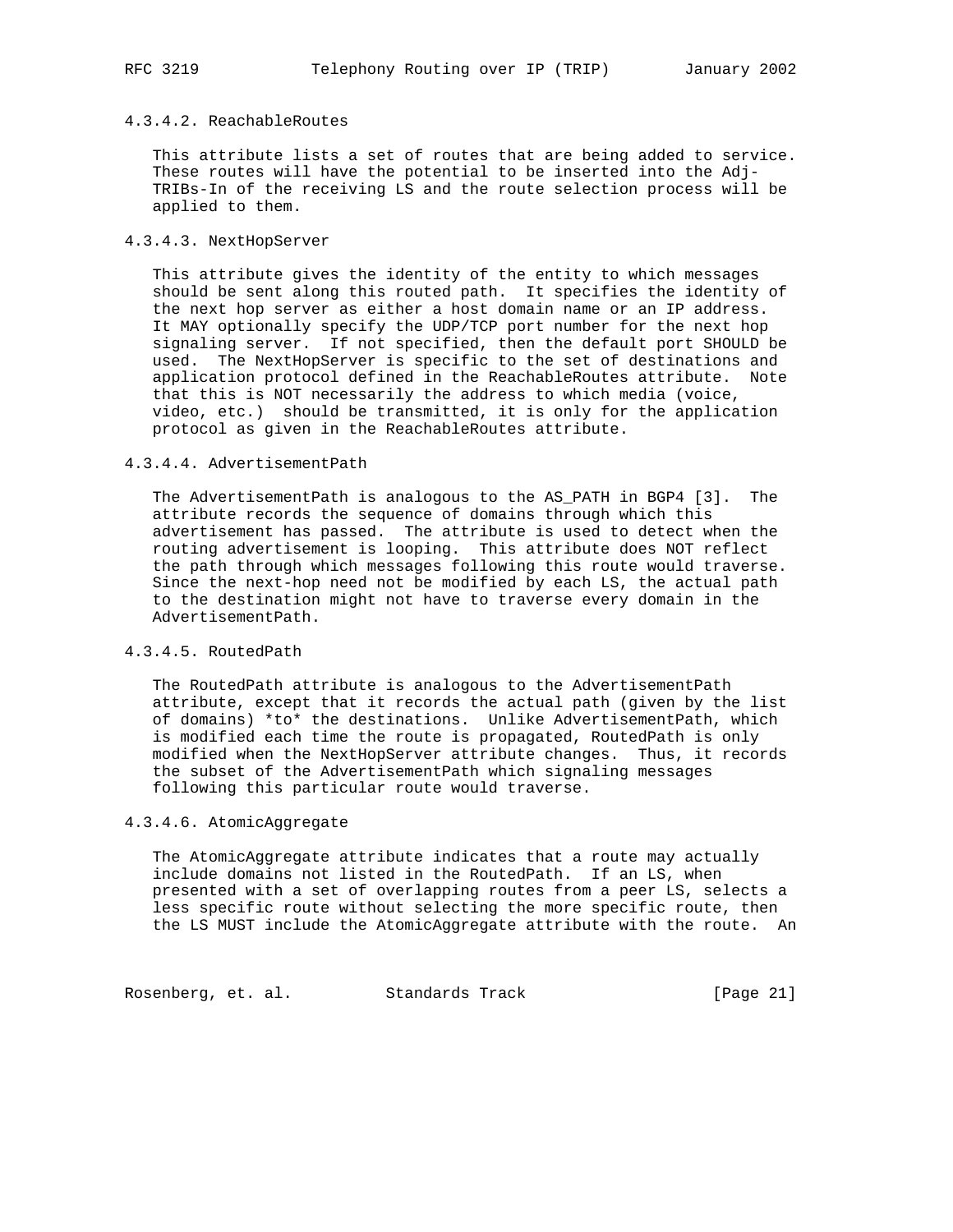LS receiving a route with an AtomicAggregate attribute MUST NOT make the set of destinations more specific when advertising it to other LSs.

4.3.4.7. LocalPreference

 The LocalPreference attribute is an intra-domain attribute used to inform other LSs of the local LS's preference for a given route. The preference of a route is calculated at the ingress to a domain and passed as an attribute with that route throughout the domain. Other LSs within the same ITAD use this attribute in their route selection process. This attribute has no significance between domains.

## 4.3.4.8. MultiExitDisc

 There may be more than one LS peering relationship between neighboring domains. The MultiExitDisc attribute is used by an LS to express a preference for one link between the domains over another link between the domains. The use of the MultiExitDisc attribute is controlled by local policy.

## 4.3.4.9. Communities

 The Communities attribute is not a well-known attribute. It is used to facilitate and simplify the control of routing information by grouping destinations into communities.

### 4.3.4.10. ITAD Topology

 The ITAD topology attribute is an intra-domain attribute that is used by LSs to indicate their intra-domain topology to other LSs in the domain.

## 4.3.4.11. ConvertedRoute

 The ConvertedRoute attribute indicates that an intermediate LS has altered the route by changing the route's Application Protocol.

4.4. KEEPALIVE Message Format

 TRIP does not use any transport-based keep-alive mechanism to determine if peers are reachable. Instead, KEEPALIVE messages are exchanged between peers often enough as not to cause the Hold Timer to expire. A reasonable maximum time between KEEPALIVE messages would be one third of the Hold Time interval. KEEPALIVE messages MUST NOT be sent more than once every 3 seconds. An implementation SHOULD adjust the rate at which it sends KEEPALIVE messages as a function of the negotiated Hold Time interval.

Rosenberg, et. al. Standards Track [Page 22]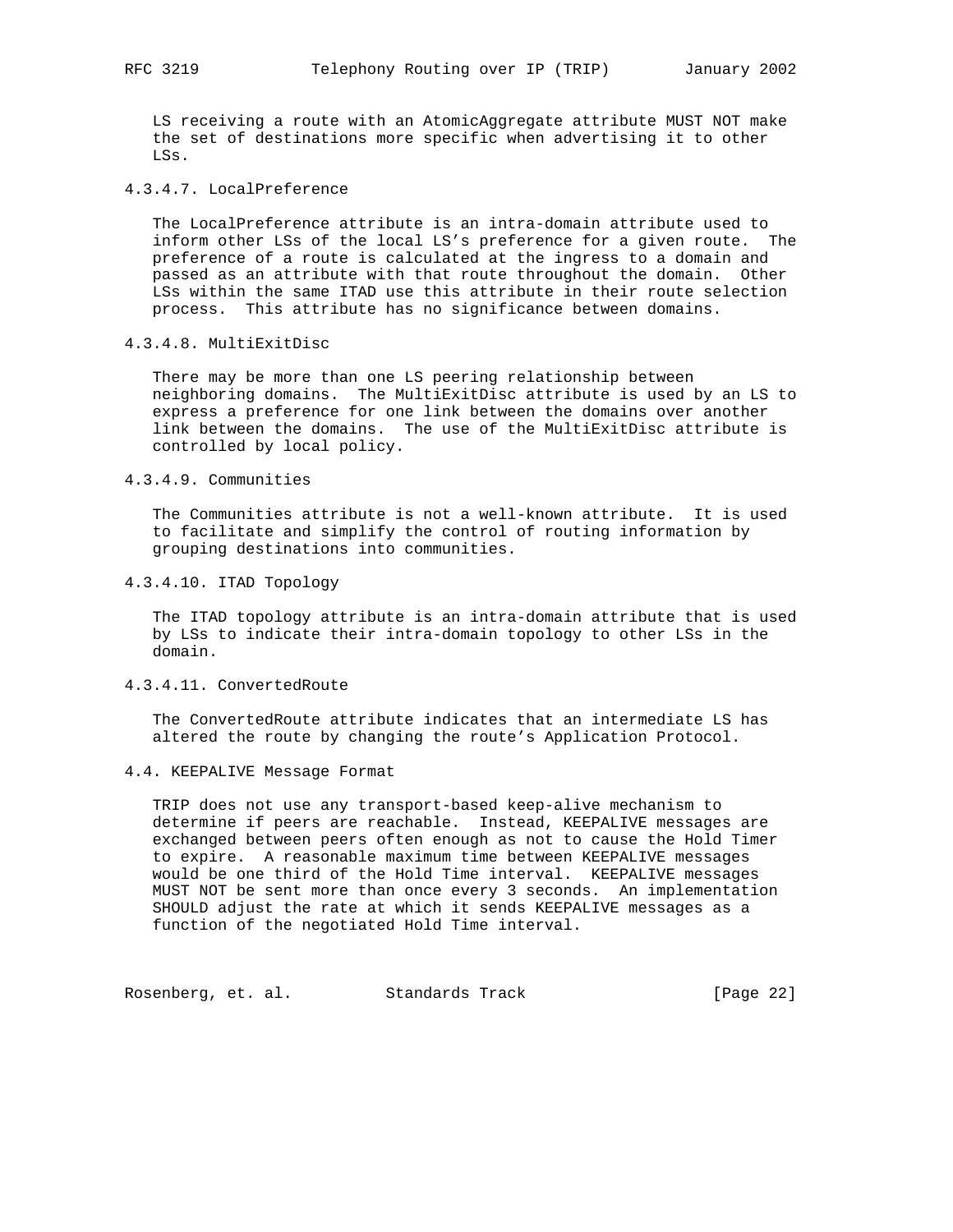If the negotiated Hold Time interval is zero, then periodic KEEPALIVE messages MUST NOT be sent.

 The KEEPALIVE message consists of only a message header and has a length of 3 octets.

4.5. NOTIFICATION Message Format

 A NOTIFICATION message is sent when an error condition is detected. The TRIP transport connection is closed immediately after sending a NOTIFICATION message.

 In addition to the fixed-size TRIP header, the NOTIFICATION message contains the following fields:

0  $1$  2 3 0 1 2 3 4 5 6 7 8 9 0 1 2 3 4 5 6 7 8 9 0 1 2 3 4 5 6 7 8 9 0 1 +---------------+---------------+--------------+----------------+ | Error Code | Error Subcode | Data... (variable) +---------------+---------------+--------------+----------------+

## Figure 10: TRIP NOTIFICATION Format

Error Code:

 This 1-octet unsigned integer indicates the type of NOTIFICATION. The following Error Codes have been defined:

| Error Code | Symbolic Name              | Reference   |
|------------|----------------------------|-------------|
| 1          | Message Header Error       | Section 6.1 |
| 2          | OPEN Message Error         | Section 6.2 |
| 3          | UPDATE Message Error       | Section 6.3 |
| 4          | Hold Timer Expired         | Section 6.5 |
| 5          | Finite State Machine Error | Section 6.6 |
| 6          | Cease                      | Section 6.7 |

Error Subcode:

 This 1-octet unsigned integer provides more specific information about the nature of the reported error. Each Error Code may have one or more Error Subcodes associated with it. If no appropriate Error Subcode is defined, then a zero (Unspecific) value is used for the Error Subcode field.

Message Header Error Subcodes:

1 - Bad Message Length.

2 - Bad Message Type.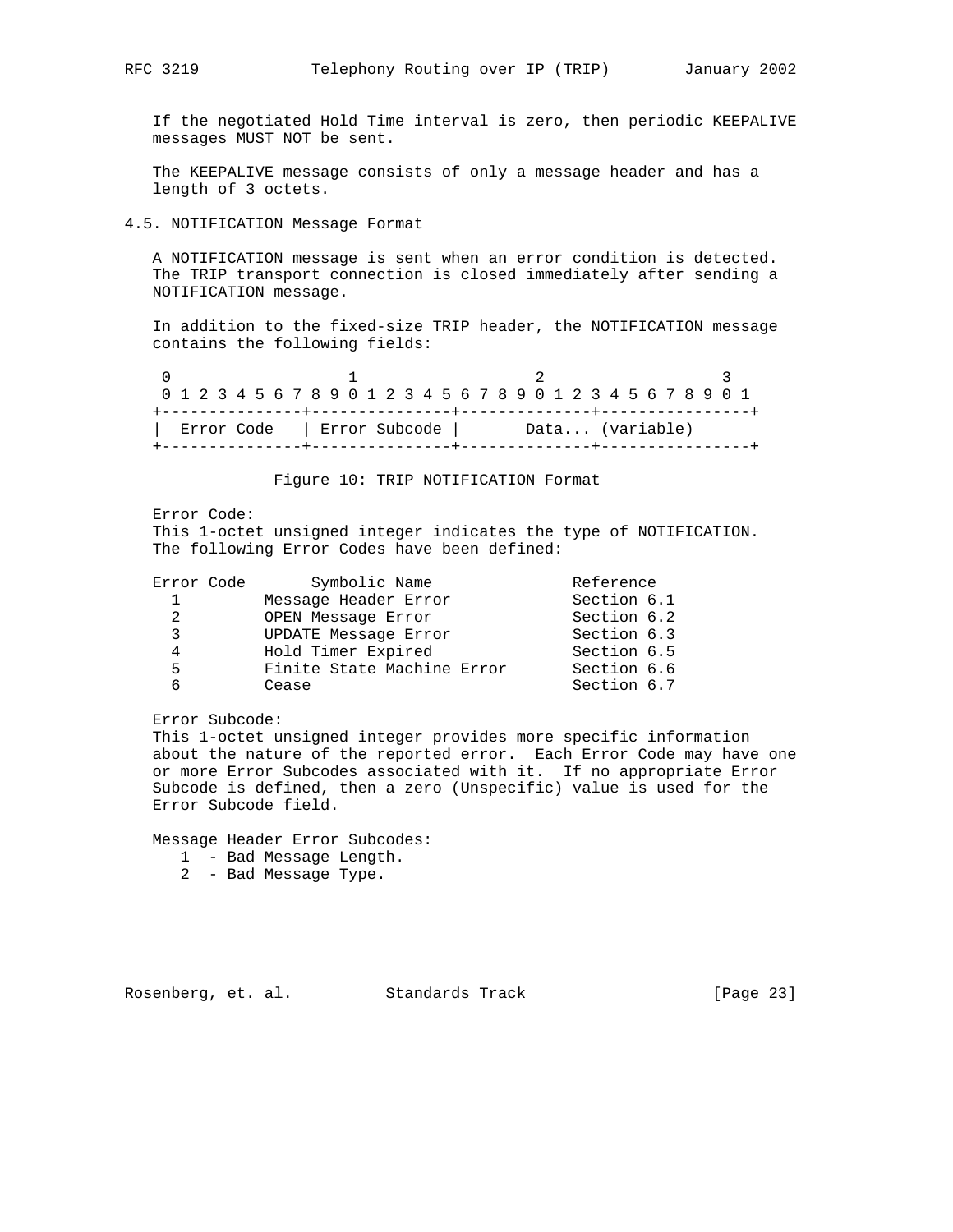OPEN Message Error Subcodes:

- 1 Unsupported Version Number.
- 2 Bad Peer ITAD.
- 3 Bad TRIP Identifier.
- 4 Unsupported Optional Parameter.
- 5 Unacceptable Hold Time.
- 6 Unsupported Capability.
- 7 Capability Mismatch.

UPDATE Message Error Subcodes:

- 1 Malformed Attribute List.
- 2 Unrecognized Well-known Attribute.
- 3 Missing Well-known Mandatory Attribute.
- 4 Attribute Flags Error.
- 5 Attribute Length Error.
- 6 Invalid Attribute.

Data:

 This variable-length field is used to diagnose the reason for the NOTIFICATION. The contents of the Data field depend upon the Error Code and Error Subcode.

 Note that the length of the data can be determined from the message length field by the formula:

Data Length = Message Length - 5

 The minimum length of the NOTIFICATION message is 5 octets (including message header).

5. TRIP Attributes

 This section provides details on the syntax and semantics of each TRIP UPDATE attribute.

#### 5.1. WithdrawnRoutes

 Conditional Mandatory: False. Required Flags: Well-known. Potential Flags: Link-State Encapsulation (when flooding). TRIP Type Code: 1

 The WithdrawnRoutes specifies a set of routes that are to be removed from service by the receiving LS(s). The set of routes MAY be empty, indicated by a length field of zero.

Rosenberg, et. al. Standards Track [Page 24]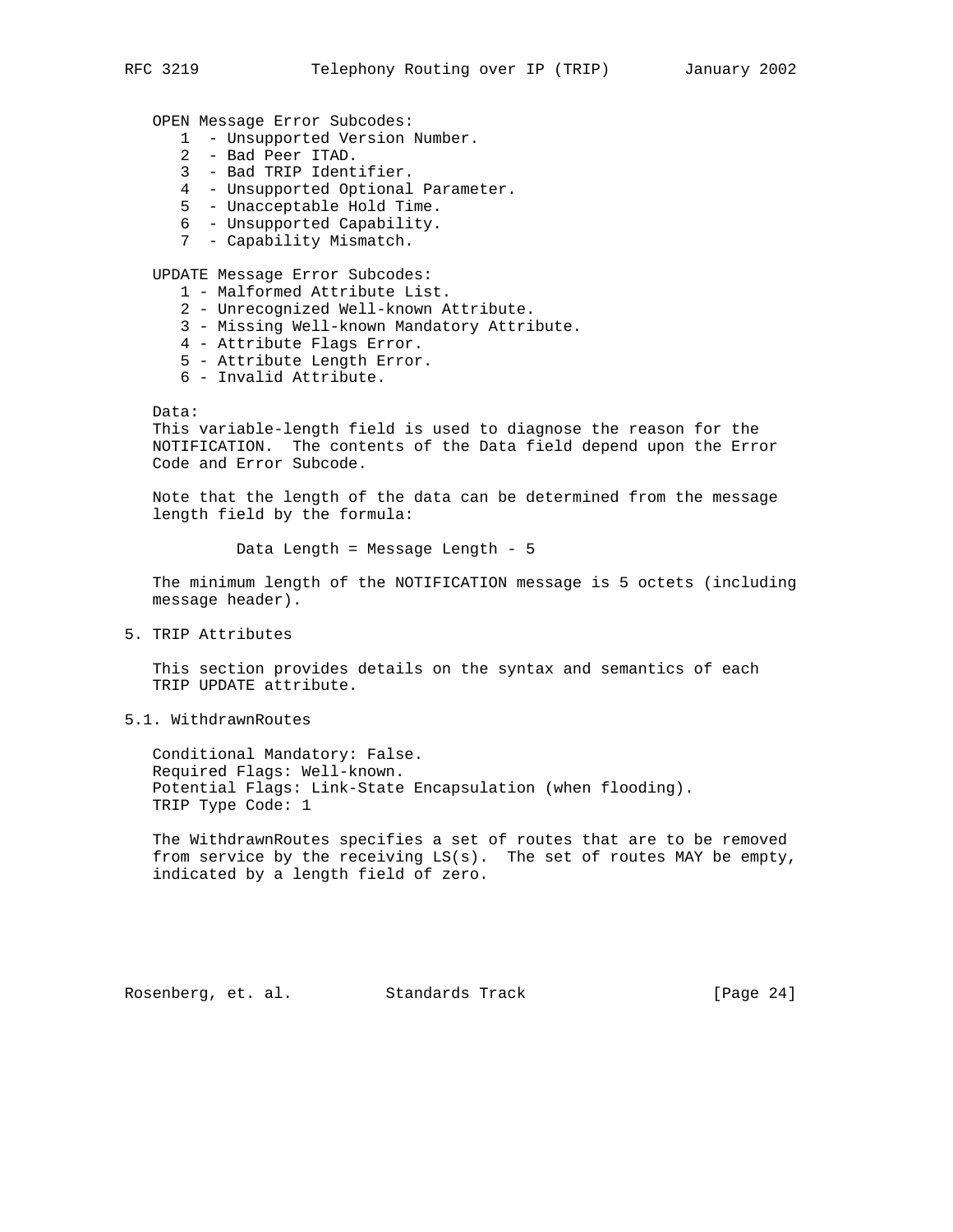# 5.1.1. Syntax of WithdrawnRoutes

 The WithdrawnRoutes Attribute encodes a sequence of routes in its value field. The format for individual routes is given in Section 5.1.1.1. The WithdrawnRoutes Attribute lists the individual routes sequentially with no padding as shown in Figure 11. Each route includes a length field so that the individual routes within the attribute can be delineated.

> +---------------------+---------------------+... | WithdrawnRoute1... | WithdrawnRoute2... |... +---------------------+---------------------+...

Figure 11: WithdrawnRoutes Format

5.1.1.1. Generic TRIP Route Format

The generic format for a TRIP route is given in Figure 12.

|                |  | 0 1 2 3 4 5 6 7 8 9 0 1 2 3 4 5 6 7 8 9 0 1 2 3 4 5 6 7 8 9 0 1 |  |  |  |  |  |  |                      |  |  |                    |  |  |  |  |  |  |  |   |  |  |  |  |  |  |
|----------------|--|-----------------------------------------------------------------|--|--|--|--|--|--|----------------------|--|--|--------------------|--|--|--|--|--|--|--|---|--|--|--|--|--|--|
| Address Family |  |                                                                 |  |  |  |  |  |  | Application Protocol |  |  |                    |  |  |  |  |  |  |  |   |  |  |  |  |  |  |
| Length         |  |                                                                 |  |  |  |  |  |  |                      |  |  | Address (variable) |  |  |  |  |  |  |  | . |  |  |  |  |  |  |

Figure 12: Generic TRIP Route Format

 Address Family: The address family field gives the type of address for the route. Three address families are defined in this Section:

| Address Family               |
|------------------------------|
| Decimal Routing Numbers      |
| PentaDecimal Routing Numbers |
| E.164 Numbers                |
|                              |

 This document reserves address family code 0. This document reserves address family codes 32768-65535 for vendor-specific applications (these are the codes with the first bit of the code value equal to 1). Additional address families may be defined in the future. Assignment of address family codes is controlled by IANA. See Section 13 for IANA considerations.

Rosenberg, et. al. Standards Track [Page 25]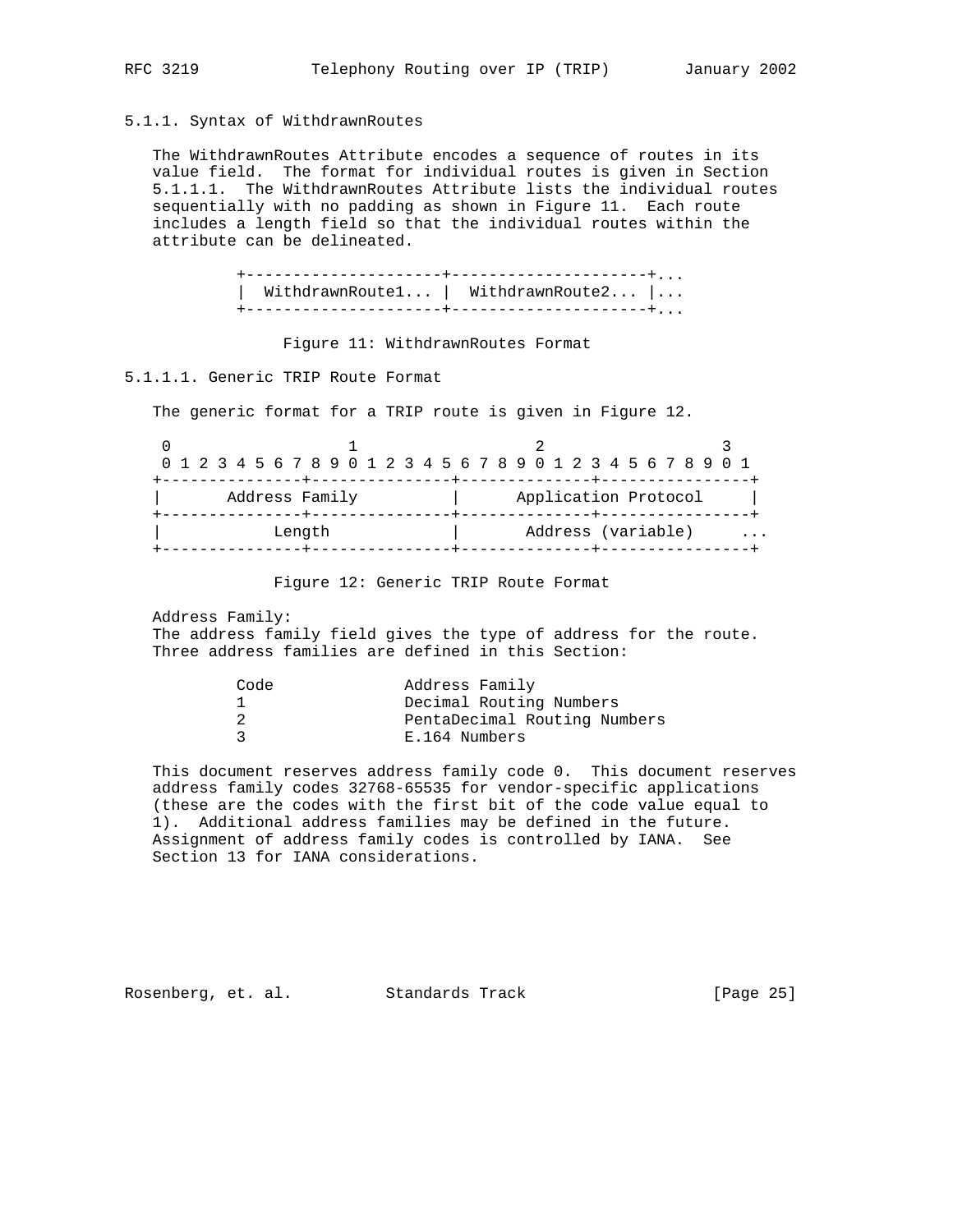Application Protocol: The application protocol gives the protocol for which this routing table is maintained. The currently defined application protocols are:

| Code | Protocol                   |
|------|----------------------------|
|      | STP                        |
|      | H.323-H.225.0-O.931        |
|      | H. 323-H. 225. 0-RAS       |
|      | $H. 323-H. 225.0$ -Annex-G |
|      |                            |

 This document reserves application protocol code 0. This document reserves application protocol codes 32768-65535 for vendor-specific applications (these are the codes with the first bit of the code value equal to 1). Additional application protocols may be defined in the future. Assignment of application protocol codes is controlled by IANA. See Section 13 for IANA considerations.

 Length: The length of the address field, in bytes.

 Address: This is an address (prefix) of the family type given by Address Family. The octet length of the address is variable and is determined by the length field of the route.

5.1.1.2. Decimal Routing Numbers

 The Decimal Routing Numbers address family is a super set of all E.164 numbers, national numbers, local numbers, and private numbers. It can also be used to represent the decimal routing numbers used in conjunction with Number Portability in some countries/regions. A set of telephone numbers is specified by a Decimal Routing Number prefix. Decimal Routing Number prefixes are represented by a string of digits, each digit encoded by its ASCII character representation. This routing object covers all phone numbers starting with this prefix. The syntax for the Decimal Routing Number prefix is:

| $Decimal$ -routing-number = $*decimal$ -digit |                                             |
|-----------------------------------------------|---------------------------------------------|
| decimal-digit                                 | = DECIMAL-DIGIT                             |
| DECIMAL-DIGIT                                 | $=$ "0" "1" "2" "3" "4" "5" "6" "7" "8" "9" |

 This DECIMAL Routing Number prefix is not bound in length. This format is similar to the format for a global telephone number as defined in SIP [8] without visual separators and without the "+" prefix for international numbers. This format facilitates efficient comparison when using TRIP to route SIP or H323, both of which use character based representations of phone numbers. The prefix length

Rosenberg, et. al. Standards Track [Page 26]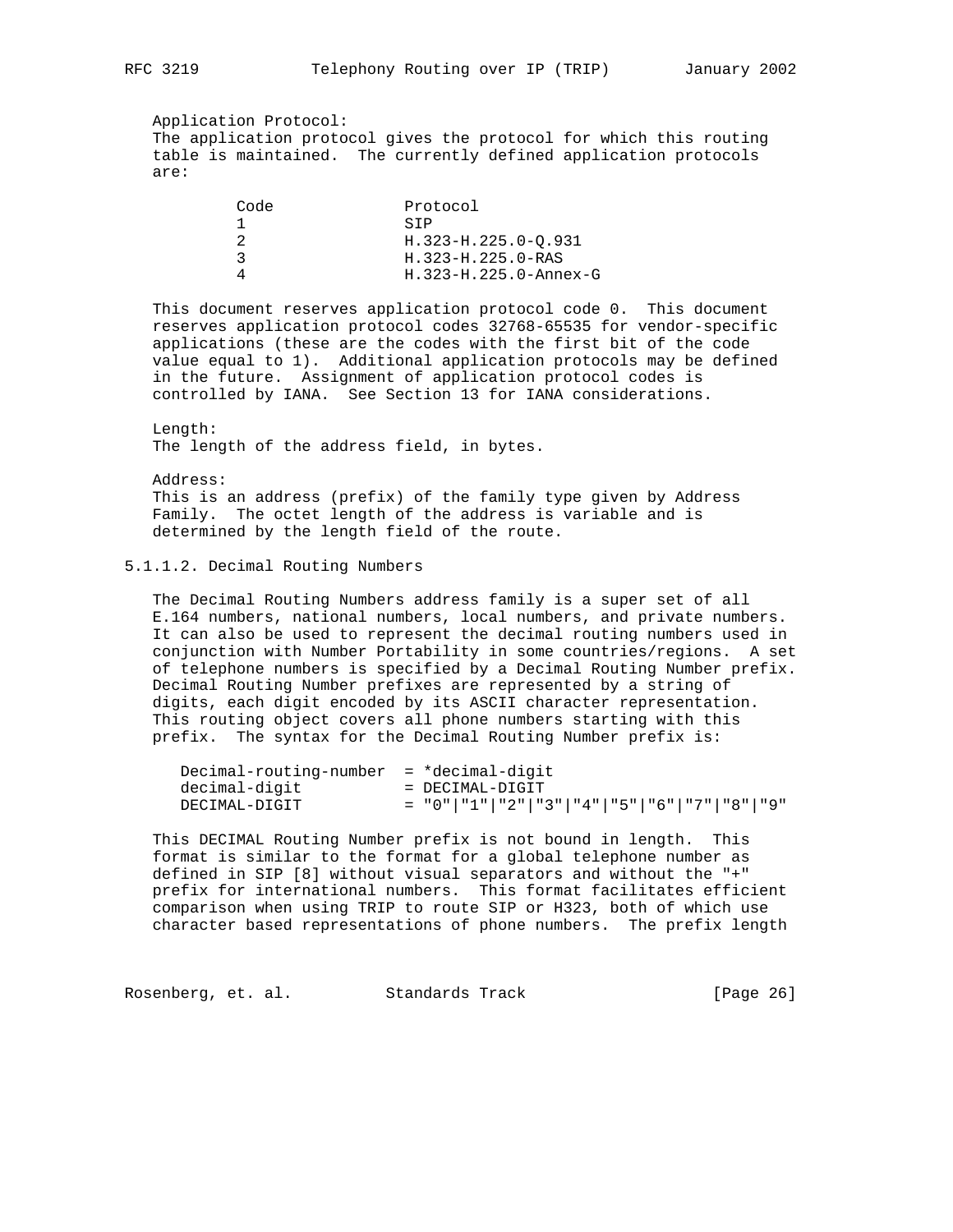is determined from the length field of the route. The type of Decimal Routing Number (private, local, national, or international) can be deduced from the first few digits of the prefix.

5.1.1.3. PentaDecimal Routing Numbers

 This address family is used to represent PentaDecimal Routing Numbers used in conjunction with Number Portability in some countries/regions. PentaDecimal Routing Number prefixes are represented by a string of digits, each digit encoded by its ASCII character representation. This routing object covers all routing numbers starting with this prefix. The syntax for the PentaDecimal Routing Number prefix is:

| PentaDecimal-routing-number | = *pentadecimal-digit                             |
|-----------------------------|---------------------------------------------------|
| pentadecimal-routing-digit  | = PENTADECIMAL-DIGIT                              |
| PENTADECIMAL-DIGIT          | $=$ "0"   "1"   "2"   "3"   "4"   "5"   "6"   "7" |
|                             | "8"   "9"   "A"   "B"   "C"   "D"   "E"           |

 Note the difference in alphabets between Decimal Routing Numbers and PentaDecimal Routing Numbers. A PentaDecimal Routing Number prefix is not bound in length.

 Note that the address family, which suits the routing numbers of a specific country/region depends on the alphabets used for routing numbers in that country/region. For example, North American routing numbers SHOULD use the Decimal Routing Numbers address family, because their alphabet is limited to the digits "0" through "9". Another example, in most European countries routing numbers use the alphabet "0" through "9" and "A" through "E", and hence these countries SHOULD use the PentaDecimal Routing Numbers address family.

5.1.1.4. E.164 Numbers

 The E.164 Numbers address family is dedicated to fully qualified E.164 numbers. A set of telephone numbers is specified by a E.164 prefix. E.164 prefixes are represented by a string of digits, each digit encoded by its ASCII character representation. This routing object covers all phone numbers starting with this prefix. The syntax for the E.164 prefix is:

| E164-number | = *e164-digit                               |
|-------------|---------------------------------------------|
| E164-digit  | = E164-DIGIT                                |
| E164-DIGIT  | $=$ "0" "1" "2" "3" "4" "5" "6" "7" "8" "9" |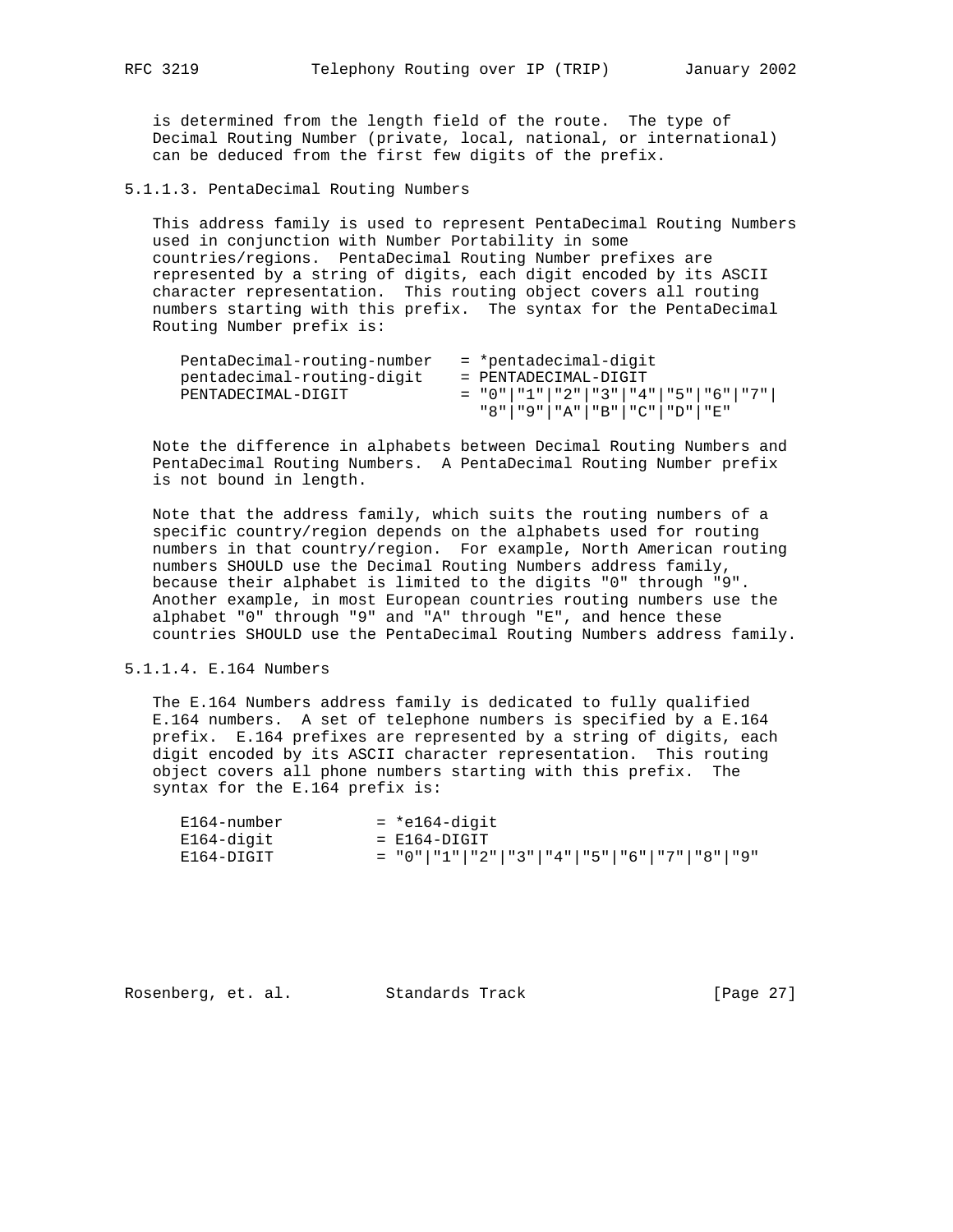This format facilitates efficient comparison when using TRIP to route SIP or H323, both of which use character based representations of phone numbers. The prefix length is determined from the length field of the route.

 The E.164 Numbers address family and the Decimal Routing Numbers address family have the same alphabet. The E.164 Numbers address family SHOULD be used whenever possible. The Decimal Routing Numbers address family can be used in case of private numbering plans or applications that do not desire to advertise fully expanded, fully qualified telephone numbers. If Decimal Routing Numbers are used to advertise non-fully qualified prefixes, the prefixes may have to be manipulated (e.g. expanded) at the boundary between ITADs. This adds significant complexity to the ITAD-Border LS, because, it has to map the prefixes from the format used in its own ITAD to the format used in the peer ITAD.

5.2. ReachableRoutes

 Conditional Mandatory: False. Required Flags: Well-known. Potential Flags: Link-State Encapsulation (when flooding). TRIP Type Code: 2

 The ReachableRoutes attribute specifies a set of routes that are to be added to service by the receiving LS(s). The set of routes MAY be empty, as indicated by setting the length field to zero.

5.2.1. Syntax of ReachableRoutes

 The ReachableRoutes Attribute has the same syntax as the WithdrawnRoutes Attribute. See Section 5.1.1.

5.2.2. Route Origination and ReachableRoutes

 Routes are injected into TRIP by a method outside the scope of this specification. Possible methods include a front-end protocol, an intra-domain routing protocol, or static configuration.

5.2.3. Route Selection and ReachableRoutes

The routes in ReachableRoutes are necessary for route selection.

5.2.4. Aggregation and ReachableRoutes

 To aggregate multiple routes, the set of ReachableRoutes to be aggregated MUST combine to form a less specific set.

Rosenberg, et. al. Standards Track [Page 28]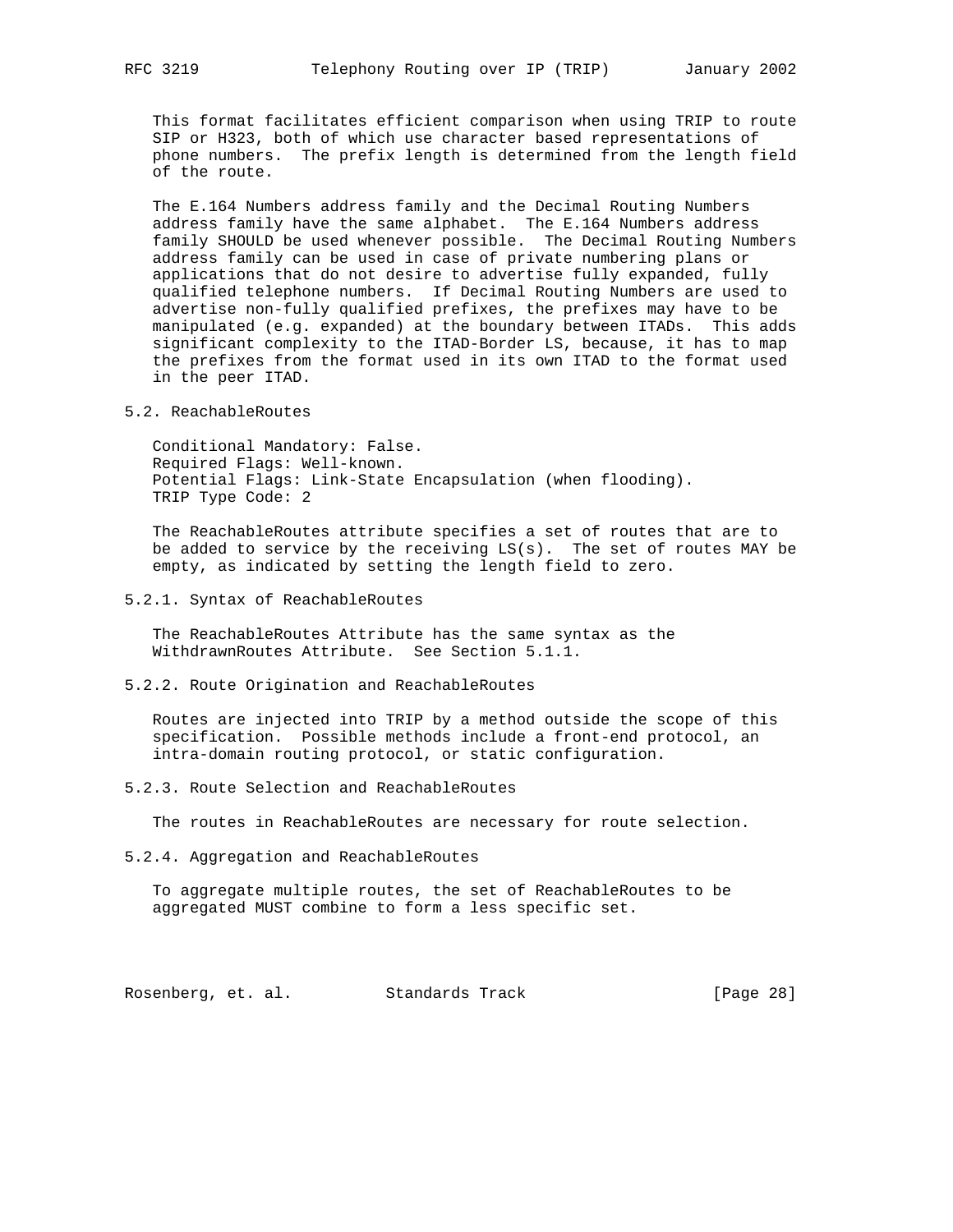There is no mechanism within TRIP to communicate that a particular address prefix is not used and thus that these addresses could be skipped during aggregation. LSs MAY use methods outside of TRIP to learn of invalid prefixes that may be ignored during aggregation.

 If an LS advertises an aggregated route, it MUST include the AtomicAggregate attribute.

5.2.5. Route Dissemination and ReachableRoutes

 The ReachableRoutes attribute is recomputed at each LS except where flooding is being used (e.g., within a domain). It is therefore possible for an LS to change the Application Protocol field of a route before advertising that route to an external peer.

 If an LS changes the Application Protocol of a route it advertises, it MUST include the ConvertedRoute attribute in the UPDATE message.

5.2.6. Aggregation Specifics for Decimal Routing Numbers, E.164 Numbers, and PentaDecimal Routing Numbers

 An LS that has routes to all valid numbers in a specific prefix SHOULD advertise that prefix as the ReachableRoutes, even if there are more specific prefixes that do not actually exist on the PSTN. Generally, it takes 10 Decimal Routing/E.164 prefixes, or 15 PentaDecimal Routing prefixes, of length n to aggregate into a prefix of length n-1. However, if an LS is aware that a prefix is an invalid Decimal Routing/E.164 prefix, or PentaDecimal Routing prefix, then the LS MAY aggregate by skipping this prefix. For example, if the Decimal Routing prefix 19191 is known not to exist, then an LS can aggregate to 1919 without 19191. A prefix representing an invalid set of PSTN destinations is sometimes referred to as a "black-hole." The method by which an LS is aware of black-holes is not within the scope of TRIP, but if an LS has such knowledge, it can use the knowledge when aggregating.

5.3. NextHopServer

 Conditional Mandatory: True (if ReachableRoutes and/or WithdrawnRoutes attribute is present). Required Flags: Well-known. Potential Flags: None. TRIP Type Code: 3.

Rosenberg, et. al. Standards Track [Page 29]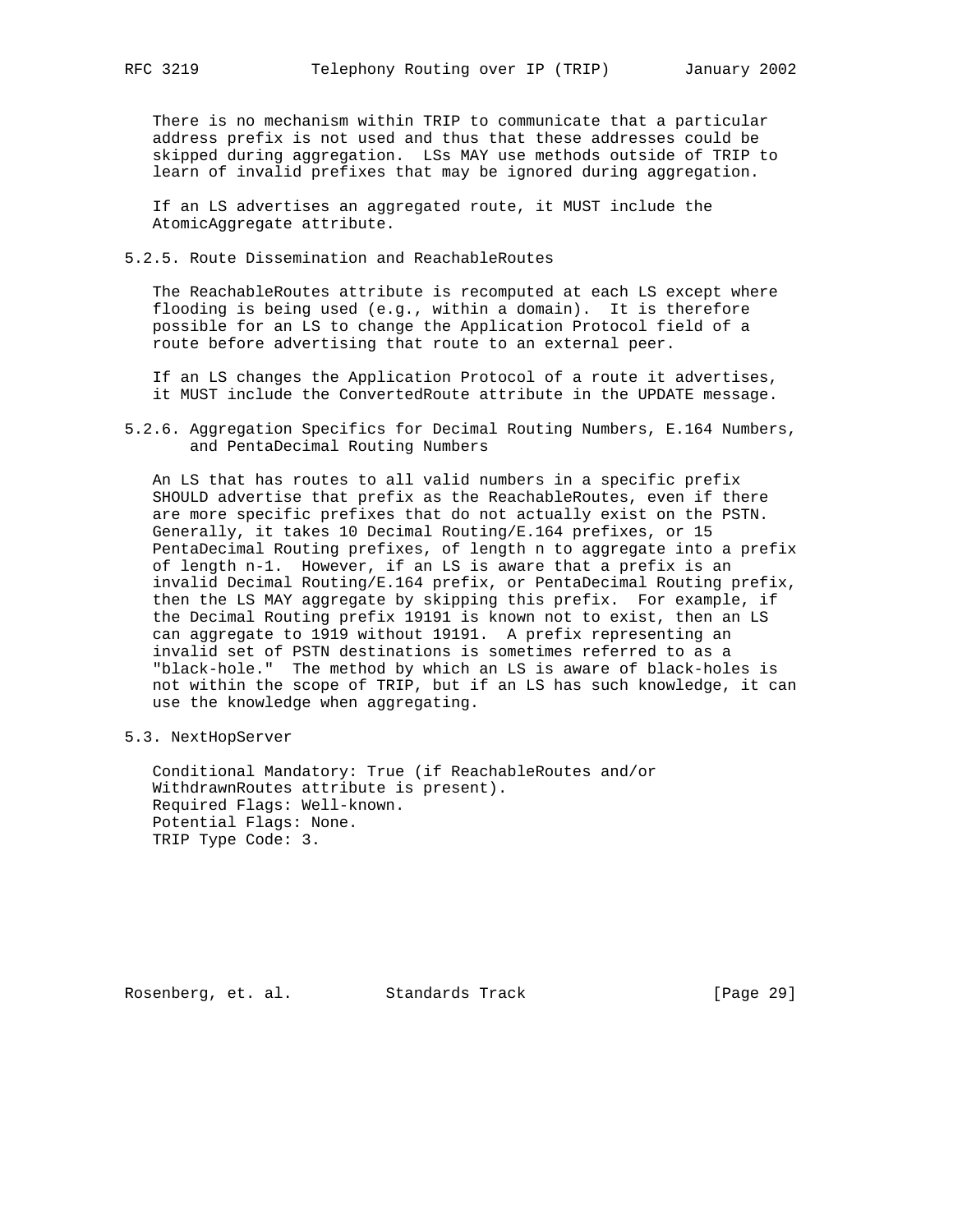Given a route with application protocol A and destinations D, the NextHopServer indicates to the next-hop that messages of protocol A destined for D should be sent to it. This may or may not represent the ultimate destination of those messages.

## 5.3.1. NextHopServer Syntax

 For generality, the address of the next-hop server may be of various types (domain name, IPv4, IPv6, etc). The NextHopServer attribute includes the ITAD number of next-hop server, a length field, and a next-hop name or address.

The syntax for the NextHopServer is given in Figure 13.

| 0 1 2 3 4 5 6 7 8 9 0 1 2 3 4 5 6 7 8 9 0 1 2 3 4 5 6 7 8 9 0 1 |  |  |  |        |  |  |                |  |  |  |  |                   |  |  |   |
|-----------------------------------------------------------------|--|--|--|--------|--|--|----------------|--|--|--|--|-------------------|--|--|---|
|                                                                 |  |  |  |        |  |  | -------+------ |  |  |  |  |                   |  |  |   |
|                                                                 |  |  |  |        |  |  | Next Hop ITAD  |  |  |  |  |                   |  |  |   |
|                                                                 |  |  |  |        |  |  |                |  |  |  |  |                   |  |  |   |
|                                                                 |  |  |  | Length |  |  |                |  |  |  |  | Server (variable) |  |  | . |
|                                                                 |  |  |  |        |  |  |                |  |  |  |  |                   |  |  |   |

## Figure 13: NextHopServer Syntax

 The Next-Hop ITAD indicates the domain of the next-hop. Length field gives the number of octets in the Server field, and the Server field contains the name or address of the next-hop server. The server field is represented as a string of ASCII characters. It is defined as follows:

 Server = host [":" port ] host = < A legal Internet host domain name or an IPv4 address using the textual representation defined in Section 2.1 of RFC 1123 [9] or an IPv6 address using the textual representation defined in Section 2.2 of RFC 2373 [10]. The IPv6 address MUST be enclosed in "[" and "]" characters.> port = \*DIGIT

 If the port is empty or not given, the default port is assumed (e.g., port 5060 if the application protocol is SIP).

5.3.2. Route Origination and NextHopServer

 When an LS originates a routing object into TRIP, it MUST include a NextHopServer within its domain. The NextHopServer could be an address of the egress gateway or of a signaling proxy.

Rosenberg, et. al. Standards Track [Page 30]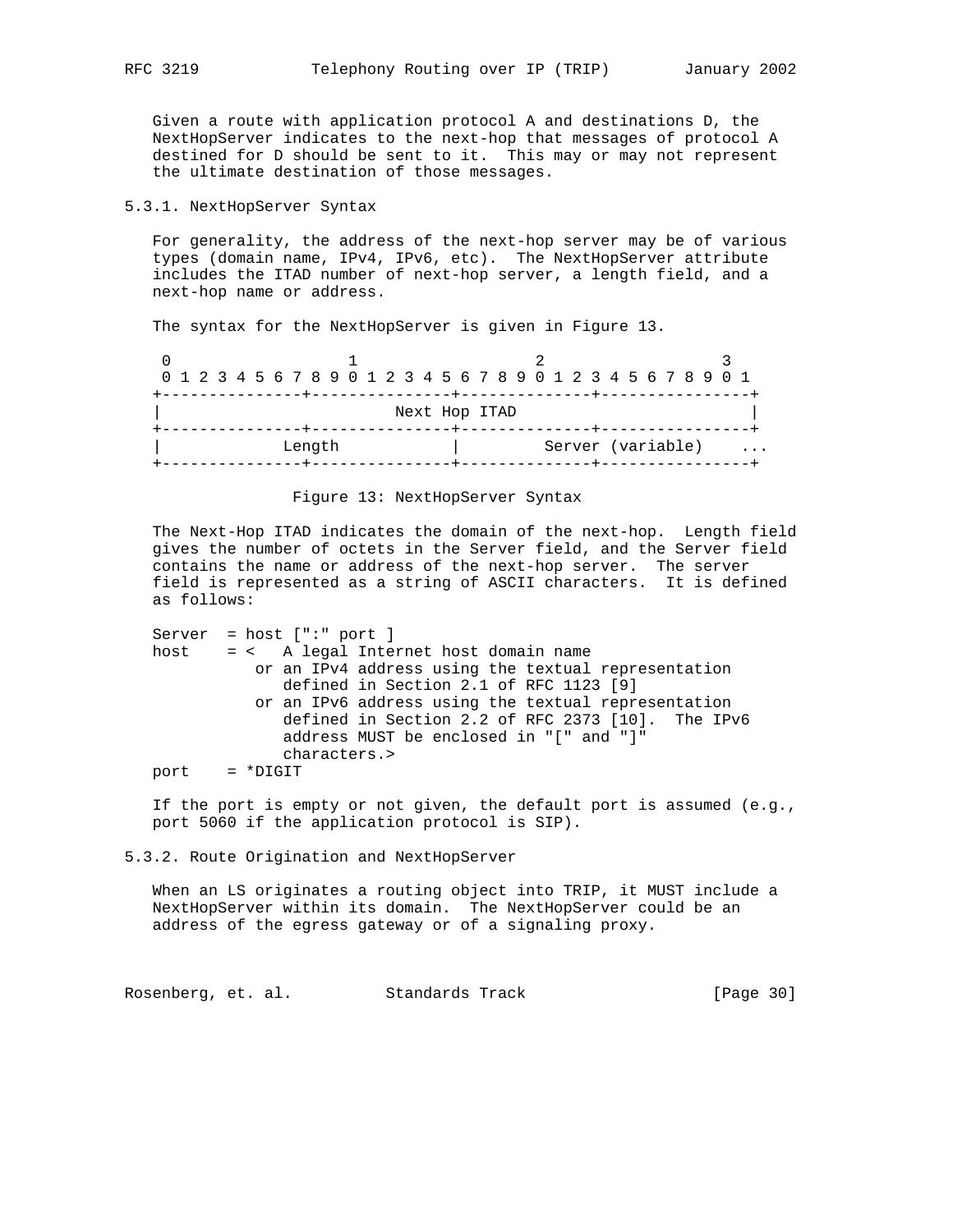5.3.3. Route Selection and NextHopServer

 LS policy may prefer certain next-hops or next-hop domains over others.

5.3.4. Aggregation and NextHopServer

 When aggregating multiple routing objects into a single routing object, an LS MUST insert a new signaling server from within its domain as the new NextHopServer unless all of the routes being aggregated have the same next-hop.

5.3.5. Route Dissemination and NextHopServer

 When propagating routing objects to peers, an LS may choose to insert a signaling proxy within its domain as the new next-hop, or it may leave the next-hop unchanged. Inserting a new next-hop will cause the signaling messages to be sent to that address, and will provide finer control over the signaling path. Leaving the next-hop unchanged will yield a more efficient signaling path (fewer hops). It is a local policy decision of the LS to decide whether to propagate or change the NextHopServer.

5.4. AdvertisementPath

 Conditional Mandatory: True (if ReachableRoutes and/or WithdrawnRoutes attribute is present). Required Flags: Well-known. Potential Flags: None. TRIP Type Code: 4.

 This attribute identifies the ITADs through which routing information carried in an advertisement has passed. The AdvertisementPath attribute is analogous to the AS\_PATH attribute in BGP. The attributes differ in that BGP's AS\_PATH also reflects the path to the destination. In TRIP, not every domain need modify the next-hop, so the AdvertisementPath may include many more hops than the actual path to the destination. The RoutedPath attribute (Section 5.5) reflects the actual signaling path to the destination.

5.4.1. AdvertisementPath Syntax

 AdvertisementPath is a variable length attribute that is composed of a sequence of ITAD path segments. Each ITAD path segment is represented by a type-length-value triple.

 The path segment type is a 1-octet long field with the following values defined:

Rosenberg, et. al. Standards Track [Page 31]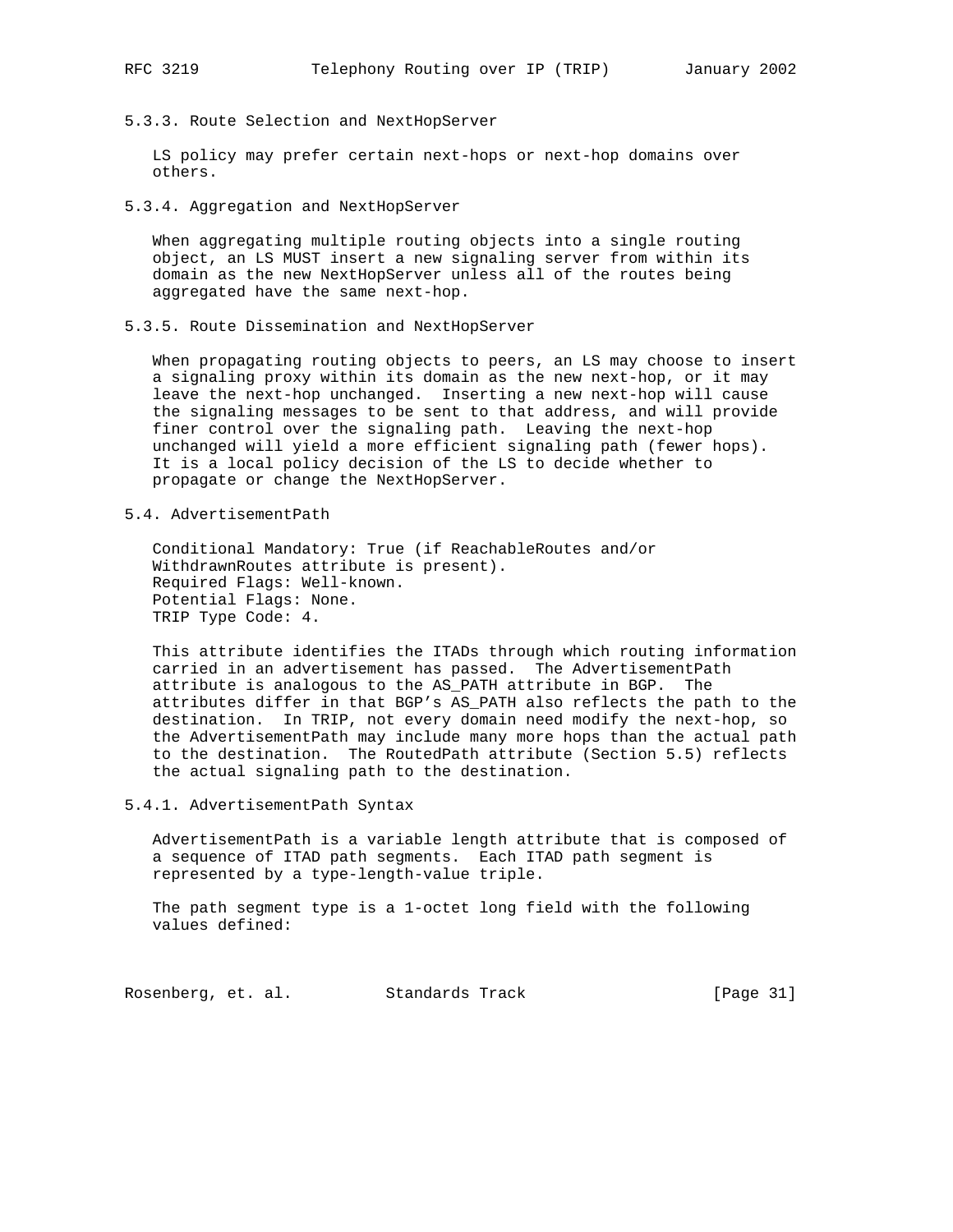| Value         | Segment Type                                  |
|---------------|-----------------------------------------------|
|               | AP SET: unordered set of ITADs a route in the |
|               | advertisement message has traversed           |
| $\mathcal{P}$ | AP SEOUENCE: ordered set of ITADs a route in  |
|               | the advertisement message has traversed       |
|               |                                               |

 The path segment length is a 1-octet long field containing the number of ITADs in the path segment value field.

 The path segment value field contains one or more ITAD numbers, each encoded as a 4-octets long field. ITAD numbers uniquely identify an Internet Telephony Administrative Domain, and must be obtained from IANA. See Section 13 for procedures to obtain an ITAD number from IANA.

## 5.4.2. Route Origination and AdvertisementPath

When an LS originates a route then:

- The originating LS shall include its own ITAD number in the AdvertisementPath attribute of all advertisements sent to LSs located in neighboring ITADs. In this case, the ITAD number of the originating LS's ITAD will be the only entry in the AdvertisementPath attribute.
- The originating LS shall include an empty AdvertisementPath attribute in all advertisements sent to LSs located in its own ITAD. An empty AdvertisementPath attribute is one whose length field contains the value zero.
- 5.4.3. Route Selection and AdvertisementPath

 The AdvertisementPath may be used for route selection. Possible criteria to be used are the number of hops on the path and the presence or absence of particular ITADs on the path.

 As discussed in Section 10, the AdvertisementPath is used to prevent routing information from looping. If an LS receives a route with its own ITAD already in the AdvertisementPath, the route MUST be discarded.

5.4.4. Aggregation and AdvertisementPath

 The rules for aggregating AdvertisementPath attributes are given in the following sections, where the term "path" used in Section 5.4.4.1 and 5.4.4.2 is understood to mean AdvertisementPath.

Rosenberg, et. al. Standards Track [Page 32]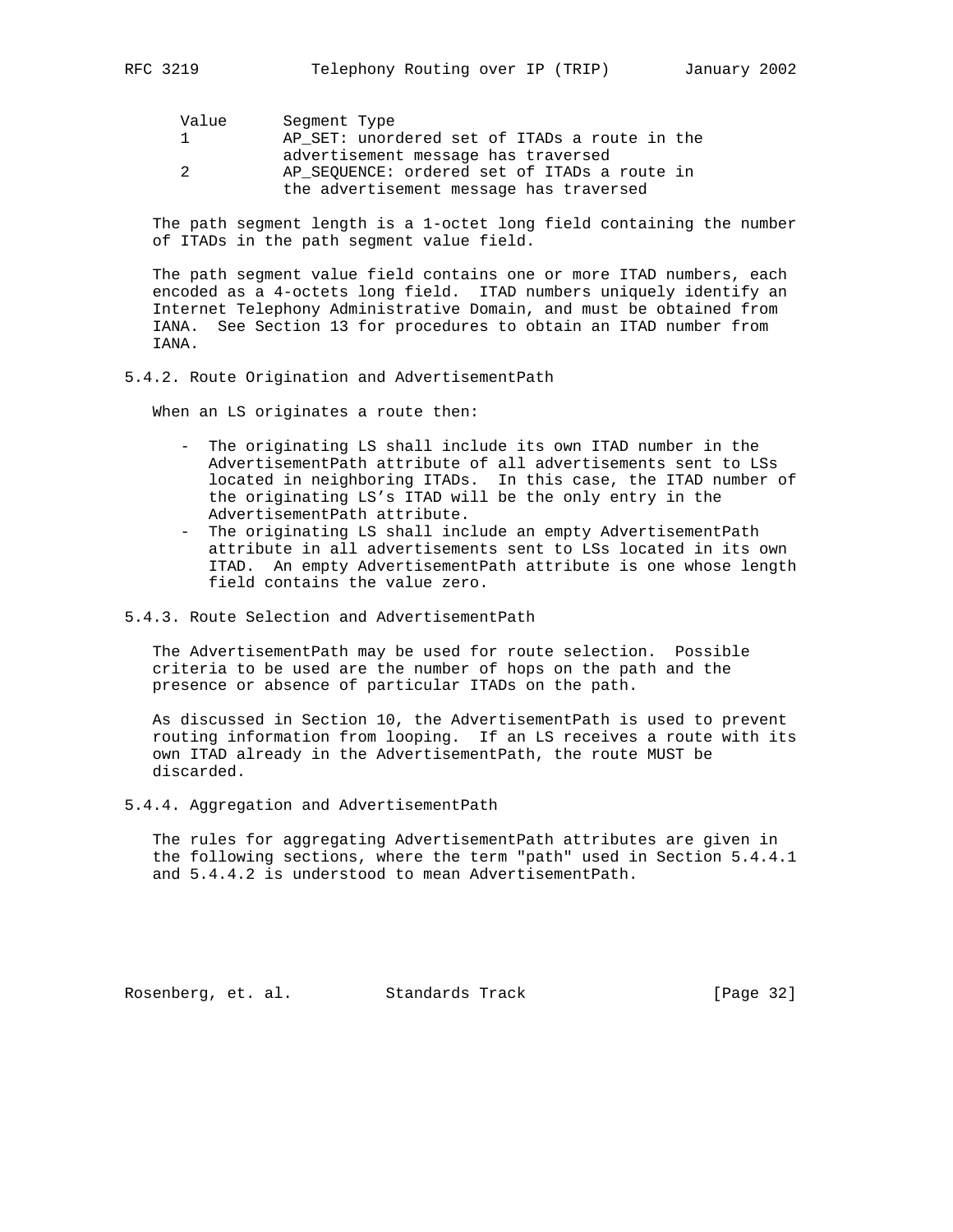- 
- 5.4.4.1. Aggregating Routes with Identical Paths

 If all routes to be aggregated have identical path attributes, then the aggregated route has the same path attribute as the individual routes.

5.4.4.2. Aggregating Routes with Different Paths

 For the purpose of aggregating path attributes we model each ITAD within the path as a pair <type, value>, where "type" identifies a type of the path segment (AP\_SEQUENCE or AP\_SET), and "value" is the ITAD number. Two ITADs are said to be the same if their corresponding <type, value> are the same.

 If the routes to be aggregated have different path attributes, then the aggregated path attribute shall satisfy all of the following conditions:

- All pairs of the type AP\_SEQUENCE in the aggregated path MUST appear in all of the paths of routes to be aggregated.
- All pairs of the type AP\_SET in the aggregated path MUST appear in at least one of the paths of the initial set (they may appear as either AP\_SET or AP\_SEQUENCE types).
- For any pair X of the type AP\_SEQUENCE that precedes pair Y in the aggregated path, X precedes Y in each path of the initial set that contains Y, regardless of the type of Y.
- No pair with the same value shall appear more than once in the aggregated path, regardless of the pair's type.

 An implementation may choose any algorithm that conforms to these rules. At a minimum, a conformant implementation MUST be able to perform the following algorithm that meets all of the above conditions:

- Determine the longest leading sequence of tuples (as defined above) common to all the paths of the routes to be aggregated. Make this sequence the leading sequence of the aggregated path.
- Set the type of the rest of the tuples from the paths of the routes to be aggregated to AP\_SET, and append them to the aggregated path.
- If the aggregated path has more than one tuple with the same value (regardless of tuple's type), eliminate all but one such tuple by deleting tuples of the type AP\_SET from the aggregated path.

 An implementation that chooses to provide a path aggregation algorithm that retains significant amounts of path information may wish to use the procedure of Section 5.4.4.3.

Rosenberg, et. al. Standards Track [Page 33]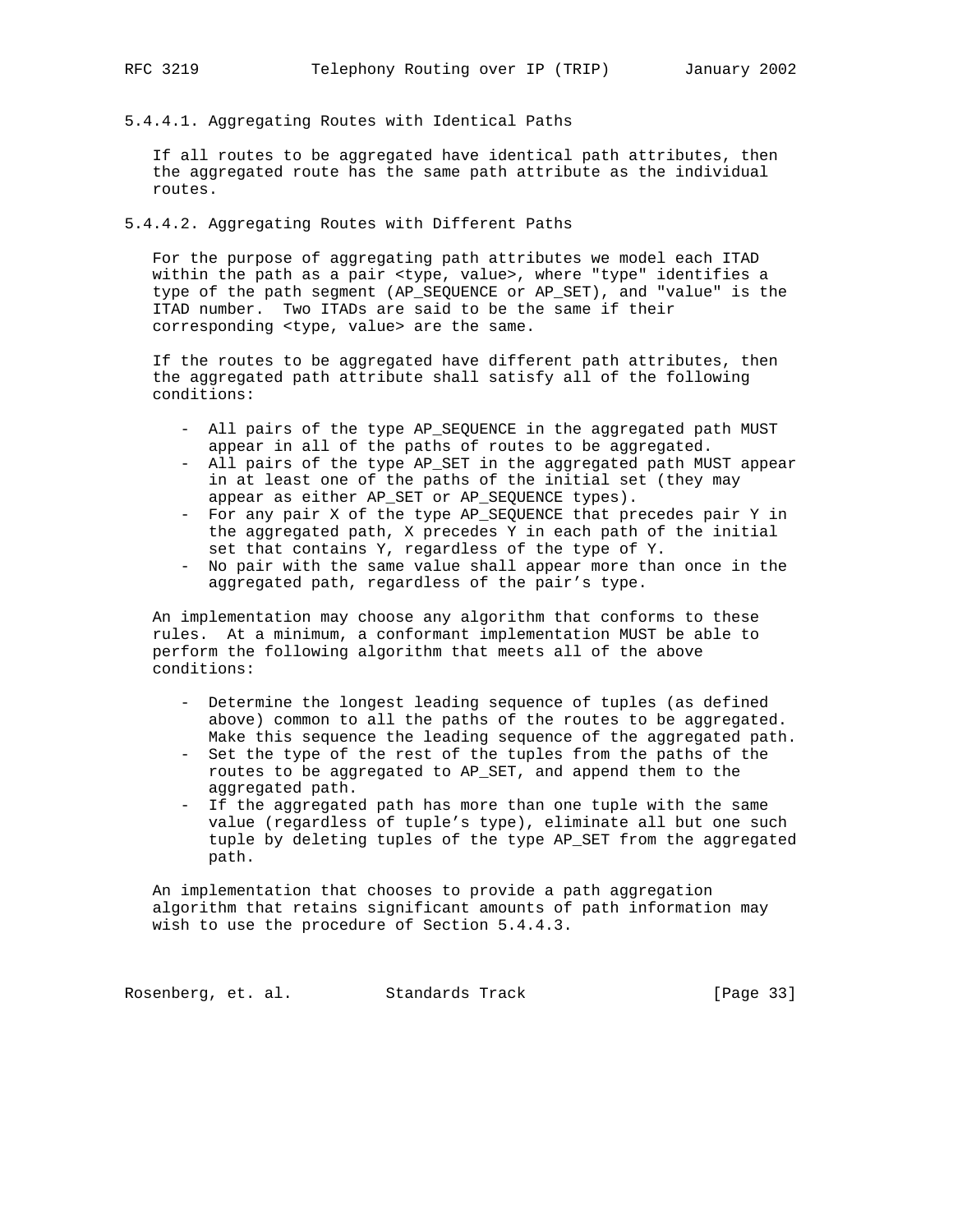## 5.4.4.3. Example Path Aggregation Algorithm

An example algorithm to aggregate two paths works as follows:

- Identify the ITADs (as defined in Section 5.4.1) within each path attribute that are in the same relative order within both path attributes. Two ITADs, X and Y, are said to be in the same order if either X precedes Y in both paths, or if Y precedes X in both paths.
- The aggregated path consists of ITADs identified in (a) in exactly the same order as they appear in the paths to be aggregated. If two consecutive ITADs identified in (a) do not immediately follow each other in both of the paths to be aggregated, then the intervening ITADs (ITADs that are between the two consecutive ITADs that are the same) in both attributes are combined into an AP\_SET path segment that consists of the intervening ITADs from both paths; this segment is then placed in between the two consecutive ITADs identified in (a) of the aggregated attribute. If two consecutive ITADs identified in (a) immediately follow each other in one attribute, but do not follow in another, then the intervening ITADs of the latter are combined into an AP\_SET path segment; this segment is then placed in between the two consecutive ITADs identified in (a) of the aggregated path.

 If as a result of the above procedure a given ITAD number appears more than once within the aggregated path, all but the last instance (rightmost occurrence) of that ITAD number should be removed from the aggregated path.

5.4.5. Route Dissemination and AdvertisementPath

When an LS propagates a route which it has learned from another LS, it shall modify the route's AdvertisementPath attribute based on the location of the LS to which the route will be sent.

- When a LS advertises a route to another LS located in its own ITAD, the advertising LS MUST NOT modify the AdvertisementPath attribute associated with the route.
- When a LS advertises a route to an LS located in a neighboring ITAD, then the advertising LS MUST update the AdvertisementPath attribute as follows:

Rosenberg, et. al. Standards Track [Page 34]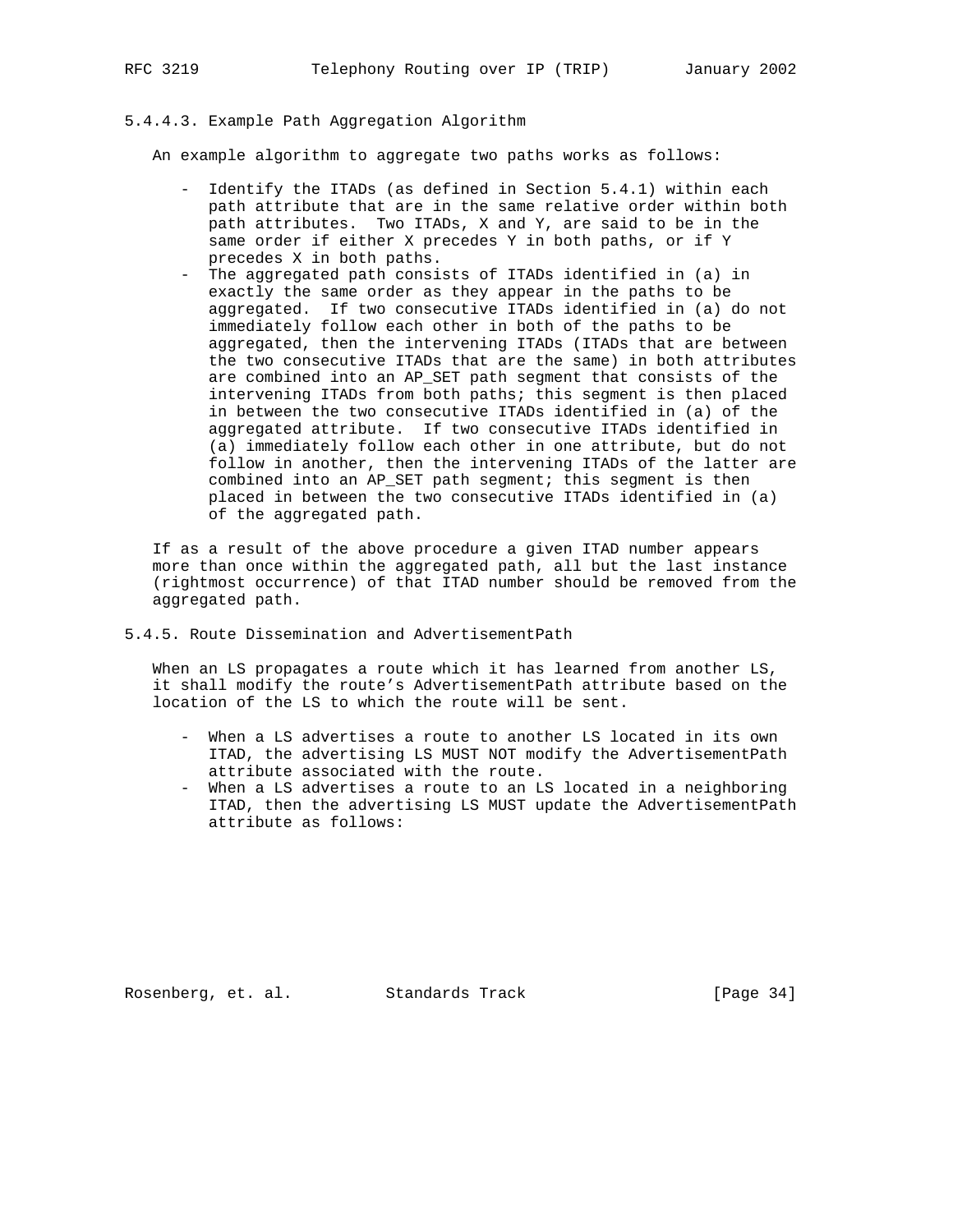- \* If the first path segment of the AdvertisementPath is of type AP\_SEQUENCE, the local system shall prepend its own ITAD number as the last element of the sequence (put it in the leftmost position).
- \* If the first path segment of the AdvertisementPath is of type AP\_SET, the local system shall prepend a new path segment of type AP\_SEQUENCE to the AdvertisementPath, including its own ITAD number in that segment.

#### 5.5. RoutedPath

 Conditional Mandatory: True (if ReachableRoutes attribute is present). Required Flags: Well-known. Potential Flags: None. TRIP Type Code: 5.

 This attribute identifies the ITADs through which messages sent using this route would pass. The ITADs in this path are a subset of those in the AdvertisementPath.

5.5.1. RoutedPath Syntax

 The syntax of the RoutedPath attribute is the same as that of the AdvertisementPath attribute. See Section 5.4.1.

5.5.2. Route Origination and RoutedPath

 When an LS originates a route it MUST include the RoutedPath attribute.

- The originating LS shall include its own ITAD number in the RoutedPath attribute of all advertisements sent to LSs located in neighboring ITADs. In this case, the ITAD number of the originating LS's ITAD will be the only entry in the RoutedPath attribute.
- The originating LS shall include an empty RoutedPath attribute in all advertisements sent to LSs located in its own ITAD. An empty RoutedPath attribute is one whose length field contains the value zero.

## 5.5.3. Route Selection and RoutedPath

 The RoutedPath MAY be used for route selection, and in most cases is preferred over the AdvertisementPath for this role. Some possible criteria to be used are the number of hops on the path and the presence or absence of particular ITADs on the path.

Rosenberg, et. al. Standards Track [Page 35]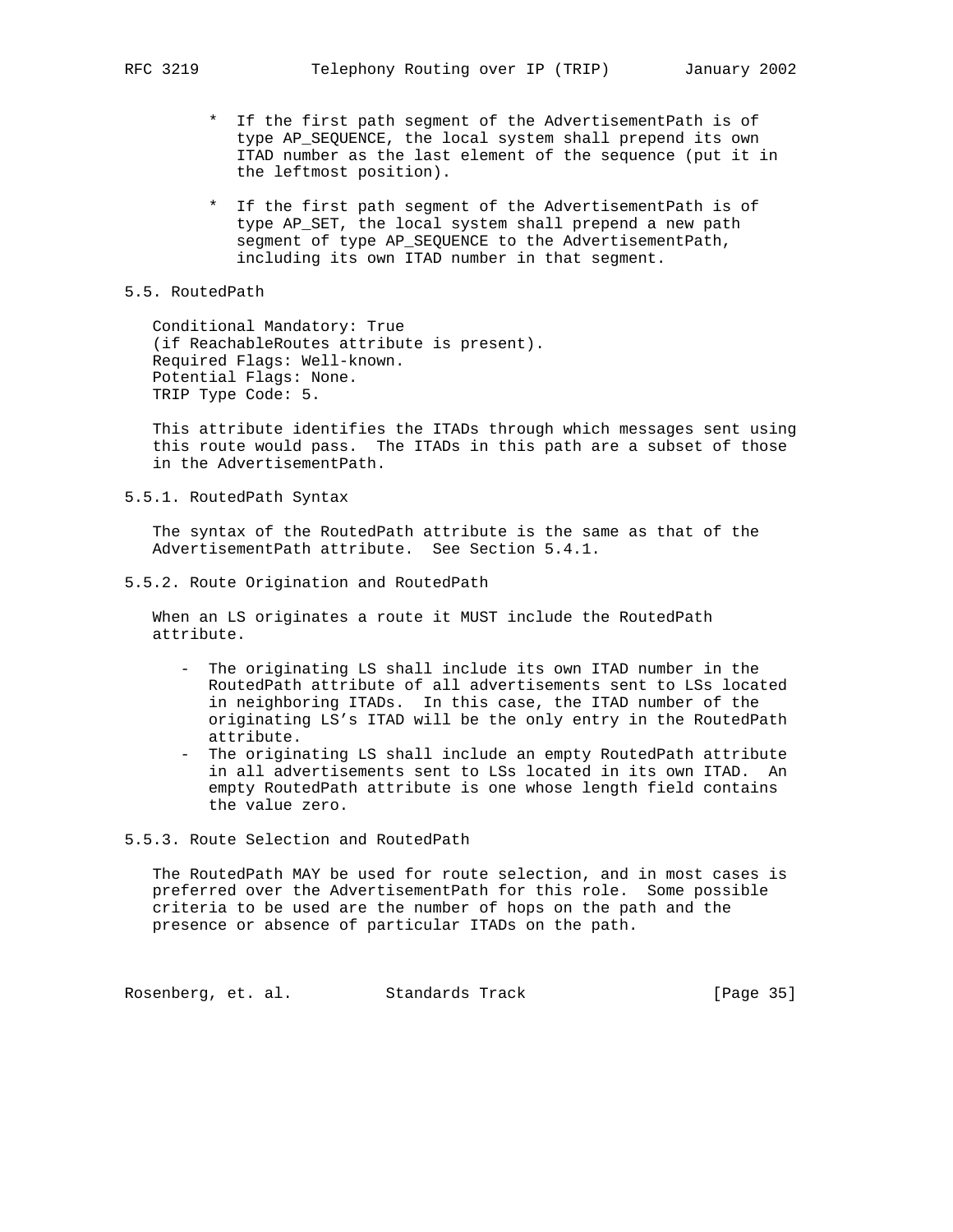5.5.4. Aggregation and RoutedPath

 The rules for aggregating RoutedPath attributes are given in Section 5.4.4.1 and 5.4.4.2, where the term "path" used in Section 5.4.4.1 and 5.4.4.2 is understood to mean RoutedPath.

5.5.5. Route Dissemination and RoutedPath

 When an LS propagates a route that it learned from another LS, it modifies the route's RoutedPath attribute based on the location of the LS to which the route is sent.

- When an LS advertises a route to another LS located in its own ITAD, the advertising LS MUST NOT modify the RoutedPath attribute associated with the route.
- If the LS has not changed the NextHopServer attribute, then the LS MUST NOT change the RoutedPath attribute.
- Otherwise, the LS changed the NextHopServer and is advertising the route to an LS in another ITAD. The advertising LS MUST update the RoutedPath attribute as follows:
	- \* If the first path segment of the RoutedPath is of type AP\_SEQUENCE, the local system shall prepend its own ITAD number as the last element of the sequence (put it in the leftmost position).
	- \* If the first path segment of the RoutedPath is of type AP\_SET, the local system shall prepend a new path segment of type AP\_SEQUENCE to the RoutedPath, including its own ITAD number in that segment.

#### 5.6. AtomicAggregate

 Conditional Mandatory: False. Required Flags: Well-known. Potential Flags: None. TRIP Type Code: 6.

 The AtomicAggregate attribute indicates that a route may traverse domains not listed in the RoutedPath. If an LS, when presented with a set of overlapping routes from a peer LS, selects the less specific route without selecting the more specific route, then the LS includes the AtomicAggregate attribute with the routing object.

5.6.1. AtomicAggregate Syntax

This attribute has length zero  $(0)$ ; the value field is empty.

Rosenberg, et. al. Standards Track [Page 36]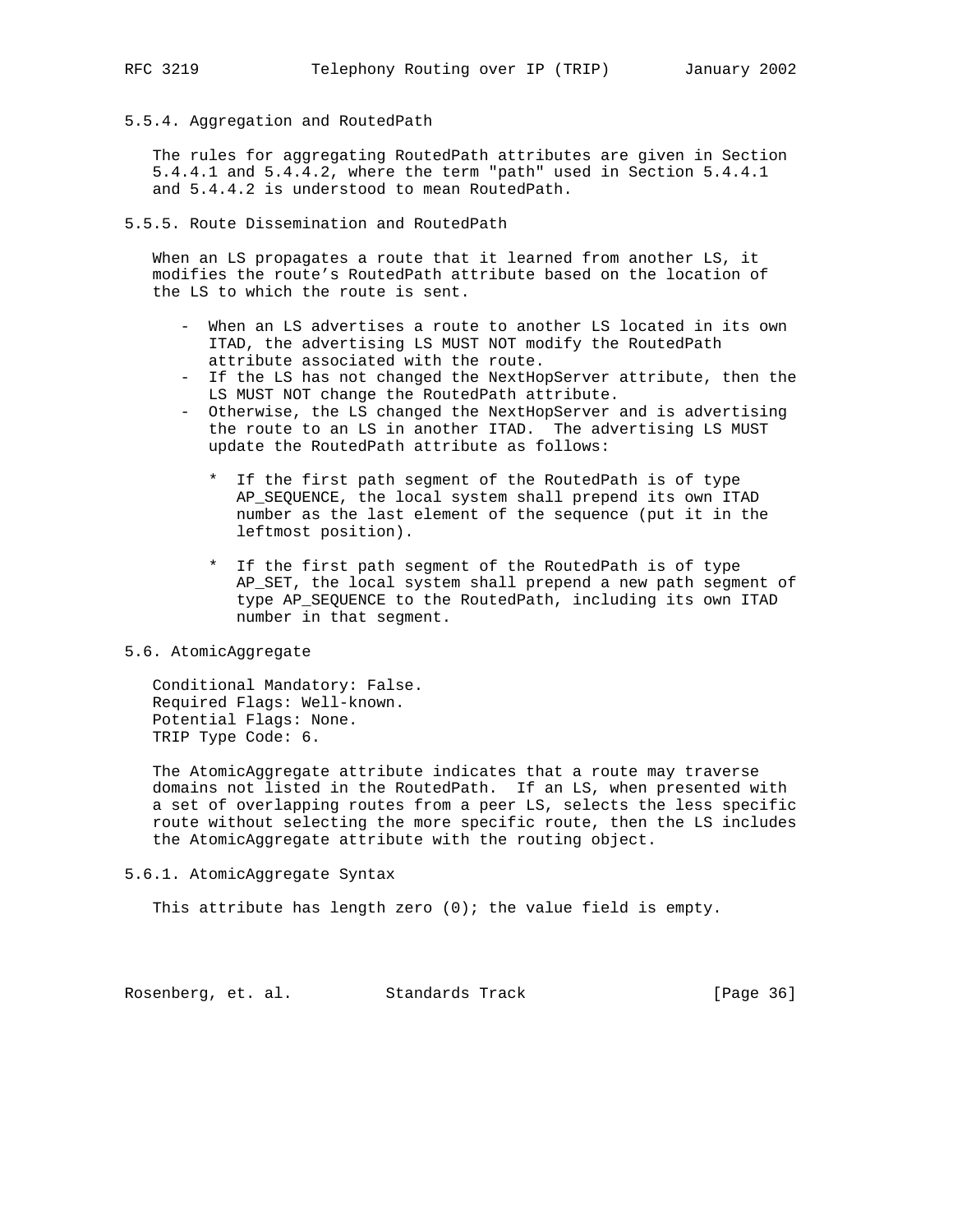- 
- 5.6.2. Route Origination and AtomicAggregate

Routes are never originated with the AtomicAggregate attribute.

5.6.3. Route Selection and AtomicAggregate

 The AtomicAggregate attribute may be used in route selection - it indicates that the RoutedPath may be incomplete.

5.6.4. Aggregation and AtomicAggregate

 If any of the routes to aggregate has the AtomicAggregate attribute, then so MUST the resultant aggregate.

5.6.5. Route Dissemination and AtomicAggregate

 If an LS, when presented with a set of overlapping routes from a peer LS, selects the less specific route (see Section 0) without selecting the more specific route, then the LS MUST include the AtomicAggregate attribute with the routing object (if it is not already present).

 An LS receiving a routing object with an AtomicAggregate attribute MUST NOT make the set of destinations more specific when advertising it to other LSs, and MUST NOT remove the attribute when propagating this object to a peer LS.

5.7. LocalPreference

 Conditional Mandatory: False. Required Flags: Well-known. Potential Flags: None. TRIP Type Code: 7.

 The LocalPreference attribute is only used intra-domain, it indicates the local LS's preference for the routing object to other LSs within the same domain. This attribute MUST NOT be included when communicating to an LS in another domain, and MUST be included over intra-domain links.

5.7.1. LocalPreference Syntax

 The LocalPreference attribute is a 4-octet unsigned numeric value. A higher value indicates a higher preference.

Rosenberg, et. al. Standards Track [Page 37]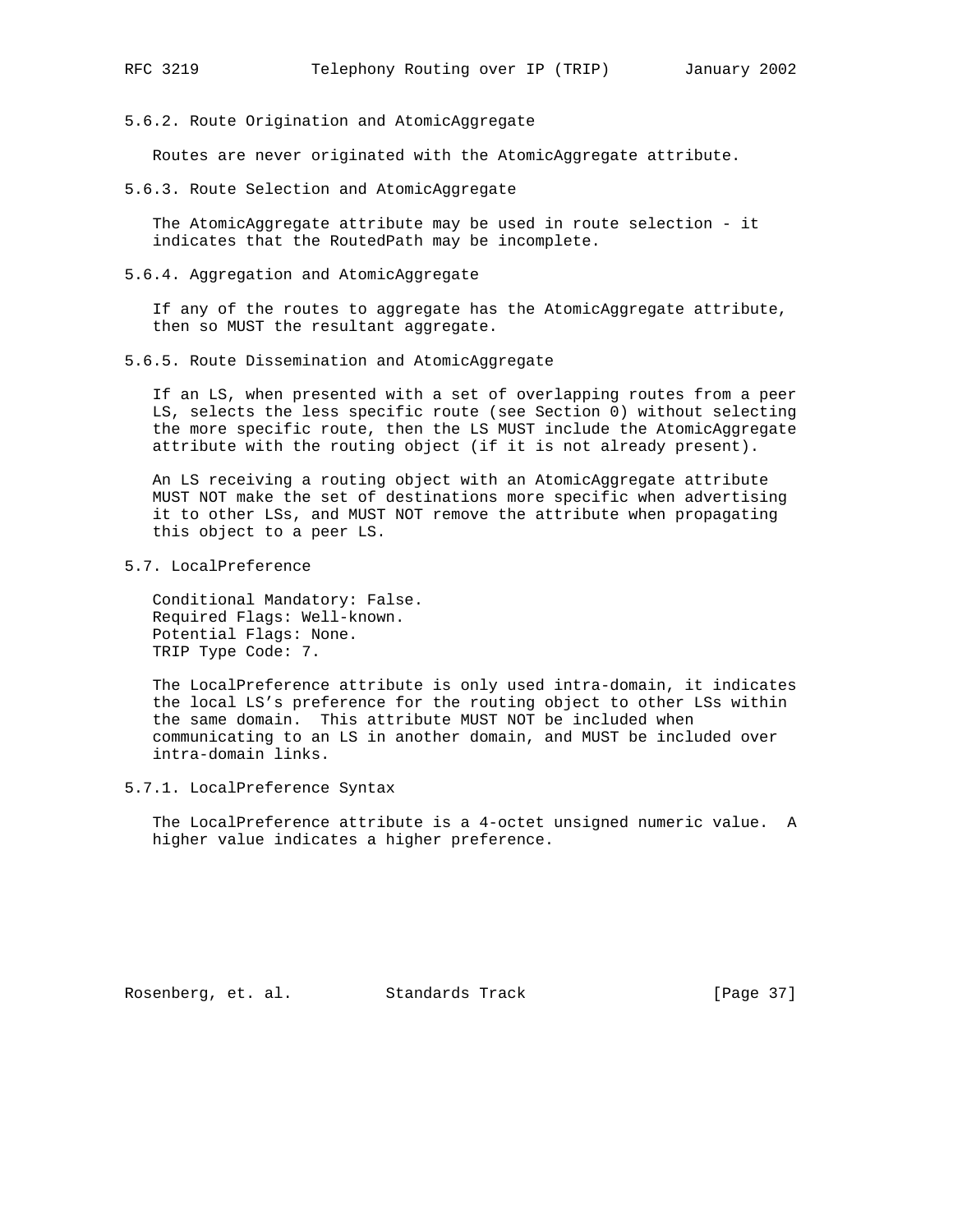Routes MUST NOT be originated with the LocalPreference attribute to inter-domain peers. Routes to intra-domain peers MUST be originated with the LocalPreference attribute.

5.7.3. Route Selection and LocalPreference

5.7.2. Route Origination and LocalPreference

 The LocalPreference attribute allows one LS in a domain to calculate a preference for a route, and to communicate this preference to other LSs within the domain.

5.7.4. Aggregation and LocalPreference

The LocalPreference attribute is not affected by aggregation.

5.7.5. Route Dissemination and LocalPreference

 An LS MUST include the LocalPreference attribute when communicating with peer LSs within its own domain. An LS MUST NOT include the LocalPreference attribute when communicating with LSs in other domains. LocalPreference attributes received from inter-domain peers MUST be ignored.

5.8. MultiExitDisc

 Conditional Mandatory: False. Required Flags: Well-known. Potential Flags: None. TRIP Type Code: 8.

 When two ITADs are connected by more than one set of peers, the MultiExitDisc attribute may be used to specify preferences for routes received over one of those links versus routes received over other links. The MultiExitDisc parameter is used only for route selection.

5.8.1. MultiExitDisc Syntax

 The MultiExitDisc attribute carries a 4-octet unsigned numeric value. A higher value represents a more preferred routing object.

5.8.2. Route Origination and MultiExitDisc

 Routes originated to intra-domain peers MUST NOT be originated with the MultiExitDisc attribute. When originating a route to an inter domain peer, the MultiExitDisc attribute may be included.

Rosenberg, et. al. Standards Track [Page 38]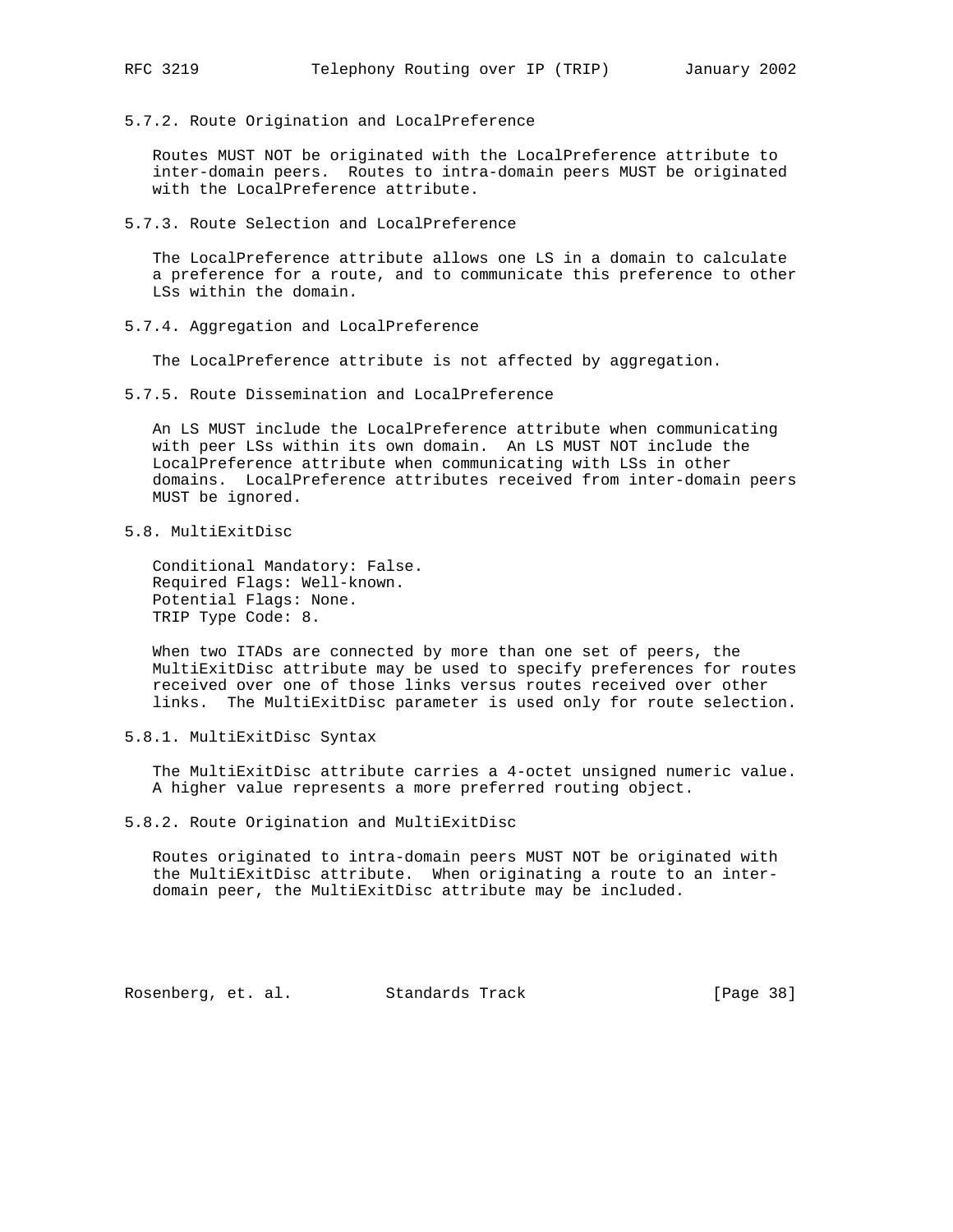5.8.3. Route Selection and MultiExitDisc

 The MultiExitDisc attribute is used to express a preference when there are multiple links between two domains. If all other factors are equal, then a route with a higher MultiExitDisc attribute is preferred over a route with a lower MultiExitDisc attribute.

5.8.4. Aggregation and MultiExitDisc

 Routes with differing MultiExitDisc parameters MUST NOT be aggregated. Routes with the same value in the MultiExitDisc attribute MAY be aggregated and the same MultiExitDisc attribute attached to the aggregated object.

5.8.5. Route Dissemination and MultiExitDisc

 If received from a peer LS in another domain, an LS MAY propagate the MultiExitDisc to other LSs within its domain. The MultiExitDisc attribute MUST NOT be propagated to LSs in other domains.

 An LS may add the MultiExitDisc attribute when propagating routing objects to an LS in another domain. The inclusion of the MultiExitDisc attribute is a matter of policy, as is the value of the attribute.

5.9. Communities

 Conditional Mandatory: False. Required Flags: Not Well-Known, Independent Transitive. Potential Flags: None. TRIP Type Code: 9.

 A community is a group of destinations that share some common property.

 The Communities attribute is used to group destinations so that the routing decision can be based on the identity of the group. Using the Communities attribute should significantly simplify the distribution of routing information by providing an administratively defined aggregation unit.

 Each ITAD administrator may define the communities to which a particular route belongs. By default, all routes belong to the general Internet Telephony community.

 As an example, the Communities attribute could be used to define an alliance between a group of Internet Telephony service providers for a specific subset of routing information. In this case, members of

Rosenberg, et. al. Standards Track [Page 39]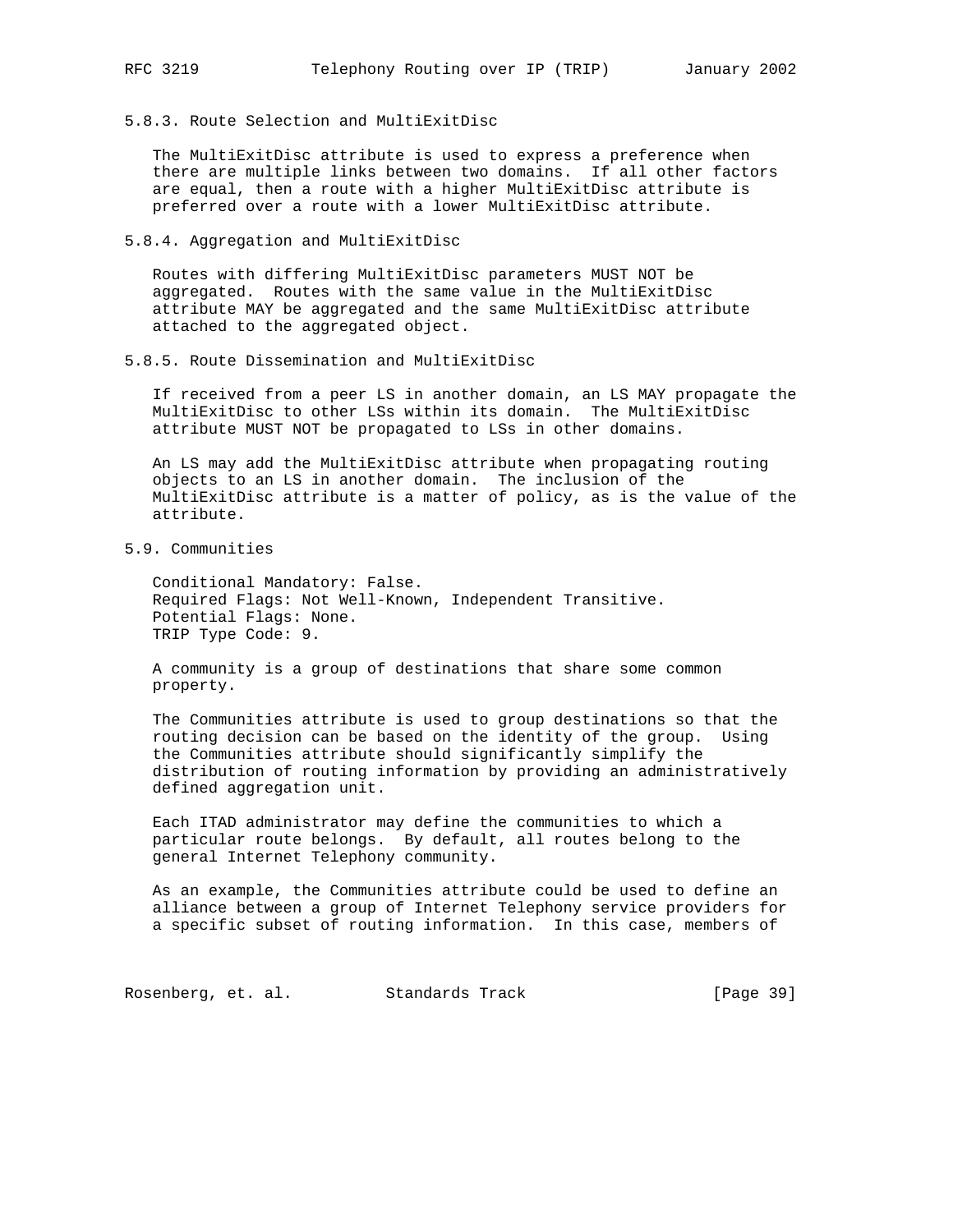that alliance would accept only routes for destinations in this group that are advertised by other members of the alliance. Other destinations would be more freely accepted. To achieve this, a member would tag each route with a designated Community attribute value before disseminating it. This relieves the members of such an alliance, from the responsibility of keeping track of the identities of all other members of that alliance.

 Another example use of the Communities attribute is with aggregation. It is often useful to advertise both the aggregate route and the component more-specific routes that were used to form the aggregate. These information components are only useful to the neighboring TRIP peer, and perhaps the ITAD of the neighboring TRIP peer, so it is desirable to filter out the component routes. This can be achieved by specifying a Community attribute value that the neighboring peers will match and filter on. That way it can be assured that the more specific routes will not propagate beyond their desired scope.

5.9.1. Syntax of Communities

 The Communities attribute is of variable length. It consists of a set of 8-octet values, each of which specifies a community. The first 4 octets of the Community value are the Community ITAD Number and the next 4 octets are the Community ID.

| 0 1 2 3 4 5 6 7 8 9 0 1 2 3 4 5 6 7 8 9 0 1 2 3 4 5 6 7 8 9 0 1 |  |  |  |  |  |  |  |  |  |  |  |                         |  |  |  |  |  |  |  |  |  |
|-----------------------------------------------------------------|--|--|--|--|--|--|--|--|--|--|--|-------------------------|--|--|--|--|--|--|--|--|--|
|                                                                 |  |  |  |  |  |  |  |  |  |  |  |                         |  |  |  |  |  |  |  |  |  |
|                                                                 |  |  |  |  |  |  |  |  |  |  |  | Community ITAD Number 1 |  |  |  |  |  |  |  |  |  |
|                                                                 |  |  |  |  |  |  |  |  |  |  |  |                         |  |  |  |  |  |  |  |  |  |
| Community ID 1                                                  |  |  |  |  |  |  |  |  |  |  |  |                         |  |  |  |  |  |  |  |  |  |
| ------+------                                                   |  |  |  |  |  |  |  |  |  |  |  |                         |  |  |  |  |  |  |  |  |  |
|                                                                 |  |  |  |  |  |  |  |  |  |  |  |                         |  |  |  |  |  |  |  |  |  |
|                                                                 |  |  |  |  |  |  |  |  |  |  |  |                         |  |  |  |  |  |  |  |  |  |
|                                                                 |  |  |  |  |  |  |  |  |  |  |  |                         |  |  |  |  |  |  |  |  |  |

Figure 14: Communities Syntax

For administrative assignment, the following assumptions may be made:

 The Community attribute values starting with a Community ITAD Number of 0x00000000 are hereby reserved.

 The following communities have global significance and their operation MUST be implemented in any Community attribute-aware TRIP LS.

Rosenberg, et. al. Standards Track [Page 40]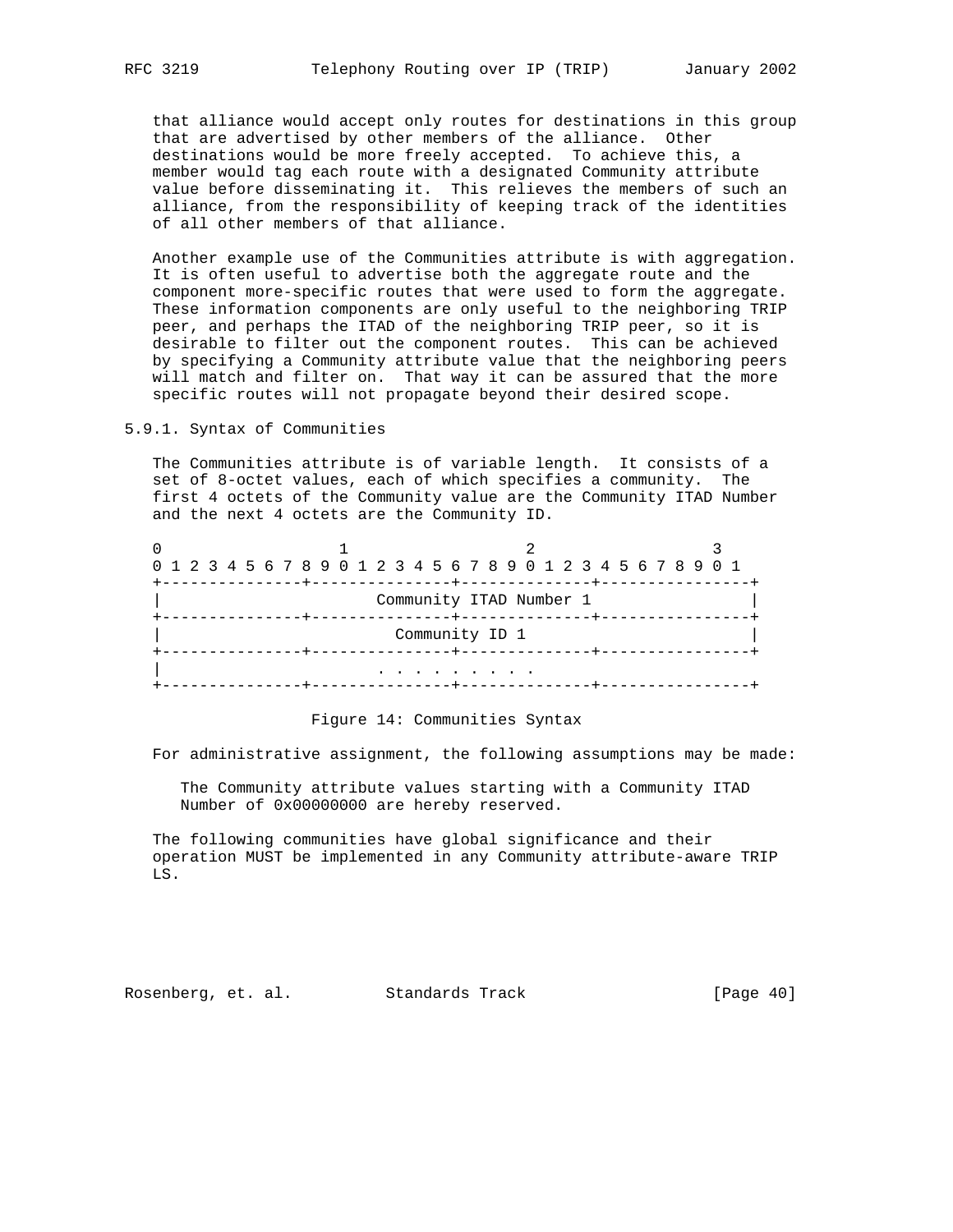- - NO\_EXPORT (Community ITAD Number = 0x00000000 and Community ID = 0xFFFFFF01). Any received route with a community attribute containing this value MUST NOT be advertised outside of the receiving TRIP ITAD.

 Other community values MUST be encoded using an ITAD number in the four most significant octets. The semantics of the final four octets (the Community ID octets) may be defined by the ITAD (e.g., ITAD 690 may define research, educational, and commercial community IDs that may be used for policy routing as defined by the operators of that ITAD).

5.9.2. Route Origination and Communities

 The Communities attribute is not well-known. If a route has a Communities attribute associated with it, the LS MUST include that attribute in the advertisement it originates.

5.9.3. Route Selection and Communities

 The Communities attribute may be used for route selection. A route that is a member of a certain community may be preferred over another route that is not a member of that community. Likewise, routes without a certain community value may be excluded from consideration.

5.9.4. Aggregation and Communities

 If a set of routes is to be aggregated and the resultant aggregate does not carry an Atomic\_Aggregate attribute, then the resulting aggregate should have a Communities attribute that contains the union of the Community attributes of the aggregated routes.

5.9.5. Route Dissemination and Communities

 An LS may manipulate the Communities attribute before disseminating a route to a peer. Community attribute manipulation may include adding communities, removing communities, adding a Communities attribute (if none exists), deleting the Communities attribute, etc.

5.10. ITAD Topology

 Conditional Mandatory: False. Required Flags: Well-known, Link-State encapsulated. Potential Flags: None. TRIP Type Code: 10.

Rosenberg, et. al. Standards Track [Page 41]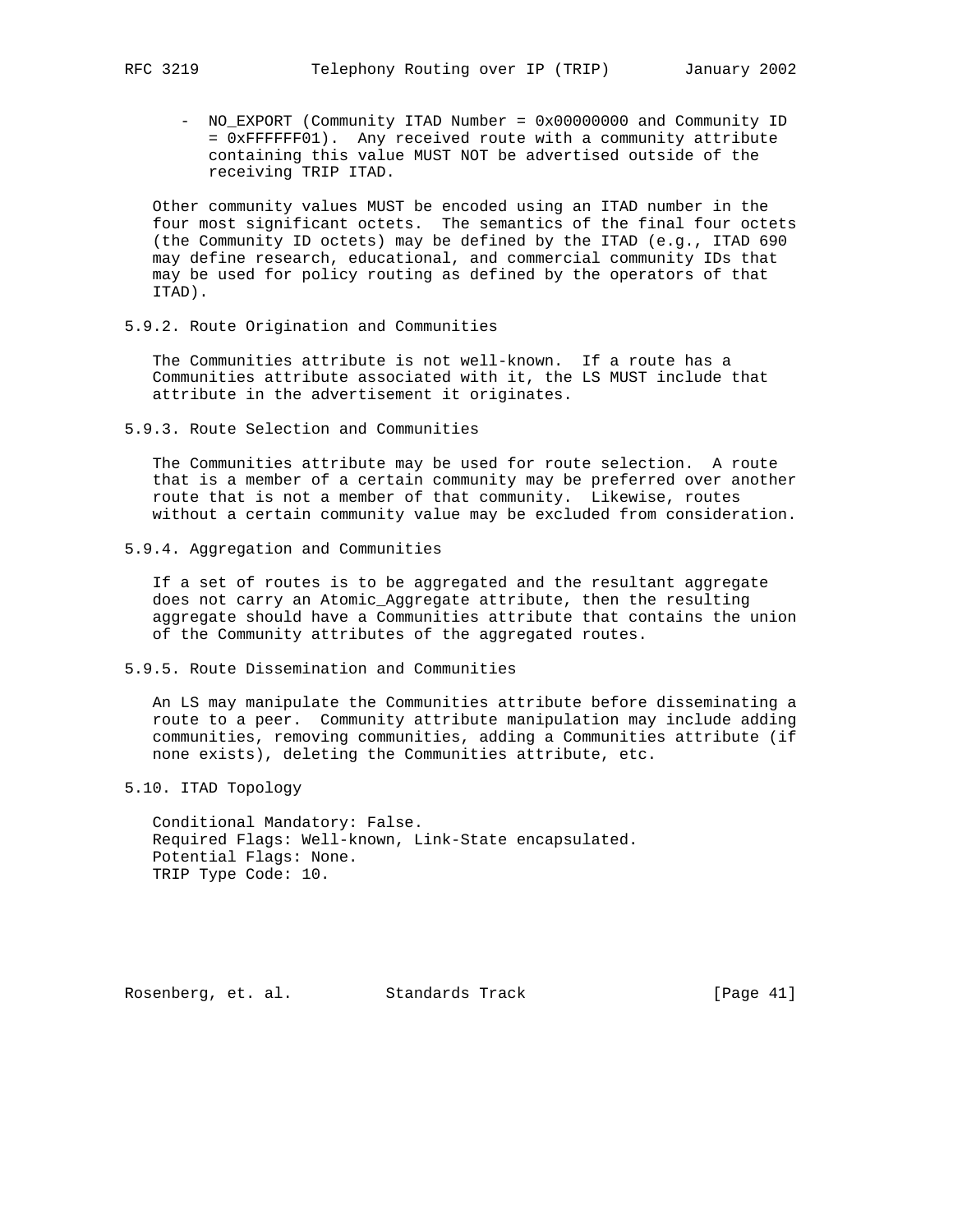Within an ITAD, each LS must know the status of other LSs so that LS failure can be detected. To do this, each LS advertises its internal topology to other LSs within the domain. When an LS detects that another LS is no longer active, the information sourced by that LS can be deleted (the Adj-TRIB-In for that peer may be cleared). The ITAD Topology attribute is used to communicate this information to other LSs within the domain.

 An LS MUST send a topology update each time it detects a change in its internal peer set. The topology update may be sent in an UPDATE message by itself or it may be piggybacked on an UPDATE message which includes ReachableRoutes and/or WithdrawnRoutes information.

When an LS receives a topology update from an internal LS, it MUST recalculate which LSs are active within the ITAD via a connectivity algorithm on the topology.

5.10.1. ITAD Topology Syntax

 The ITAD Topology attribute indicates the LSs with which the LS is currently peering. The attribute consists of a list of the TRIP Identifiers with which the LS is currently peering, the format is given in Figure 15. This attribute MUST use the link-state encapsulation as defined in Section 4.3.2.4.

| 0 1 2 3 4 5 6 7 8 9 0 1 2 3 4 5 6 7 8 9 0 1 2 3 4 5 6 7 8 9 0 1 |  |  |  |  |  |  |  |                   |  |  |  |  |  |  |  |  |
|-----------------------------------------------------------------|--|--|--|--|--|--|--|-------------------|--|--|--|--|--|--|--|--|
|                                                                 |  |  |  |  |  |  |  | TRIP Identifier 1 |  |  |  |  |  |  |  |  |
|                                                                 |  |  |  |  |  |  |  |                   |  |  |  |  |  |  |  |  |
|                                                                 |  |  |  |  |  |  |  | TRIP Identifier 2 |  |  |  |  |  |  |  |  |
|                                                                 |  |  |  |  |  |  |  |                   |  |  |  |  |  |  |  |  |

Figure 15: ITAD Topology Syntax

5.10.2. Route Origination and ITAD Topology

 The ITAD Topology attribute is independent of any routes in the UPDATE. Whenever the set of internal peers of an LS changes, it MUST create an UPDATE with the ITAD Topology Attribute included listing the current set of internal peers. The LS MUST include this attribute in the first UPDATE it sends to a peer after the peering session is established.

Rosenberg, et. al. Standards Track [Page 42]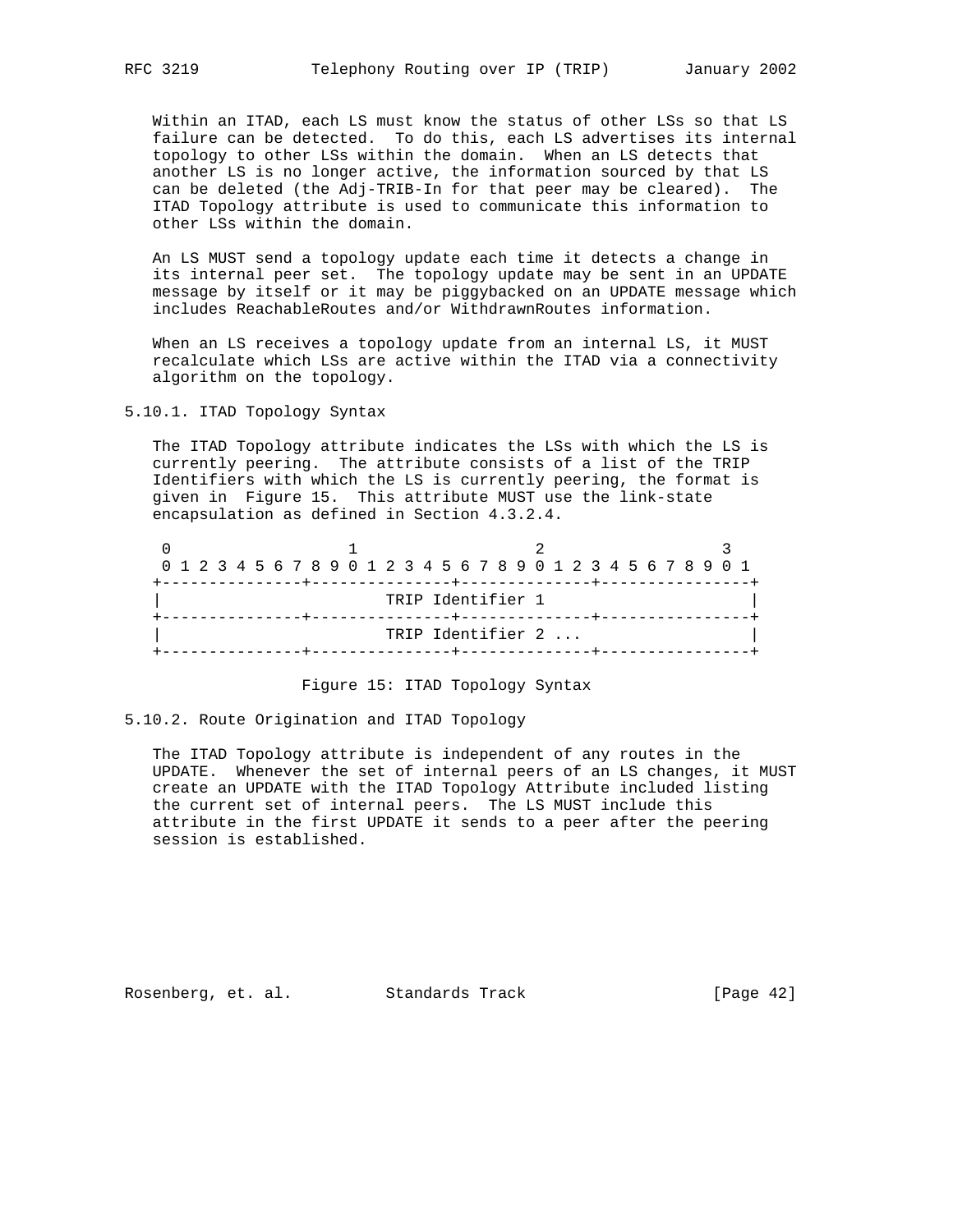5.10.3. Route Selection and ITAD Topology

 This attribute is independent of any routing information in the UPDATE. When an LS receives an UPDATE with an ITAD Topology attribute, it MUST compute the set of LSs currently active in the domain by performing a connectivity test on the ITAD topology as given by the set of originated ITAD Topology attributes. The LS MUST locally purge the Adj-TRIB-In for any LS that is no longer active in the domain. The LS MUST NOT propagate this purging information to other LSs as they will make a similar decision.

5.10.4. Aggregation and ITAD Topology

This information is not aggregated.

5.10.5. Route Dissemination and ITAD Topology

 An LS MUST ignore the attribute if received from a peer in another domain. An LS MUST NOT send this attribute to an inter-domain peer.

5.11. ConvertedRoute

 Conditional Mandatory: False. Required Flags: Well-known. Potential Flags: None. TRIP Type Code: 12.

 The ConvertedRoute attribute indicates that an intermediate LS has altered the route by changing the route's Application Protocol. For example, if an LS receives a route with Application Protocol X and changes the Application Protocol to Y before advertising the route to an external peer, the LS MUST include the ConvertedRoute attribute. The attribute is an indication that the advertised application protocol will not be used end-to-end, i.e., the information advertised about this route is not complete.

5.11.1. ConvertedRoute Syntax

This attribute has length zero  $(0)$ ; the value field is empty.

5.11.2. Route Origination and ConvertedRoute

Routes are never originated with the ConvertedRoute attribute.

Rosenberg, et. al. Standards Track [Page 43]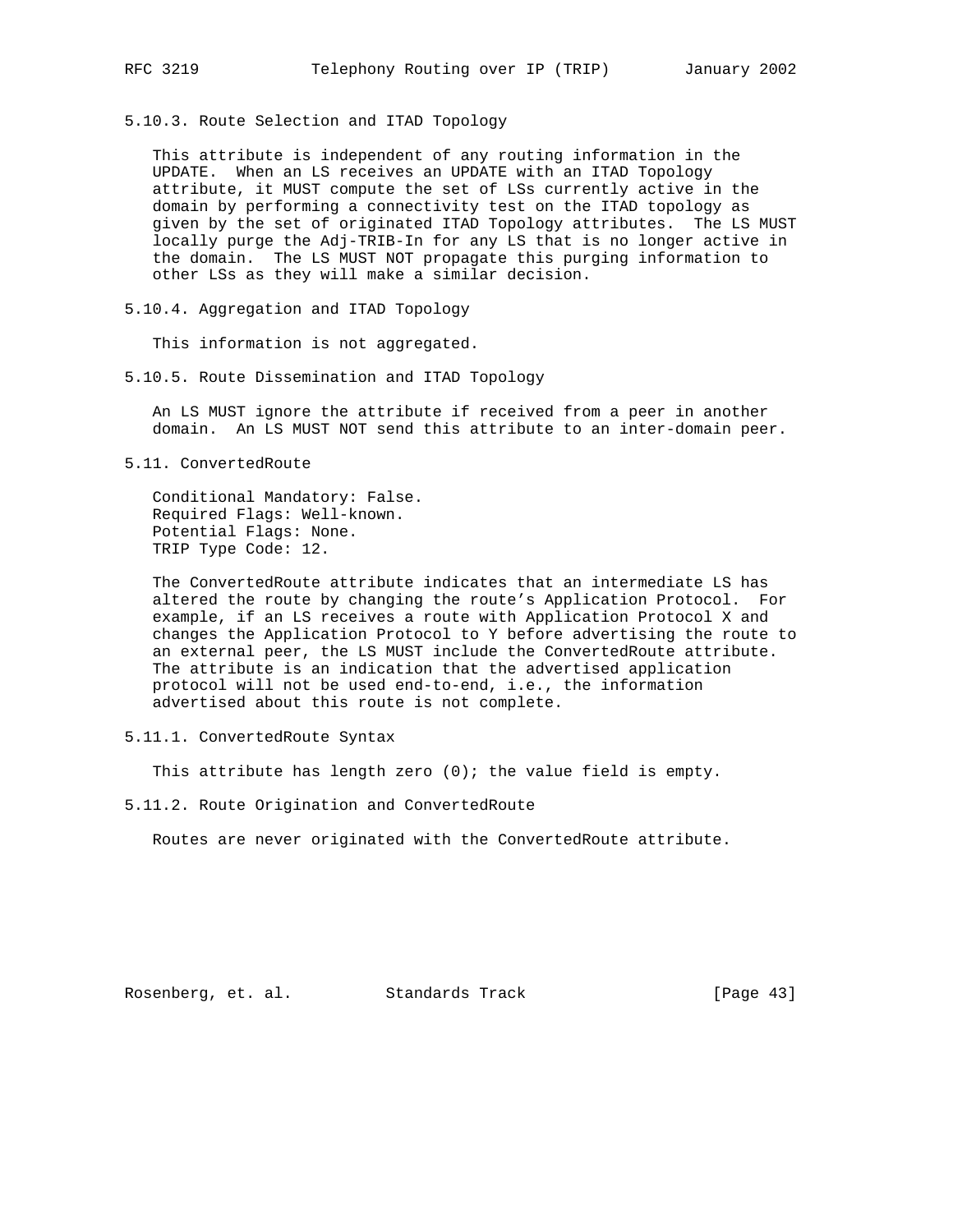- 
- 5.11.3. Route Selection and ConvertedRoute

 The ConvertedRoute attribute may be used in route selection - it indicates that advertised routing information is not complete.

5.11.4. Aggregation and ConvertedRoute

 If any of the routes to aggregate has the ConvertedRoute attribute, then so MUST the resultant aggregate.

5.11.5. Route Dissemination and ConvertedRoute

 If an LS changes the Application Protocol of a route before advertising the route to an external peer, the LS MUST include the ConvertedRoute attribute.

5.12. Considerations for Defining New TRIP Attributes

 Any proposal for defining new TRIP attributes should specify the following:

- the use of this attribute,
- the attribute's flags,
- the attribute's syntax,
- how the attribute works with route origination,
- how the attribute works with route aggregation, and
- how the attribute works with route dissemination and the attribute's scope (e.g., intra-domain only like LocalPreference)

 IANA will manage the assignment of TRIP attribute type codes to new attributes.

6. TRIP Error Detection and Handling

 This section describes errors to be detected and the actions to be taken while processing TRIP messages.

 When any of the conditions described here are detected, a NOTIFICATION message with the indicated Error Code, Error Subcode, and Data fields MUST be sent, and the TRIP connection MUST be closed. If no Error Subcode is specified, then a zero Subcode MUST be used.

 The phrase "the TRIP connection is closed" means that the transport protocol connection has been closed and that all resources for that TRIP connection have been de-allocated. If the connection was inter-domain, then routing table entries associated with the remote peer MUST be marked as invalid. Routing table entries MUST NOT be

Rosenberg, et. al. Standards Track [Page 44]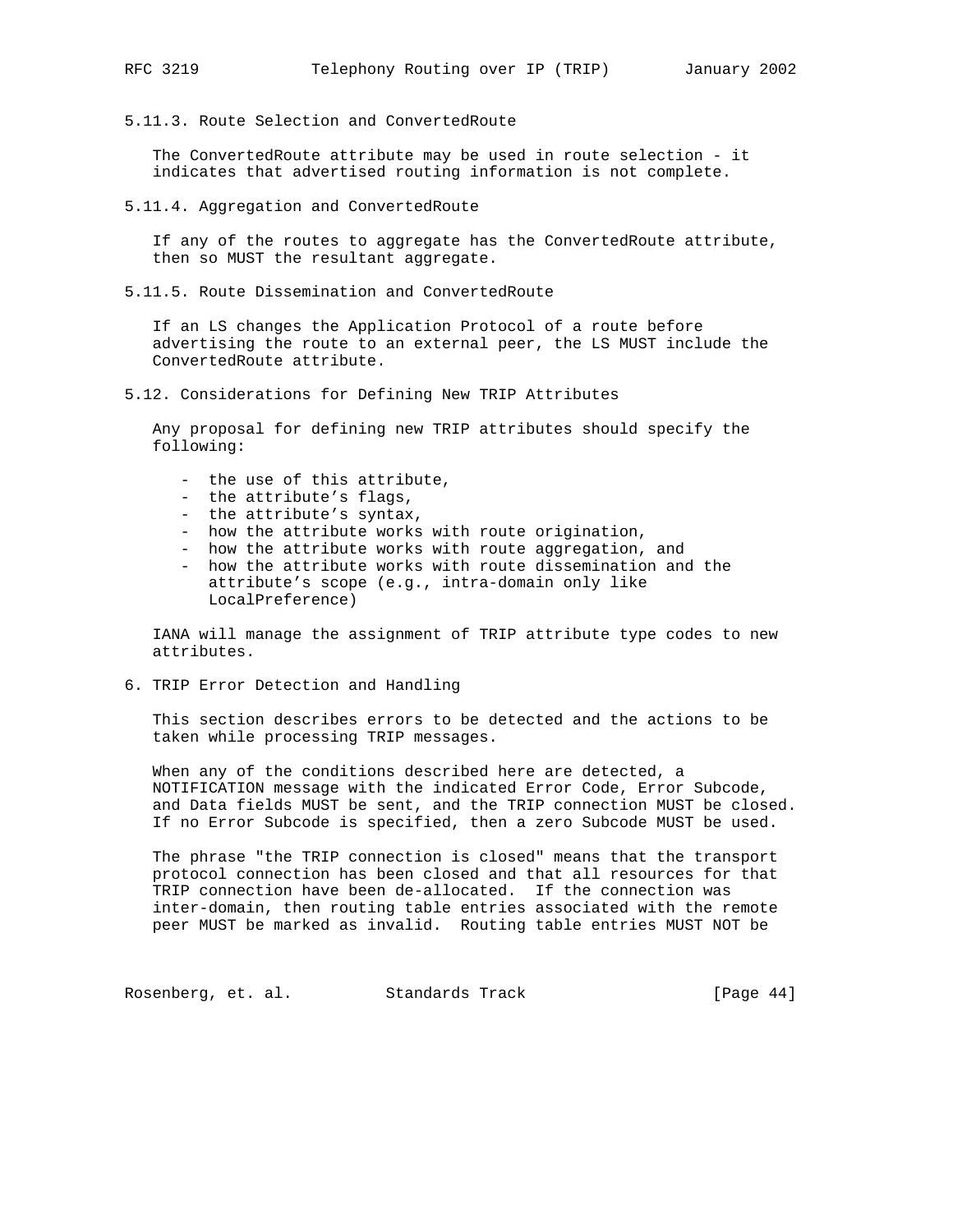marked as invalid if an internal peering session is terminated. The fact that the routes have been marked as invalid is passed to other TRIP peers before the routes are deleted from the system.

 Unless specified explicitly, the Data field of the NOTIFICATION message that is sent to indicate an error MUST be empty.

6.1. Message Header Error Detection and Handling

 All errors detected while processing the Message Header are indicated by sending the NOTIFICATION message with the Error Code Message Header Error. The Error Subcode elaborates on the specific nature of the error. The error checks in this section MUST be performed by each LS upon receipt of every message.

 If the Length field of the message header is less than 3 or greater than 4096, or if the Length field of an OPEN message is less than the minimum length of the OPEN message, or if the Length field of an UPDATE message is less than the minimum length of the UPDATE message, or if the Length field of a KEEPALIVE message is not equal to 3, or if the Length field of a NOTIFICATION message is less than the minimum length of the NOTIFICATION message, then the Error Subcode MUST be set to Bad Message Length. The Data field contains the erroneous Length field.

 If the Type field of the message header is not recognized, then the Error Subcode MUST be set to "Bad Message Type." The Data field contains the erroneous Type field.

6.2. OPEN Message Error Detection and Handling

 All errors detected while processing the OPEN message are indicated by sending the NOTIFICATION message with the Error Code "OPEN Message Error." The Error Subcode elaborates on the specific nature of the error. The error checks in this section MUST be performed by each LS upon receipt of every OPEN message.

 If the version number contained in the Version field of the received OPEN message is not supported, then the Error Subcode MUST be set to "Unsupported Version Number." The Data field is a 1-octet unsigned integer, which indicates the largest locally supported version number, which is less than the version of the remote TRIP peer bid (as indicated in the received OPEN message).

 If the ITAD field of the OPEN message is unacceptable, then the Error Subcode MUST be set to "Bad Peer ITAD." The determination of acceptable ITAD numbers is outside the scope of this protocol.

Rosenberg, et. al. Standards Track [Page 45]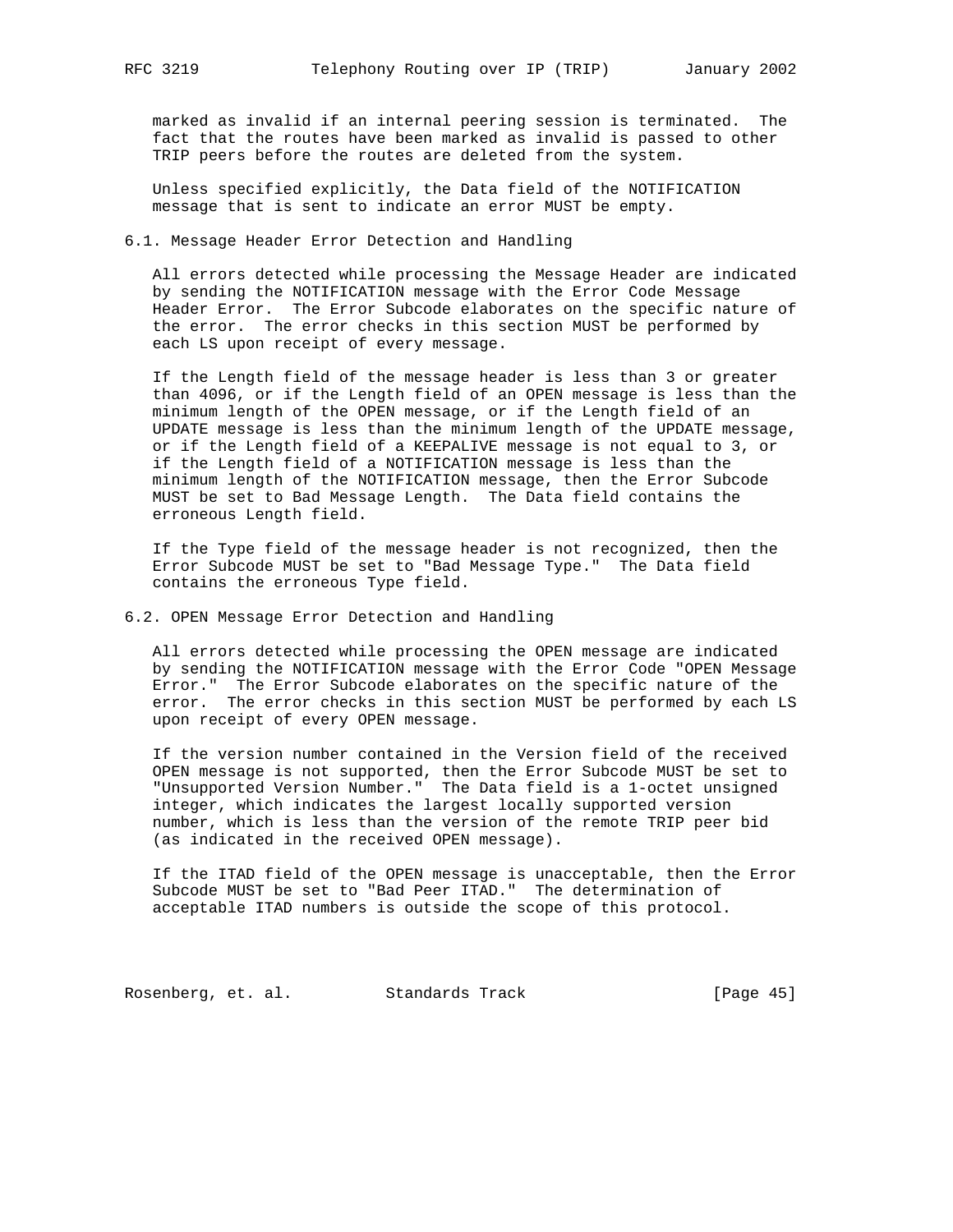If the Hold Time field of the OPEN message is unacceptable, then the Error Subcode MUST be set to "Unacceptable Hold Time." An implementation MUST reject Hold Time values of one or two seconds. An implementation MAY reject any proposed Hold Time. An implementation that accepts a Hold Time MUST use the negotiated value for the Hold Time.

 If the TRIP Identifier field of the OPEN message is not valid, then the Error Subcode MUST be set to "Bad TRIP Identifier." A TRIP identifier is 4-octets in length and can take any value. An LS considers the TRIP Identifier invalid if it already has an open connection with another peer LS that has the same ITAD and TRIP Identifier.

 Any two LSs within the same ITAD MUST NOT have equal TRIP Identifier values. This restriction does not apply to LSs in different ITADs since the purpose is to uniquely identify an LS using its TRIP Identifier and its ITAD number.

 If one of the Optional Parameters in the OPEN message is not recognized, then the Error Subcode MUST be set to "Unsupported Optional Parameters."

 If the Optional Parameters of the OPEN message include Capability Information with an unsupported capability (unsupported in either capability type or value), then the Error Subcode MUST be set to "Unsupported Capability," and the entirety of the unsupported capabilities MUST be listed in the Data field of the NOTIFICATION message.

 If the Optional Parameters of the OPEN message include Capability Information which does not match the receiving LS's capabilities, then the Error Subcode MUST be set to "Capability Mismatch," and the entirety of the mismatched capabilities MUST be listed in the Data field of the NOTIFICATION message.

6.3. UPDATE Message Error Detection and Handling

 All errors detected while processing the UPDATE message are indicated by sending the NOTIFICATION message with the Error Code "UPDATE Message Error." The Error Subcode elaborates on the specific nature of the error. The error checks in this section MUST be performed by each LS upon receipt of every UPDATE message. These error checks MUST occur before flooding procedures are invoked with internal peers.

Rosenberg, et. al. Standards Track [Page 46]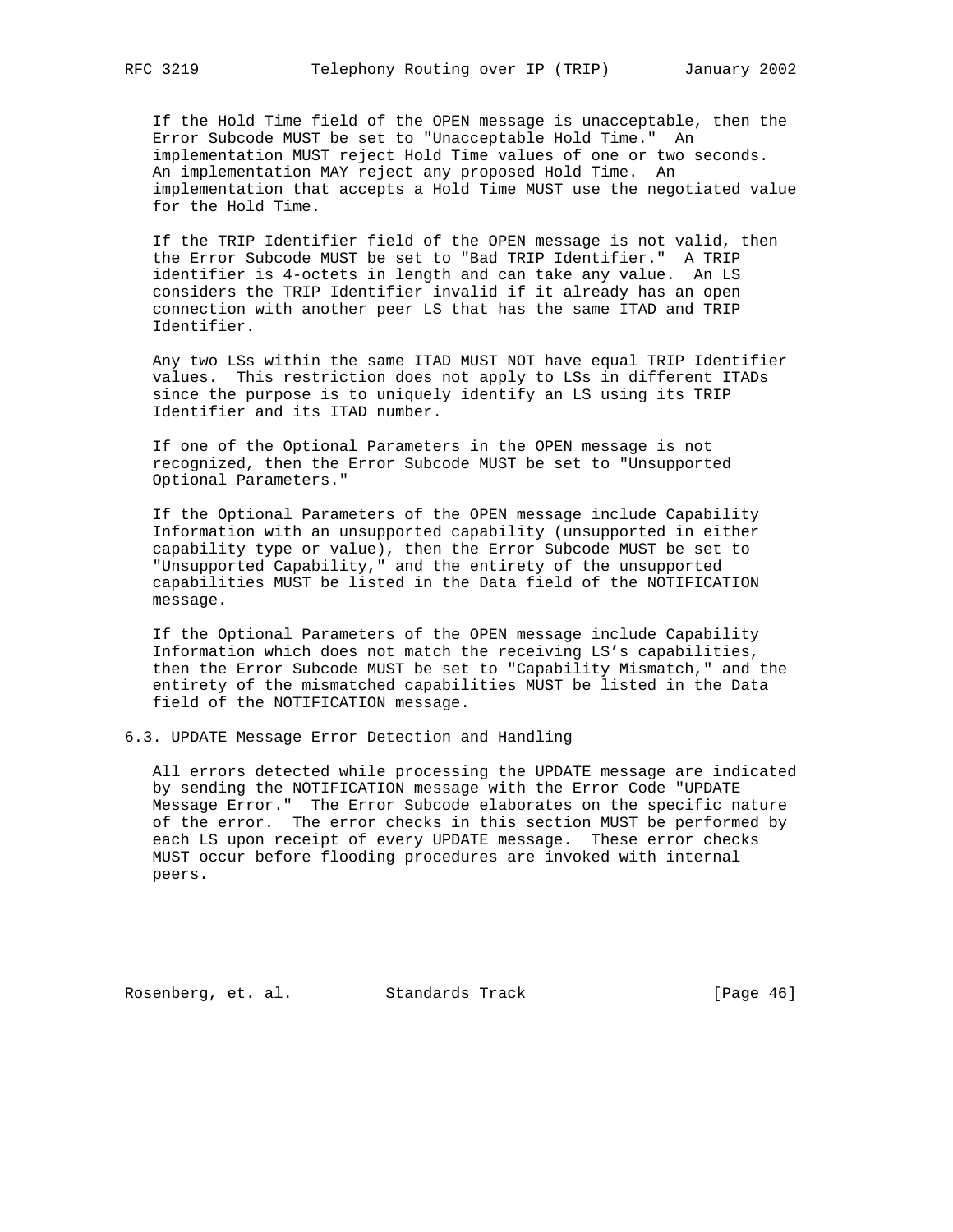If any recognized attribute has Attribute Flags that conflict with the Attribute Type Code, then the Error Subcode MUST be set to "Attribute Flags Error." The Data field contains the erroneous attribute (type, length and value).

 If any recognized attribute has an Attribute Length that conflicts with the expected length (based on the attribute type code), then the Error Subcode MUST be set to "Attribute Length Error." The Data field contains the erroneous attribute (type, length and value).

 If any of the mandatory (i.e., conditional mandatory attribute and the conditions for including it in the UPDATE message are fulfilled) well-known attributes are not present, then the Error Subcode MUST be set to "Missing Well-known Mandatory Attribute." The Data field contains the Attribute Type Code of the missing well-known conditional mandatory attributes.

 If any of the well-known attributes are not recognized, then the Error Subcode MUST be set to "Unrecognized Well-known Attribute." The Data field contains the unrecognized attribute (type, length and value).

 If any attribute has a syntactically incorrect value, or an undefined value, then the Error Subcode is set to "Invalid Attribute." The Data field contains the incorrect attribute (type, length and value). Such a NOTIFICATION message is sent, for example, when a NextHopServer attribute is received with an invalid address.

 The information carried by the AdvertisementPath attribute is checked for ITAD loops. ITAD loop detection is done by scanning the full AdvertisementPath, and checking that the ITAD number of the local ITAD does not appear in the AdvertisementPath. If the local ITAD number appears in the AdvertisementPath, then the route MAY be stored in the Adj-TRIB-In. However unless the LS is configured to accept routes with its own ITAD in the advertisement path, the route MUST not be passed to the TRIP Decision Process. The operation of an LS that is configured to accept routes with its own ITAD number in the advertisement path are outside the scope of this document.

 If the UPDATE message was received from an internal peer and either the WithdrawnRoutes, ReachableRoutes, or ITAD Topology attribute does not have the Link-State Encapsulation flag set, then the Error Subcode is set to "Invalid Attribute" and the data field contains the attribute. Likewise, the attribute is invalid if received from an external peer and the Link-State Flag is set.

 If any attribute appears more than once in the UPDATE message, then the Error Subcode is set to "Malformed Attribute List."

Rosenberg, et. al. Standards Track [Page 47]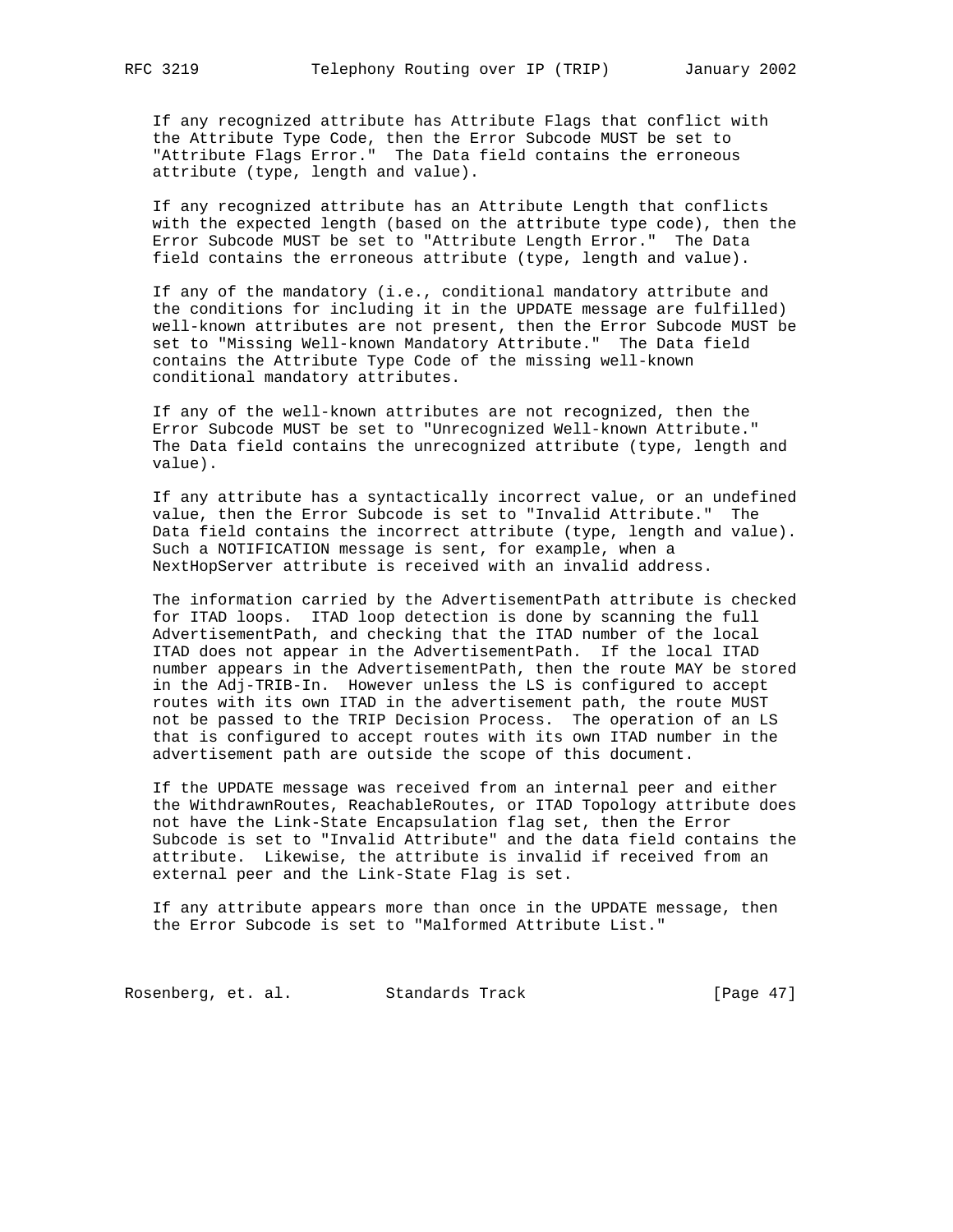## 6.4. NOTIFICATION Message Error Detection and Handling

 If a peer sends a NOTIFICATION message, and there is an error in that message, there is unfortunately no means of reporting this error via a subsequent NOTIFICATION message. Any such error, such as an unrecognized Error Code or Error Subcode, should be noticed, logged locally, and brought to the attention of the administration of the peer. The means to do this, however, are outside the scope of this document.

# 6.5. Hold Timer Expired Error Handling

 If a system does not receive successive messages within the period specified by the negotiated Hold Time, then a NOTIFICATION message with a "Hold Timer Expired" Error Code MUST be sent and the TRIP connection MUST be closed.

6.6. Finite State Machine Error Handling

 An error detected by the TRIP Finite State Machine (e.g., receipt of an unexpected event) MUST result in sending a NOTIFICATION message with the Error Code "Finite State Machine Error" and the TRIP connection MUST be closed.

6.7. Cease

 In the absence of any fatal errors (that are indicated in this section), a TRIP peer MAY choose at any given time to close its TRIP connection by sending the NOTIFICATION message with the Error Code "Cease." However, the Cease NOTIFICATION message MUST NOT be used when a fatal error indicated by this section exists.

6.8. Connection Collision Detection

 If a pair of LSs try simultaneously to establish a transport connection to each other, then two parallel connections between this pair of speakers might well be formed. We refer to this situation as connection collision. Clearly, one of these connections must be closed.

 Based on the value of the TRIP Identifier, a convention is established for detecting which TRIP connection is to be preserved when a collision occurs. The convention is to compare the TRIP Identifiers of the peers involved in the collision and to retain only the connection initiated by the LS with the higher-valued TRIP Identifier.

Rosenberg, et. al. Standards Track [Page 48]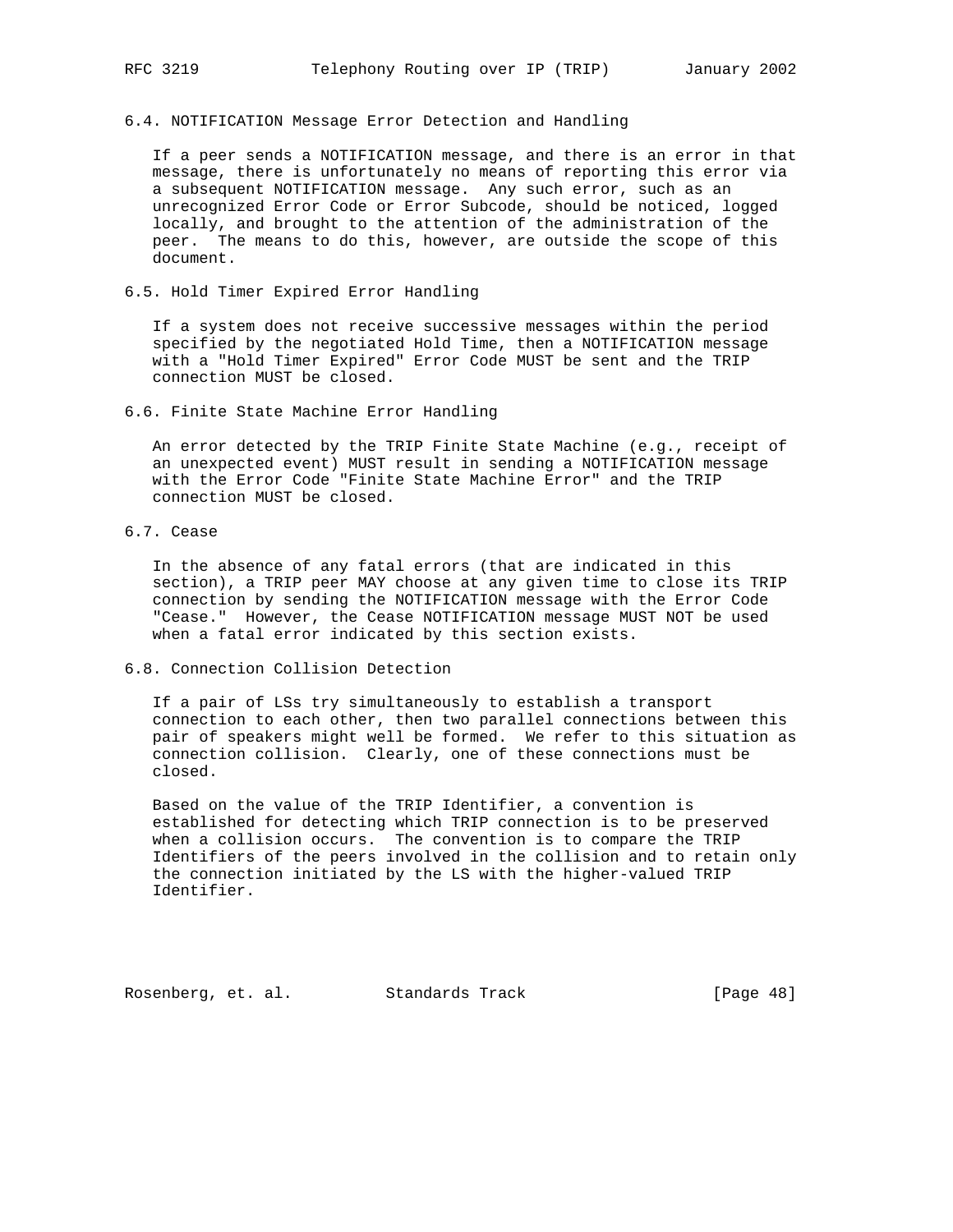Upon receipt of an OPEN message, the local LS MUST examine all of its connections that are in the OpenConfirm state. An LS MAY also examine connections in an OpenSent state if it knows the TRIP Identifier of the peer by means outside of the protocol. If among these connections there is a connection to a remote LS, whose TRIP Identifier equals the one in the OPEN message, then the local LS MUST perform the following collision resolution procedure:

 The TRIP Identifier and ITAD of the local LS is compared to the TRIP Identifier and ITAD of the remote LS (as specified in the OPEN message). TRIP Identifiers are treated as 4-octet unsigned integers for comparison.

 If the value of the local TRIP Identifier is less than the remote one, or if the two TRIP Identifiers are equal and the value of the ITAD of the local LS is less than value of the ITAD of the remote LS, then the local LS MUST close the TRIP connection that already exists (the one that is already in the OpenConfirm state), and accept the TRIP connection initiated by the remote LS:

- 1. Otherwise, the local LS closes the newly created TRIP connection and continues to use the existing one (the one that is already in the OpenConfirm state).
- 2. If a connection collision occurs with an existing TRIP connection that is in the Established state, then the LS MUST unconditionally close off the newly created connection. Note that a connection collision cannot be detected with connections in Idle, Connect, or Active states.
- 3. To close the TRIP connection (that results from the collision resolution procedure), an LS MUST send a NOTIFICATION message with the Error Code "Cease" and the TRIP connection MUST be closed.
- 7. TRIP Version Negotiation

 Peer LSs may negotiate the version of the protocol by making multiple attempts to open a TRIP connection, starting with the highest version number each supports. If an open attempt fails with an Error Code "OPEN Message Error" and an Error Subcode "Unsupported Version Number," then the LS has available the version number it tried, the version number its peer tried, the version number passed by its peer in the NOTIFICATION message, and the version numbers that it supports. If the two peers support one or more common versions, then this will allow them to rapidly determine the highest common version. In order to support TRIP version negotiation, future versions of TRIP must retain the format of the OPEN and NOTIFICATION messages.

Rosenberg, et. al. Standards Track [Page 49]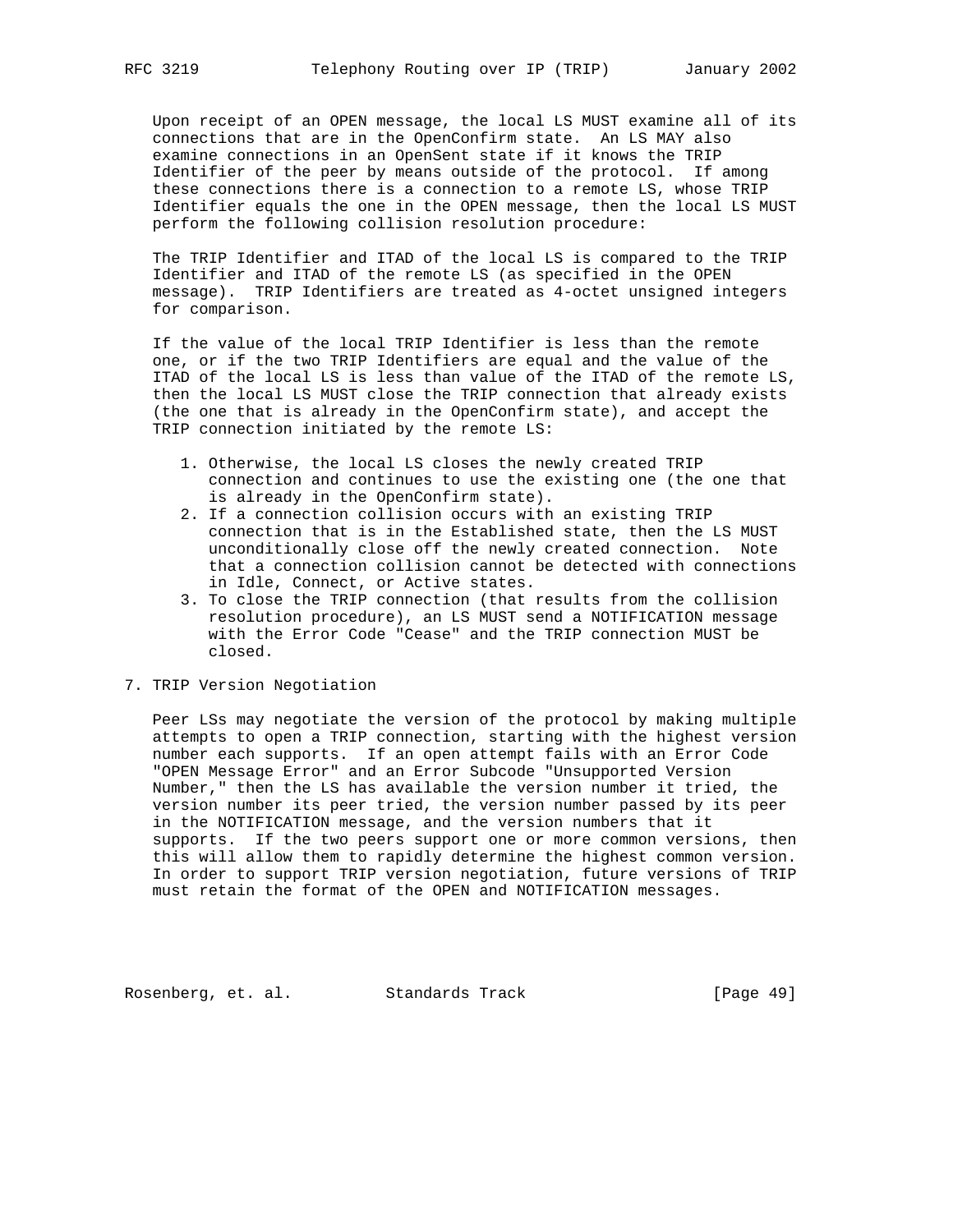# 8. TRIP Capability Negotiation

 An LS MAY include the Capabilities Option in its OPEN message to a peer to indicate the capabilities supported by the LS. An LS receiving an OPEN message MUST NOT use any capabilities that were not included in the OPEN message of the peer when communicating with that peer.

# 9. TRIP Finite State Machine

 This section specifies TRIP operation in terms of a Finite State Machine (FSM). Following is a brief summary and overview of TRIP operations by state as determined by this FSM. A condensed version of the TRIP FSM is found in Appendix 1. There is one TRIP FSM per peer and these FSMs operate independently.

#### Idle state:

 Initially TRIP is in the Idle state for each peer. In this state, TRIP refuses all incoming connections. No resources are allocated to the peer. In response to the Start event (initiated by either the system or the operator), the local system initializes all TRIP resources, starts the ConnectRetry timer, initiates a transport connection to the peer, starts listening for a connection that may be initiated by the remote TRIP peer, and changes its state to Connect. The exact value of the ConnectRetry timer is a local matter, but should be sufficiently large to allow TCP initialization.

 If an LS detects an error, it closes the transport connection and changes its state to Idle. Transitioning from the Idle state requires generation of the Start event. If such an event is generated automatically, then persistent TRIP errors may result in persistent flapping of the LS. To avoid such a condition, Start events MUST NOT be generated immediately for a peer that was previously transitioned to Idle due to an error. For a peer that was previously transitioned to Idle due to an error, the time between consecutive Start events, if such events are generated automatically, MUST exponentially increase. The value of the initial timer SHOULD be 60 seconds, and the time SHOULD be at least doubled for each consecutive retry up to some maximum value.

Any other event received in the Idle state is ignored.

 Connect State: In this state, an LS is waiting for a transport protocol connection to be completed to the peer, and is listening for inbound transport connections from the peer.

Rosenberg, et. al. Standards Track [Page 50]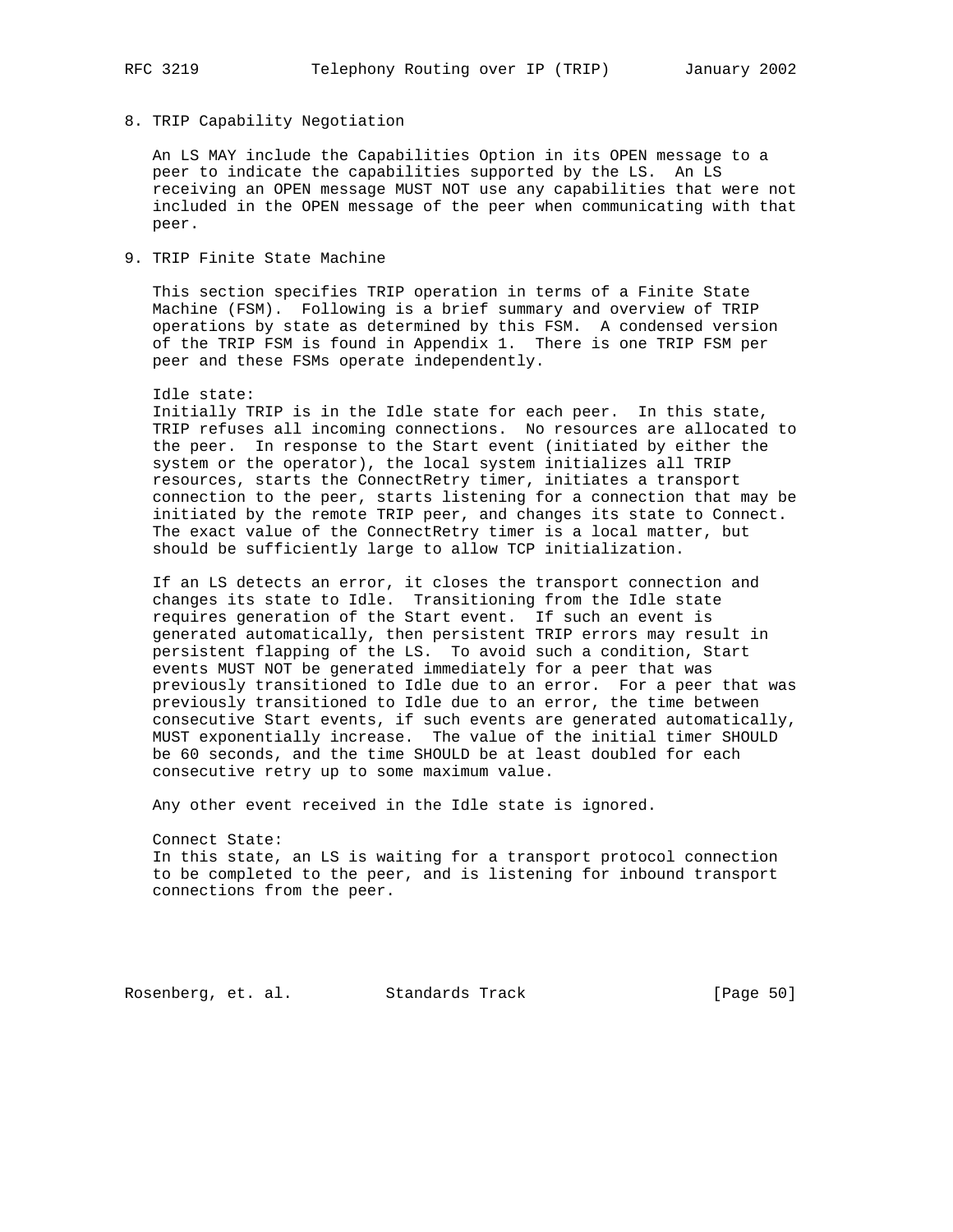If the transport protocol connection succeeds, the local LS clears the ConnectRetry timer, completes initialization, sends an OPEN message to its peer, sets its Hold Timer to a large value, and changes its state to OpenSent. A Hold Timer value of 4 minutes is suggested.

 If the transport protocol connect fails (e.g., retransmission timeout), the local system restarts the ConnectRetry timer, continues to listen for a connection that may be initiated by the remote LS, and changes its state to Active state.

 In response to the ConnectRetry timer expired event, the local LS cancels any outstanding transport connection to the peer, restarts the ConnectRetry timer, initiates a transport connection to the remote LS, continues to listen for a connection that may be initiated by the remote LS, and stays in the Connect state.

 If the local LS detects that a remote peer is trying to establish a connection to it and the IP address of the peer is not an expected one, then the local LS rejects the attempted connection and continues to listen for a connection from its expected peers without changing state.

 If an inbound transport protocol connection succeeds, the local LS clears the ConnectRetry timer, completes initialization, sends an OPEN message to its peer, sets its Hold Timer to a large value, and changes its state to OpenSent. A Hold Timer value of 4 minutes is suggested.

The Start event is ignored in the Connect state.

 In response to any other event (initiated by either the system or the operator), the local system releases all TRIP resources associated with this connection and changes its state to Idle.

 Active state: In this state, an LS is listening for an inbound connection from the peer, but is not in the process of initiating a connection to the peer.

 If an inbound transport protocol connection succeeds, the local LS clears the ConnectRetry timer, completes initialization, sends an OPEN message to its peer, sets its Hold Timer to a large value, and changes its state to OpenSent. A Hold Timer value of 4 minutes is suggested.

Rosenberg, et. al. Standards Track [Page 51]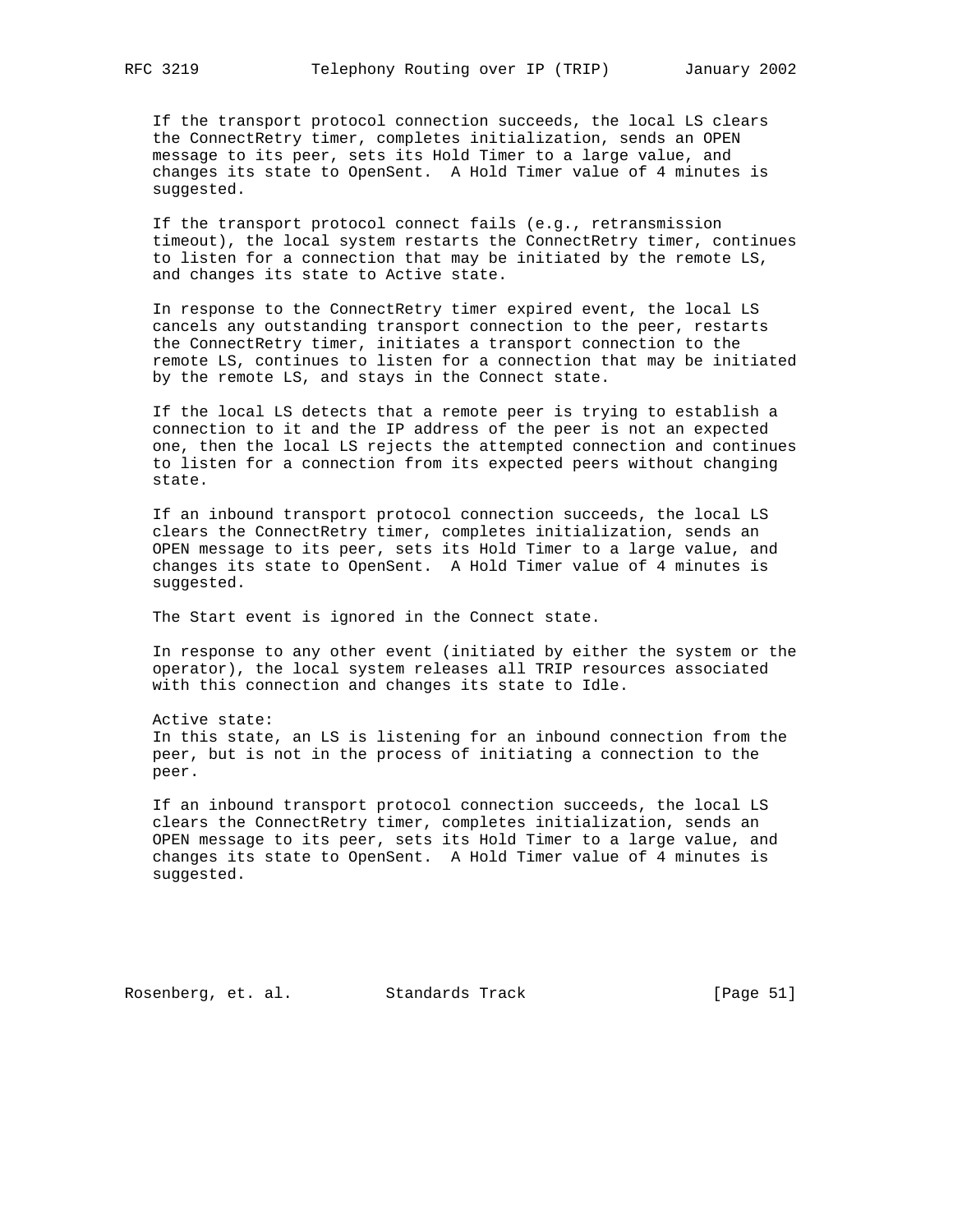In response to the ConnectRetry timer expired event, the local system restarts the ConnectRetry timer, initiates a transport connection to the TRIP peer, continues to listen for a connection that may be initiated by the remote TRIP peer, and changes its state to Connect.

 If the local LS detects that a remote peer is trying to establish a connection to it and the IP address of the peer is not an expected one, then the local LS rejects the attempted connection and continues to listen for a connection from its expected peers without changing state.

Start event is ignored in the Active state.

 In response to any other event (initiated by either the system or the operator), the local system releases all TRIP resources associated with this connection and changes its state to Idle.

### OpenSent state:

 In this state, an LS has sent an OPEN message to its peer and is waiting for an OPEN message from its peer. When an OPEN message is received, all fields are checked for correctness. If the TRIP message header checking or OPEN message checking detects an error (see Section 6.2) or a connection collision (see Section 6.8), the local system sends a NOTIFICATION message and changes its state to Idle.

 If there are no errors in the OPEN message, TRIP sends a KEEPALIVE message and sets a KeepAlive timer. The Hold Timer, which was originally set to a large value (see above), is replaced with the negotiated Hold Time value (see Section 4.2). If the negotiated Hold Time value is zero, then the Hold Time timer and KeepAlive timers are not started. If the value of the ITAD field is the same as the local ITAD number, then the connection is an "internal" connection; otherwise, it is "external" (this will affect UPDATE processing). Finally, the state is changed to OpenConfirm.

 If the local LS detects that a remote peer is trying to establish a connection to it and the IP address of the peer is not an expected one, then the local LS rejects the attempted connection and continues to listen for a connection from its expected peers without changing state.

 If a disconnect notification is received from the underlying transport protocol, the local LS closes the transport connection, restarts the ConnectRetry timer, continues to listen for a connection that may be initiated by the remote TRIP peer, and goes into the Active state.

Rosenberg, et. al. Standards Track [Page 52]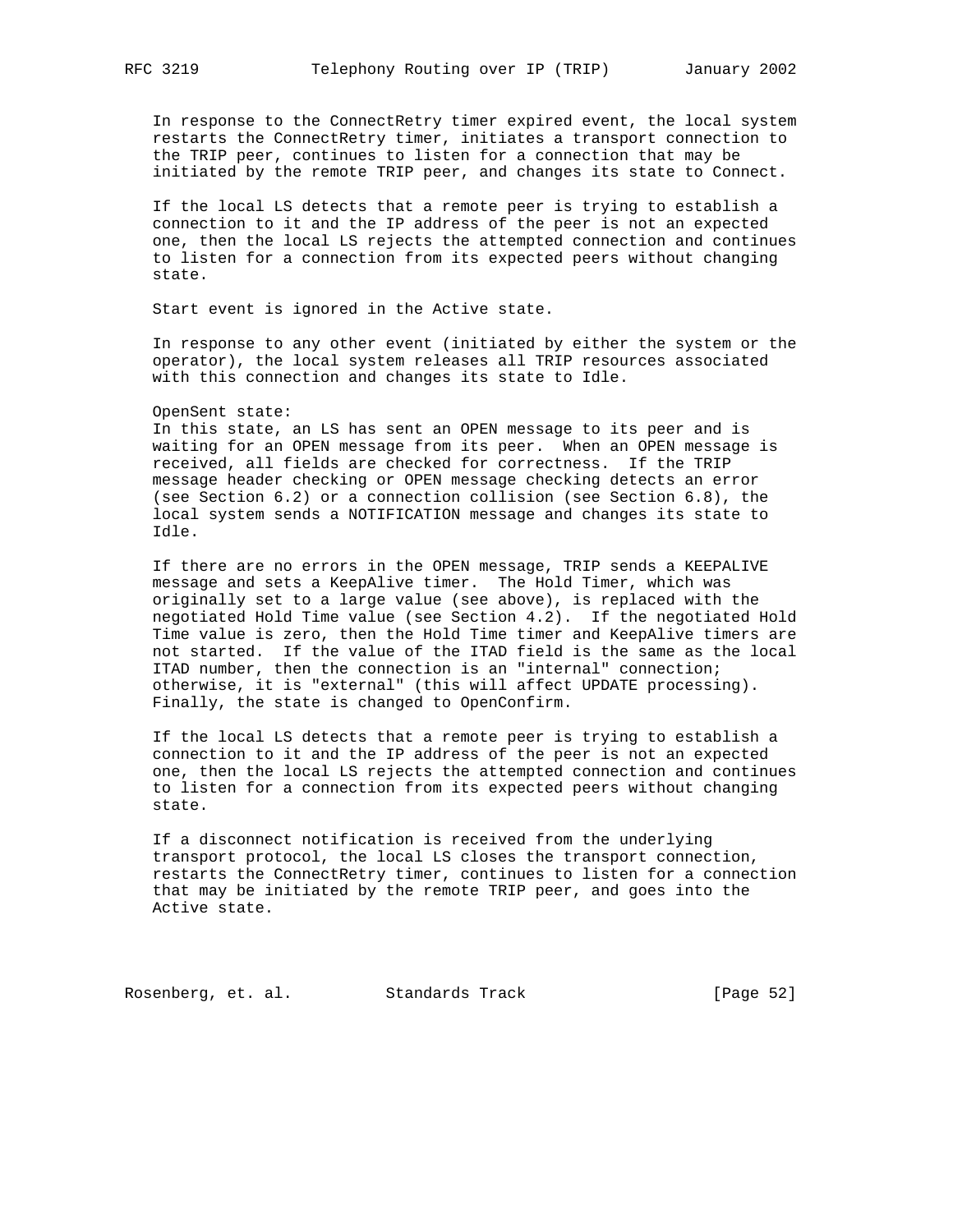If the Hold Timer expires, the local LS sends a NOTIFICATION message with the Error Code "Hold Timer Expired" and changes its state to Idle.

 In response to the Stop event (initiated by either system or operator) the local LS sends a NOTIFICATION message with the Error Code "Cease" and changes its state to Idle.

The Start event is ignored in the OpenSent state.

 In response to any other event the local LS sends a NOTIFICATION message with the Error Code "Finite State Machine Error" and changes its state to Idle.

 Whenever TRIP changes its state from OpenSent to Idle, it closes the transport connection and releases all resources associated with that connection.

 OpenConfirm state: In this state, an LS has sent an OPEN to its peer, received an OPEN from its peer, and sent a KEEPALIVE in response to the OPEN. The LS is now waiting for a KEEPALIVE or NOTIFICATION message in response to its OPEN.

 If the local LS receives a KEEPALIVE message, it changes its state to Established.

 If the Hold Timer expires before a KEEPALIVE message is received, the local LS sends NOTIFICATION message with the Error Code "Hold Timer Expired" and changes its state to Idle.

 If the local LS receives a NOTIFICATION message, it changes its state to Idle.

 If the KeepAlive timer expires, the local LS sends a KEEPALIVE message and restarts its KeepAlive timer.

 If a disconnect notification is received from the underlying transport protocol, the local LS closes the transport connection, restarts the ConnectRetry timer, continues to listen for a connection that may be initiated by the remote TRIP peer, and goes into the Active state.

 In response to the Stop event (initiated by either the system or the operator) the local LS sends NOTIFICATION message with the Error Code "Cease" and changes its state to Idle.

The Start event is ignored in the OpenConfirm state.

Rosenberg, et. al. Standards Track [Page 53]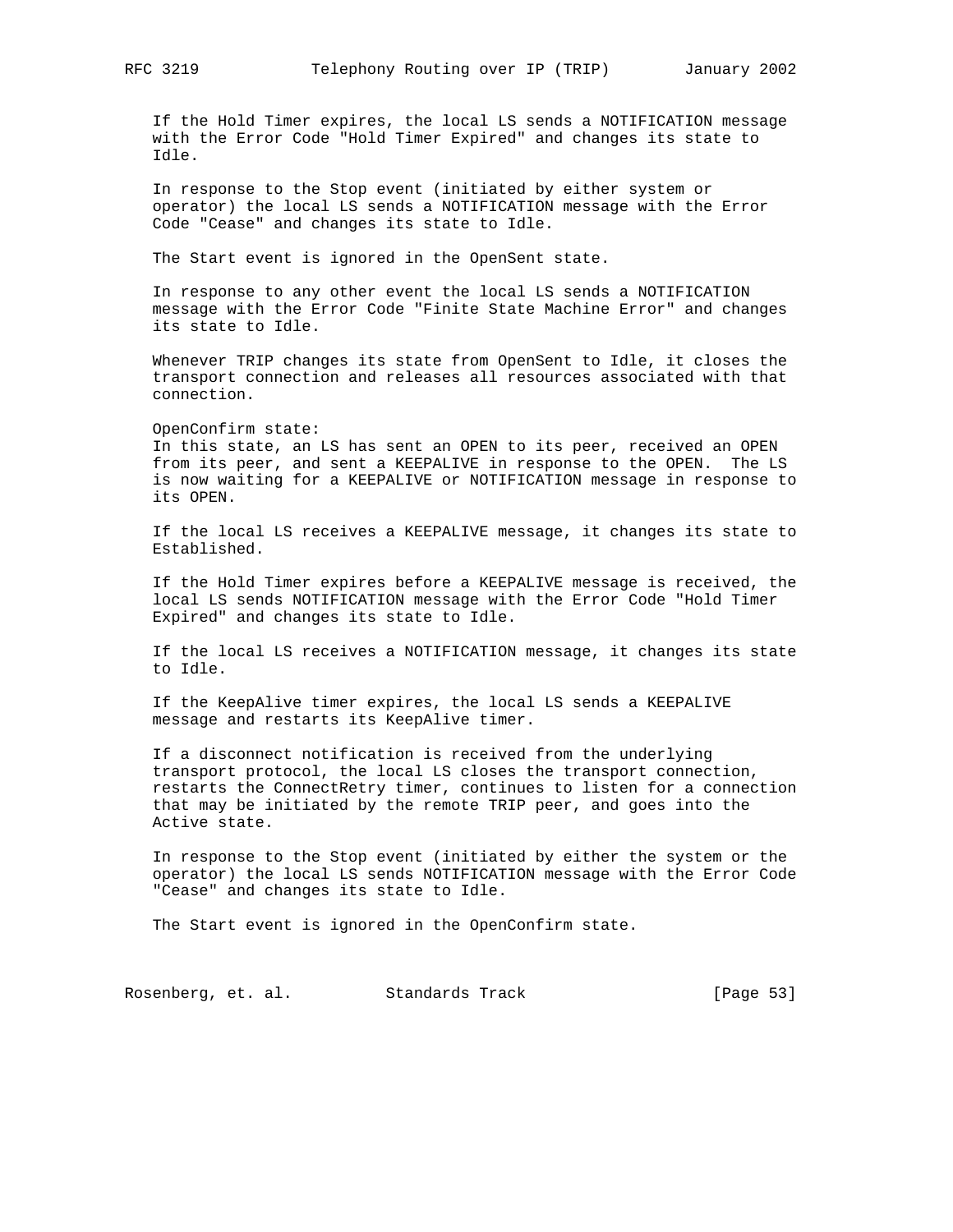In response to any other event the local LS sends a NOTIFICATION message with the Error Code "Finite State Machine Error" and changes its state to Idle.

 Whenever TRIP changes its state from OpenConfirm to Idle, it closes the transport connection and releases all resources associated with that connection.

 Established state: In the Established state, an LS can exchange UPDATE, NOTIFICATION, and KEEPALIVE messages with its peer.

 If the negotiated Hold Timer is zero, then no procedures are necessary for keeping a peering session alive. If the negotiated Hold Time value is non-zero, the procedures of this paragraph apply. If the Hold Timer expires, the local LS sends a NOTIFICATION message with the Error Code "Hold Timer Expired" and changes its state to Idle. If the KeepAlive Timer expires, then the local LS sends a KeepAlive message and restarts the KeepAlive Timer. If the local LS receives an UPDATE or KEEPALIVE message, then it restarts its Hold Timer. Each time the LS sends an UPDATE or KEEPALIVE message, it restarts its KeepAlive Timer.

 If the local LS receives a NOTIFICATION message, it changes its state to Idle.

 If the local LS receives an UPDATE message and the UPDATE message error handling procedure (see Section6.3) detects an error, the local LS sends a NOTIFICATION message and changes its state to Idle.

 If a disconnect notification is received from the underlying transport protocol, the local LS changes its state to Idle.

 In response to the Stop event (initiated by either the system or the operator), the local LS sends a NOTIFICATION message with the Error Code "Cease" and changes its state to Idle.

The Start event is ignored in the Established state.

 In response to any other event, the local LS sends a NOTIFICATION message with Error Code "Finite State Machine Error" and changes its state to Idle.

 Whenever TRIP changes its state from Established to Idle, it closes the transport connection and releases all resources associated with that connection. Additionally, if the peer is an external peer, the LS deletes all routes derived from that connection.

Rosenberg, et. al. Standards Track [Page 54]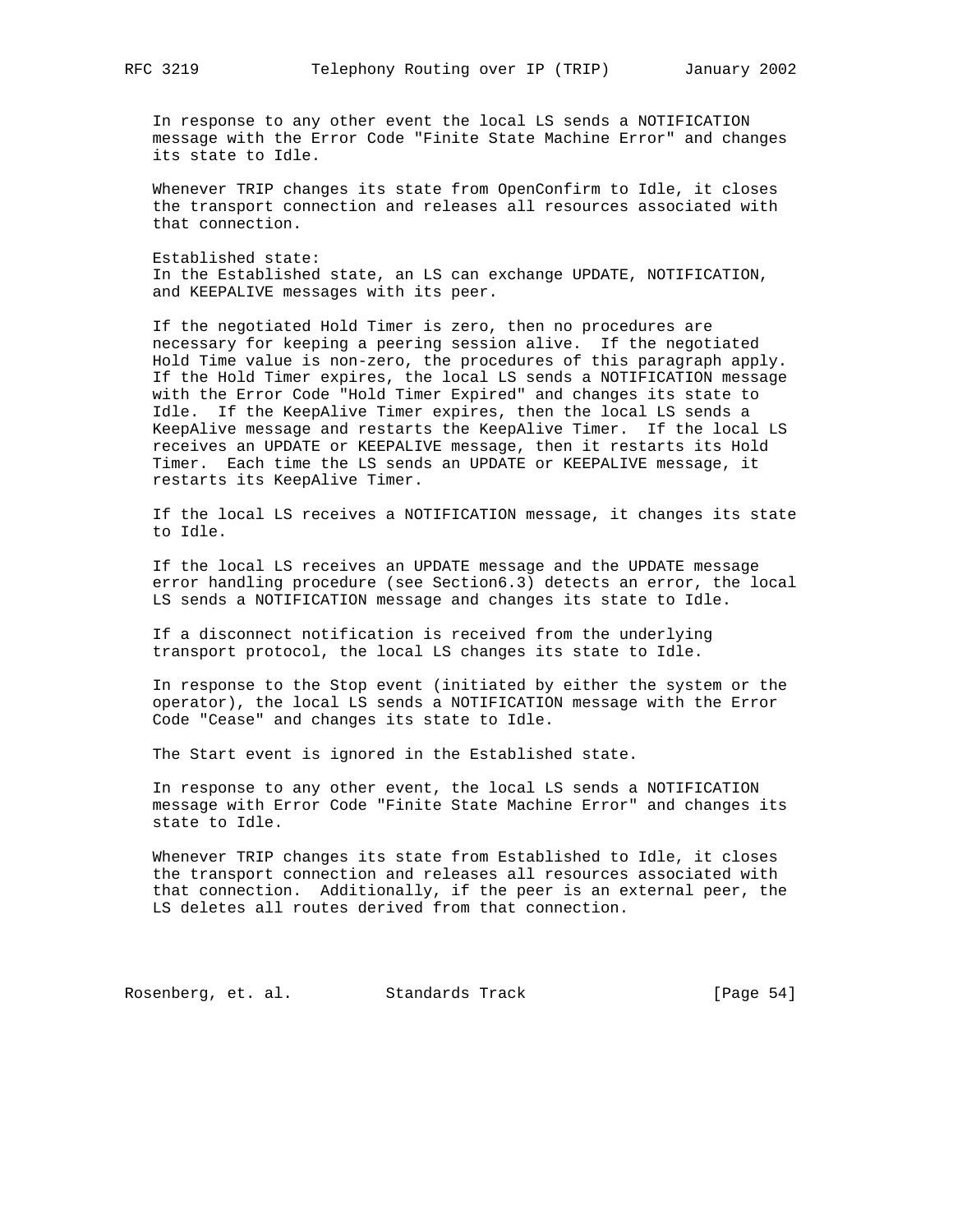## 10. UPDATE Message Handling

 An UPDATE message may be received only in the Established state. When an UPDATE message is received, each field is checked for validity as specified in Section 6.3. The rest of this section presumes that the UPDATE message has passed the error-checking procedures of Section 6.3.

 If the UPDATE message was received from an internal peer, the flooding procedures of Section 10.1 MUST be applied. The flooding process synchronizes the Loc-TRIBs of all LSs within the domain. Certain routes within the UPDATE may be marked as old or duplicates by the flooding process and are ignored during the rest of the UPDATE processing.

 If the UPDATE message contains withdrawn routes, then the corresponding previously advertised routes shall be removed from the Adj-TRIB-In. This LS MUST rerun its Decision Process since the previously advertised route is no longer available for use.

 If the UPDATE message contains a route, then the route MUST be placed in the appropriate Adj-TRIB-In, and the following additional actions MUST be taken:

- 1. If its destinations are identical to those of a route currently stored in the Adj-TRIB-In, then the new route MUST replace the older route in the Adj-TRIB-In, thus implicitly withdrawing the older route from service. The LS MUST rerun its Decision Process since the older route is no longer available for use.
- 2. If the new route is more specific than an earlier route contained in the Adj-TRIB-In and has identical attributes, then no further actions are necessary.
- 3. If the new route is more specific than an earlier route contained in the Adj-TRIB-In but does not have identical attributes, then the LS MUST run its Decision Process since the more specific route has implicitly made a portion of the less specific route unavailable for use.
- 4. If the new route has destinations that are not present in any of the routes currently stored in the Adj-TRIB-In, then the LS MUST run its Decision Process.
- 5. If the new route is less specific than an earlier route contained in the Adj-TRIB-In, the LS MUST run its Decision Process on the set of destinations that are described only by the less specific route.

Rosenberg, et. al. Standards Track [Page 55]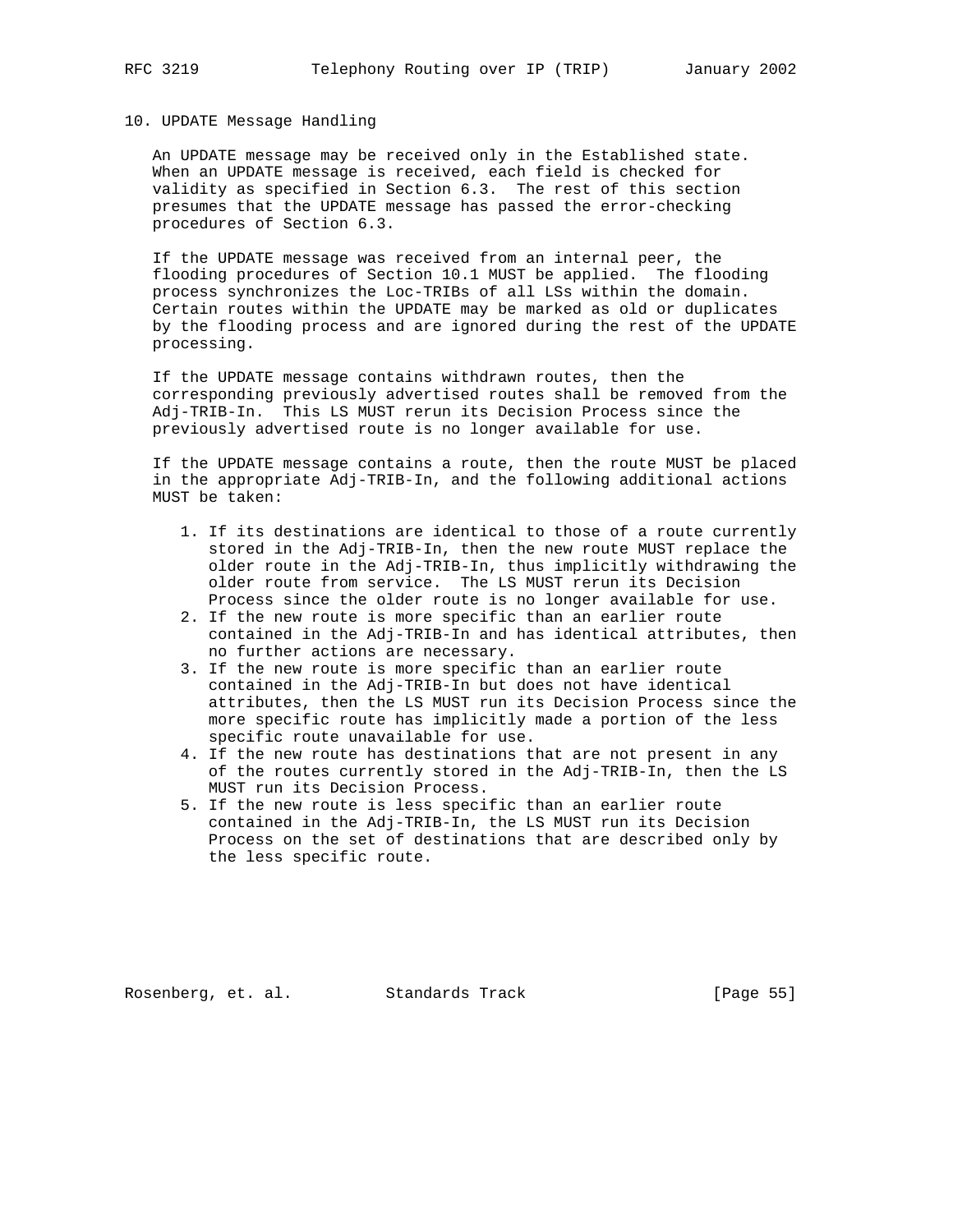## 10.1. Flooding Process

 When an LS receives an UPDATE message from an internal peer, the LS floods the new information from that message to all of its other internal peers. Flooding is used to efficiently synchronize all of the LSs within a domain without putting any constraints on the domain's internal topology. The flooding mechanism is based on the techniques used in OSPF [4] and SCSP [6]. One may argue that TRIP's flooding process is in reality a controlled broadcast mechanism.

# 10.1.1. Database Information

 The LS MUST maintain the sequence number and originating TRIP identifier for each link-state encapsulated attribute in an internal Adj-TRIB-In. These values are included with the route in the ReachableRoutes, WithdrawnRoutes, and ITAD Topology attributes. The originating TRIP identifier gives the internal LS that originated this route into the ITAD, the sequence number gives the version of this route at the originating LS.

### 10.1.2. Determining Newness

 For each route in the ReachableRoutes or WithdrawnRoutes field, the LS decides if the route is new or old. This is determined by comparing the Sequence Number of the route in the UPDATE with the Sequence Number of the route saved in the Adj-TRIB-In. The route is new if either the route does not exist in the Adj-TRIB-In for the originating LS, or if the route does exist in the Adj-TRIB-In but the Sequence Number in the UPDATE is greater than the Sequence Number saved in the Adj-TRIBs-In. Note that the newness test is independently applied to each link-state encapsulated attribute in the UPDATE (WithdrawnRoutes or ReachableRoutes or ITAD Topology).

# 10.1.3. Flooding

 Each route in the ReachableRoutes or WithdrawnRoutes field that is determined to be old is ignored in further processing. If the route is determined to be new then the following actions occur.

 If the route is being withdrawn, then the LS MUST flood the withdrawn route to all other internal peers, and MUST mark the route as withdrawn. An LS MUST maintain routes marked as withdrawn in its databases for MaxPurgeTime seconds.

 If the route is being updated, then the LS MUST update the route in the Adj-TRIB-In and MUST flood it to all other internal peers.

Rosenberg, et. al. Standards Track [Page 56]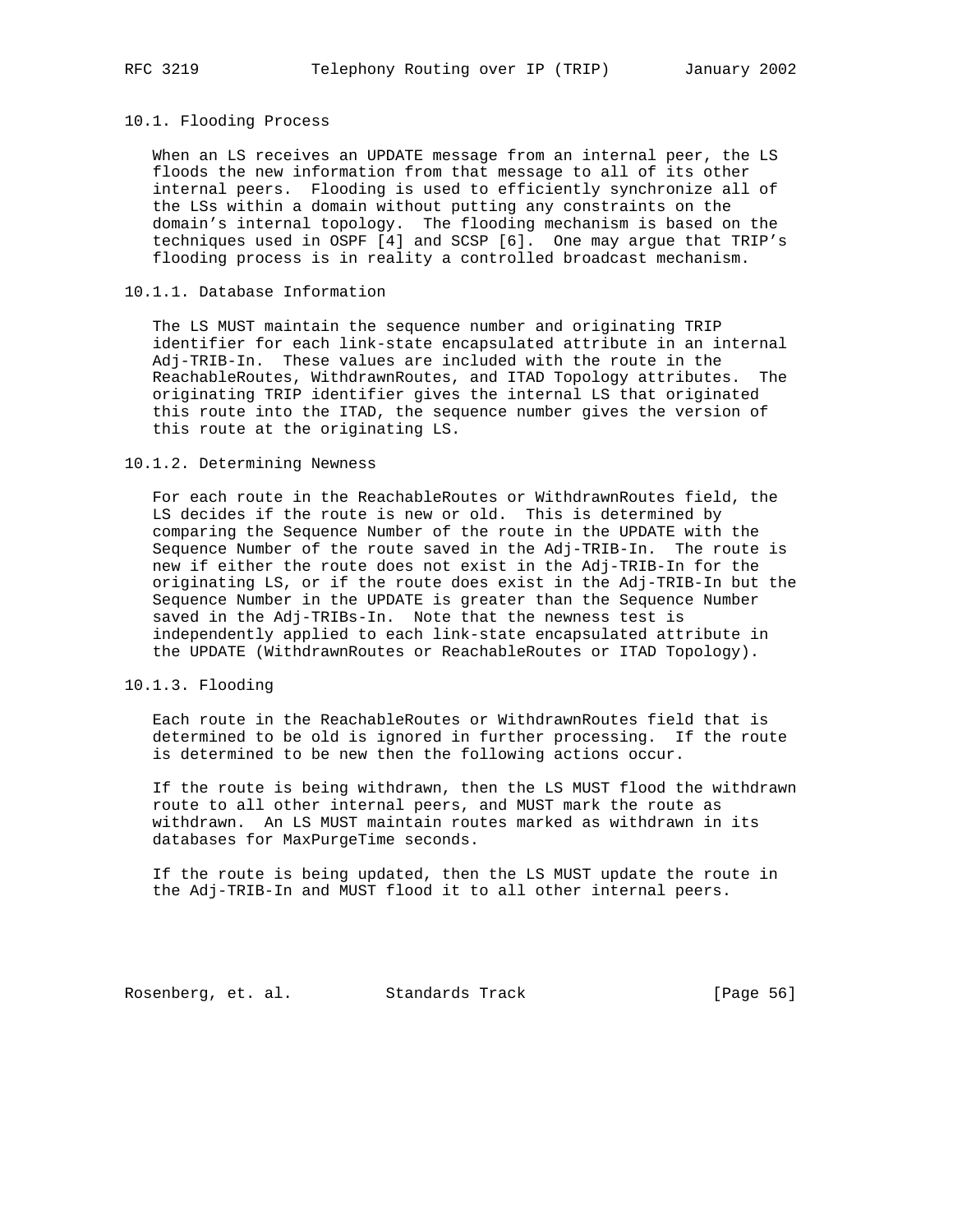If these procedures result in changes to the Adj-TRIB-In, then the route is also made available for local route processing as described early in Section 10.

 To implement flooding, the following is recommended. All routes received in a single UPDATE message that are determined to be new should be forwarded to all other internal peers in a single UPDATE message. Other variations of flooding are possible, but the local LS MUST ensure that each new route (and any associated attributes) received from an internal peer get forwarded to every other internal peer.

## 10.1.4. Sequence Number Considerations

 The Sequence Number is used to determine when one version of a Route is newer than another version of a route. A larger Sequence Number indicates a newer version. The Sequence Number is assigned by the LS originating the route into the local ITAD. The Sequence Number is an unsigned 4-octet integer in the range of 1 thru 2^31-1 MinSequenceNum thru MaxSequenceNum). The value 0 is reserved. When an LS first originates a route (including when the LS restarts/reboots) into its ITAD, it MUST originate it with a Sequence Number of MinSequenceNum. Each time the route is updated within the ITAD by the originator, the Sequence Number MUST be increased.

 If it is ever the case that the sequence number is MaxSequenceNum-1 and it needs to be increased, then the TRIP module of the LS MUST be disabled for a period of TripDisableTime so that all routes originated by this LS with high sequence numbers can be removed.

# 10.1.5. Purging a Route Within the ITAD

 To withdraw a route that it originated within the ITAD, an LS includes the route in the WithdrawnRoutes field of an UPDATE message. The Sequence Number MUST be greater than the last valid version of the route. The LS MAY choose to use a sequence number of MaxSequenceNum when withdrawing routes within its ITAD, but this is not required.

 After withdrawing a route, an LS MUST mark the route as "withdrawn" in its database, and maintain the withdrawn route in its database for MaxPurgeTime seconds. If the LS needs to re-originate a route that had been purged but is still in its database, it can either re originate the route immediately using a Sequence Number that is greater than that used in the withdraw, or the LS may wait until MaxPurgeTime seconds have expired since the route was withdrawn.

Rosenberg, et. al. Standards Track [Page 57]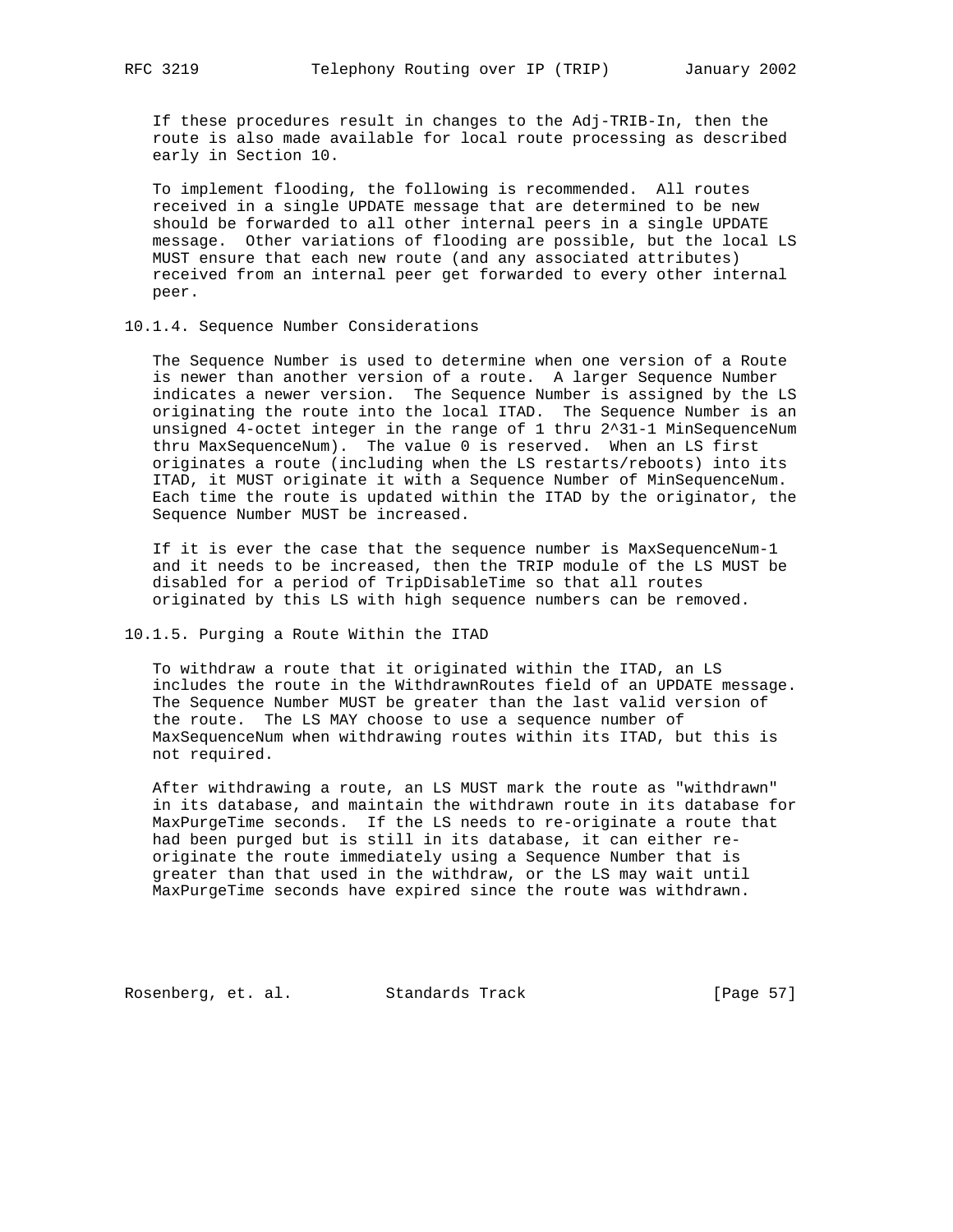# 10.1.6. Receiving Self-Originated Routes

 It is common for an LS to receive UPDATES for routes that it originated within the ITAD via the flooding procedure. If the LS receives an UPDATE for a route that it originated that is newer (has a higher sequence number) than the LSs current version, then special actions must be taken. This should be a relatively rare occurrence and indicates that a route still exists within the ITAD since the LSs last restart/reboot.

 If an LS receives a self-originated route update that is newer than the current version of the route at the LS, then the following actions MUST be taken. If the LS still wishes to advertise the information in the route, then the LS MUST increase the Sequence Number of the route to a value greater than that received in the UPDATE and re-originate the route. If the LS does not wish to continue to advertise the route, then it MUST purge the route as described in Section 10.1.5.

10.1.7. Removing Withdrawn Routes

 An LS SHOULD ensure that routes marked as withdrawn are removed from the database in a timely fashion after the MaxPurgeTime has expired. This could be done, for example, by periodically sweeping the database, and deleting those entries that were withdrawn more than MaxPurgeTime seconds ago.

10.2. Decision Process

 The Decision Process selects routes for subsequent advertisement by applying the policies in the local Policy Information Base (PIB) to the routes stored in its Adj-TRIBs-In. The output of the Decision process is the set of routes that will be advertised to all peers; the selected routes will be stored in the local LS's Adj-TRIBs-Out.

 The selection process is formalized by defining a function that takes the attributes of a given route as an argument and returns a non negative integer denoting the degree of preference for the route. The function that calculates the degree of preference for a given route shall not use as its inputs any of the following: the existence of other routes, the non-existence of other routes, or the attributes of other routes. Route selection then consists of an individual application of the degree of preference function to each feasible route, followed by the choice of the one with the highest degree of preference.

Rosenberg, et. al. Standards Track [Page 58]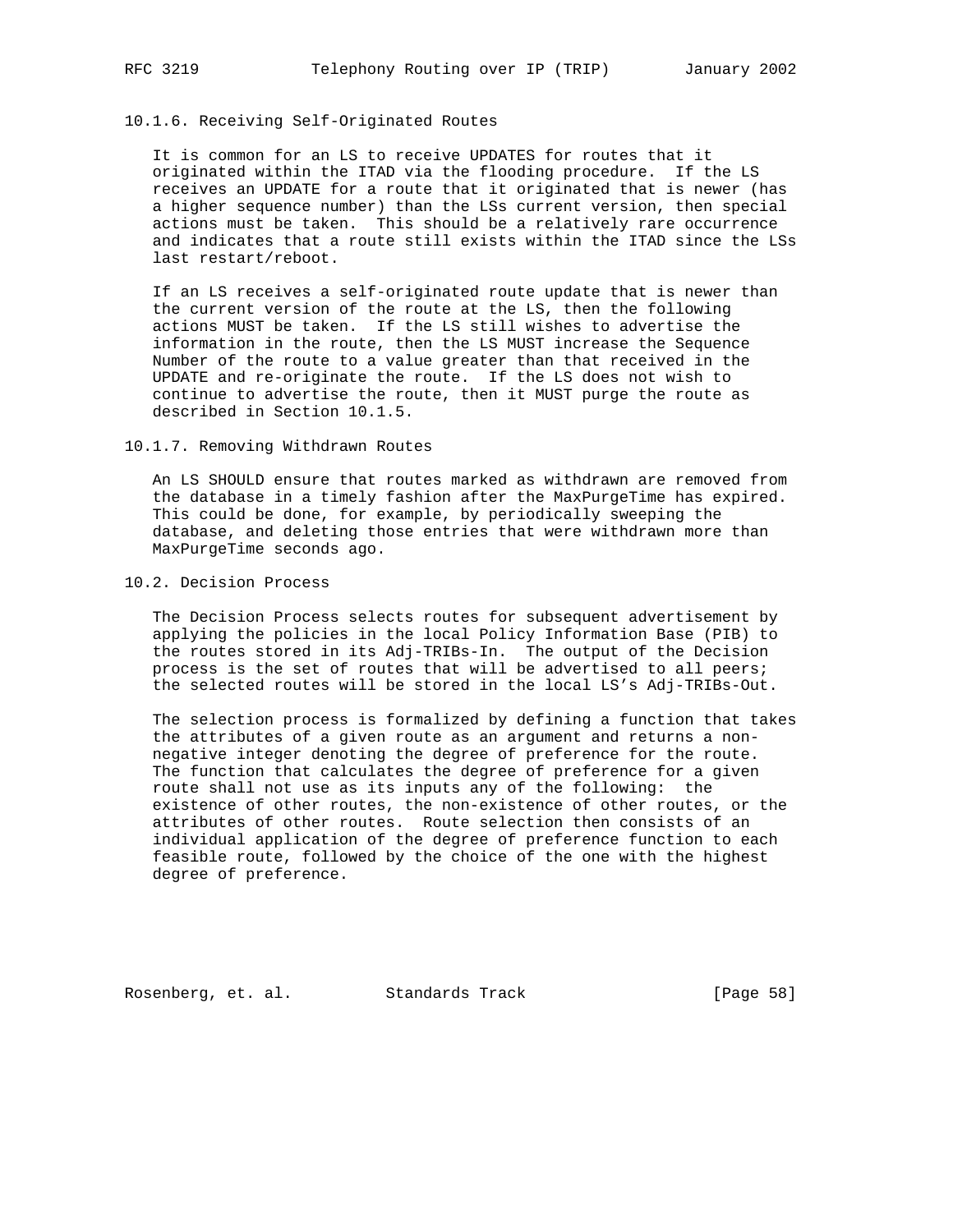All internal LSs in an ITAD MUST run the Decision Process and apply the same decision criteria, otherwise it will not be possible to synchronize their Loc-TRIBs.

 The Decision Process operates on routes contained in each Adj-TRIBs- In, and is responsible for:

- selection of routes to be advertised to internal peers
- selection of routes to be advertised to external peers
- route aggregation and route information reduction

 The Decision Process takes place in three distinct phases, each triggered by a different event:

- Phase 1 is responsible for calculating the degree of preference for each route received from an external peer.
- Phase 2 is invoked on completion of phase 1. It is responsible for choosing the best route out of all those available for each distinct destination, and for installing each chosen route into the Loc-TRIB.
- Phase 3 is invoked after the Loc-TRIB has been modified. It is responsible for disseminating routes in the Loc-TRIB to each external peer, according to the policies contained in the PIB. Route aggregation and information reduction can optionally be performed within this phase.
- 10.2.1. Phase 1: Calculation of Degree of Preference

 The Phase 1 decision function shall be invoked whenever the local LS receives from a peer an UPDATE message that advertises a new route, a replacement route, or a withdrawn route.

 The Phase 1 decision function is a separate process that is completed when it has no further work to do.

 The Phase 1 decision function shall lock an Adj-TRIB-In prior to operating on any route contained within it, and shall unlock it after operating on all new or replacement routes contained within it.

 The local LS MUST determine a degree of preference for each newly received or replacement route. If the route is learned from an internal peer, the value of the LocalPreference attribute MUST be taken as the degree of preference. If the route is learned from an external peer, then the degree of preference MUST be computed based on pre-configured policy information and used as the LocalPreference value in any intra-domain TRIP advertisement. The exact nature of this policy information and the computation involved is a local matter.

Rosenberg, et. al. Standards Track [Page 59]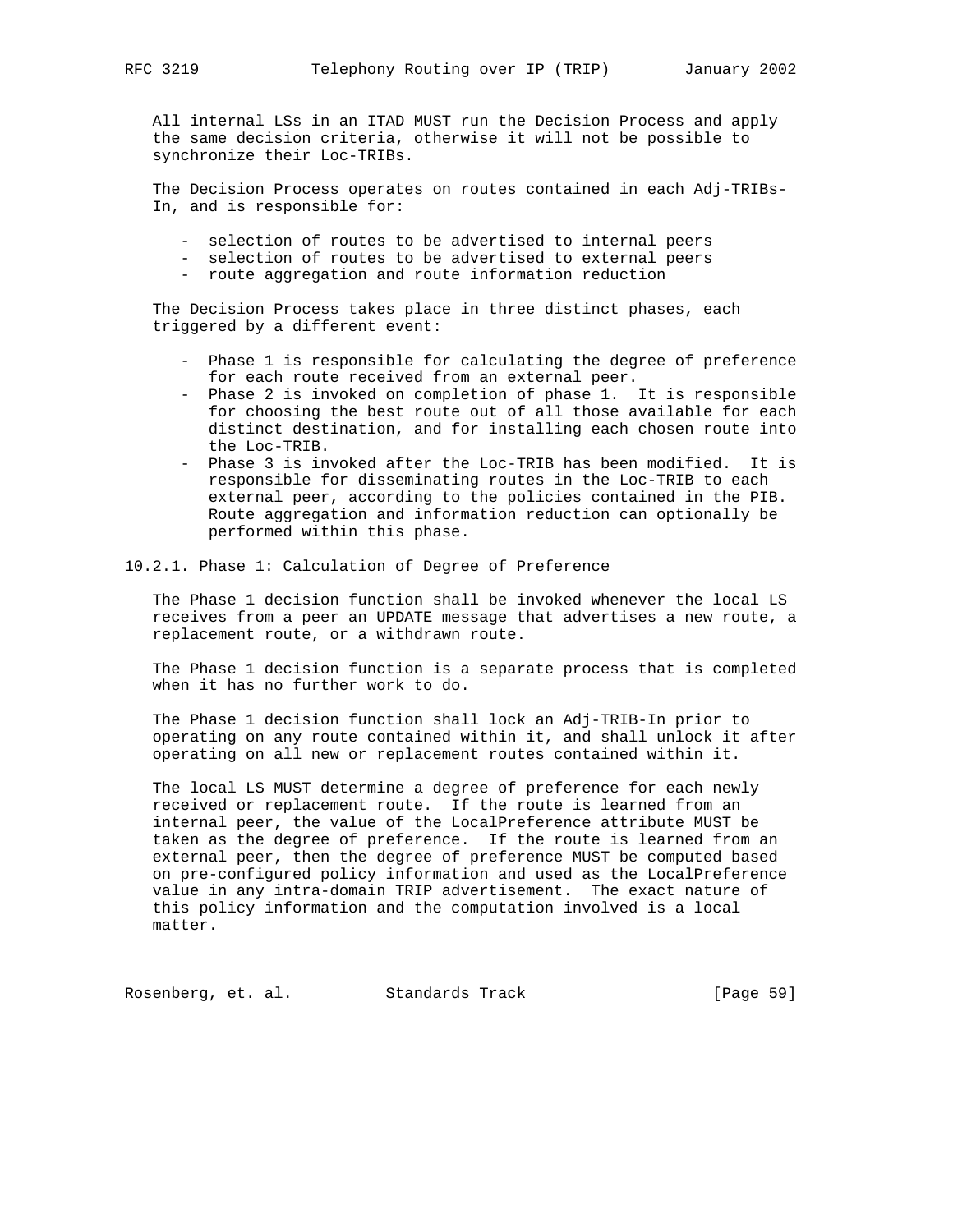The output of the degree of preference determination process is the local preference of a route. The local LS computes the local preference of routes learned from external peers or originated internally at that LS. The local preference of a route learned from an internal peer is included in the LocalPreference attribute associated with that route.

# 10.2.2. Phase 2: Route Selection

 The Phase 2 decision function shall be invoked on completion of Phase 1. The Phase 2 function is a separate process that completes when it has no further work to do. Phase 2 consists of two sub-phases: 2a and 2b. The same route selection function is applied in both sub phases, but the inputs to each phase are different. The Phase 2a process MUST consider as inputs all external routes, that are present in the Adj-TRIBs-In of external peers, and all local routes. The output of Phase 2a is inserted into the Ext-TRIB. The Phase 2b process shall be invoked upon completion of Phase 2a and it MUST consider as inputs all routes in the Ext-TRIB and all routes that are present in the Adj-TRIBs-In of internal LSs. The output of Phase 2b is stored in the Loc-TRIB.

 The Phase 2 decision function MUST be blocked from running while the Phase 3 decision function is in process. The Phase 2 function MUST lock all Adj-TRIBs-In and the Ext-TRIB prior to commencing its function, and MUST unlock them on completion.

 If the LS determines that the NextHopServer listed in a route is unreachable, then the route MAY be excluded from the Phase 2 decision function. The means by which such a determination is made is not mandated here.

 For each set of destinations for which one or more routes exist, the local LS's route selection function MUST identify the route that has:

- the highest degree of preference, or
- is selected as a result of the tie breaking rules specified in 10.2.2.1.

 Withdrawn routes MUST be removed from the Loc-TRIB, Ext-TRIB, and the Adj-TRIBs-In.

10.2.2.1. Breaking Ties (Phase 2)

 Several routes to the same destination that have the same degree of preference may be input to the Phase 2 route selection function. The local LS can select only one of these routes for inclusion in the

Rosenberg, et. al. Standards Track [Page 60]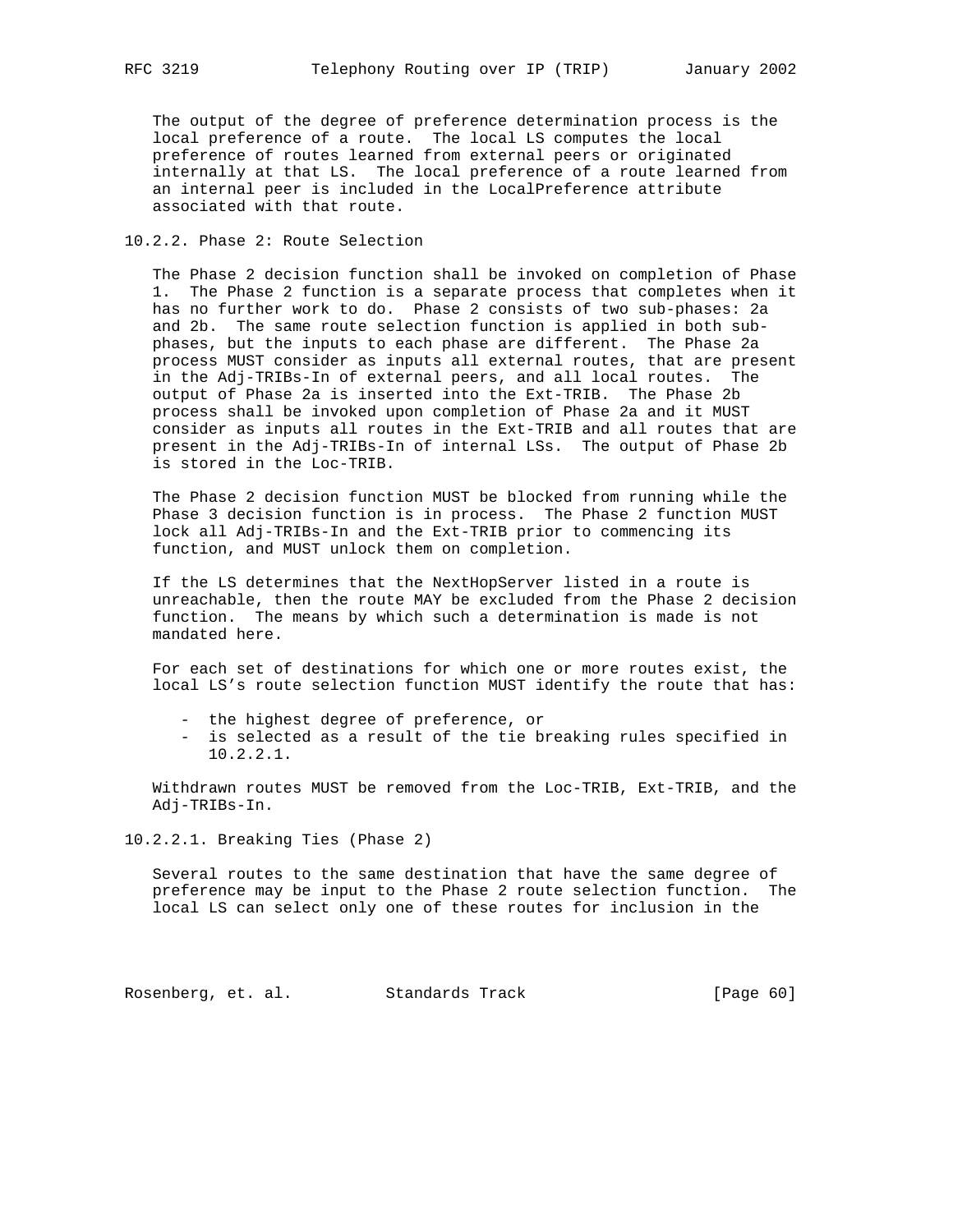associated Ext-TRIB (Phase 2a) or Loc-TRIB (Phase 2b). The local LS considers all routes with the same degrees of preference. The following algorithm shall be used to break ties.

- If the local LS is configured to use the MultiExitDisc attribute to break ties, and candidate routes received from the same neighboring ITAD differ in the value of the MultiExitDisc attribute, then select the route that has the larger value of MultiExitDisc.
- If at least one of the routes was originated by an internal LS, select the route route that was advertised by the internal LS that has the lowest TRIP ID.
- Otherwise, select the route that was advertised by the neighbor domain that has the lowest ITAD number.
- 10.2.3. Phase 3: Route Dissemination

 The Phase 3 decision function MUST be invoked upon completion of Phase 2 if Phase 2 results in changes to the Loc-TRIB or when a new LS-to-LS peer session is established.

 The Phase 3 function is a separate process that is completed when it has no further work to do. The Phase 3 routing decision function MUST be blocked from running while the Phase 2 decision function is in process.

 All routes in the Loc-TRIB shall be processed into a corresponding entry in the associated Adj-TRIBs-Out. Route aggregation and information reduction techniques (see 10.3.4) MAY optionally be applied.

 When the updating of the Adj-TRIBs-Out is complete, the local LS MUST run the external update process of 10.3.2.

10.2.4. Overlapping Routes

 When overlapping routes are present in the same Adj-TRIB-In, the more specific route shall take precedence, in order, from most specific to least specific.

 The set of destinations described by the overlap represents a portion of the less specific route that is feasible, but is not currently in use. If a more specific route is later withdrawn, the set of destinations described by the more specific route will still be reachable using the less specific route.

Rosenberg, et. al. Standards Track [Page 61]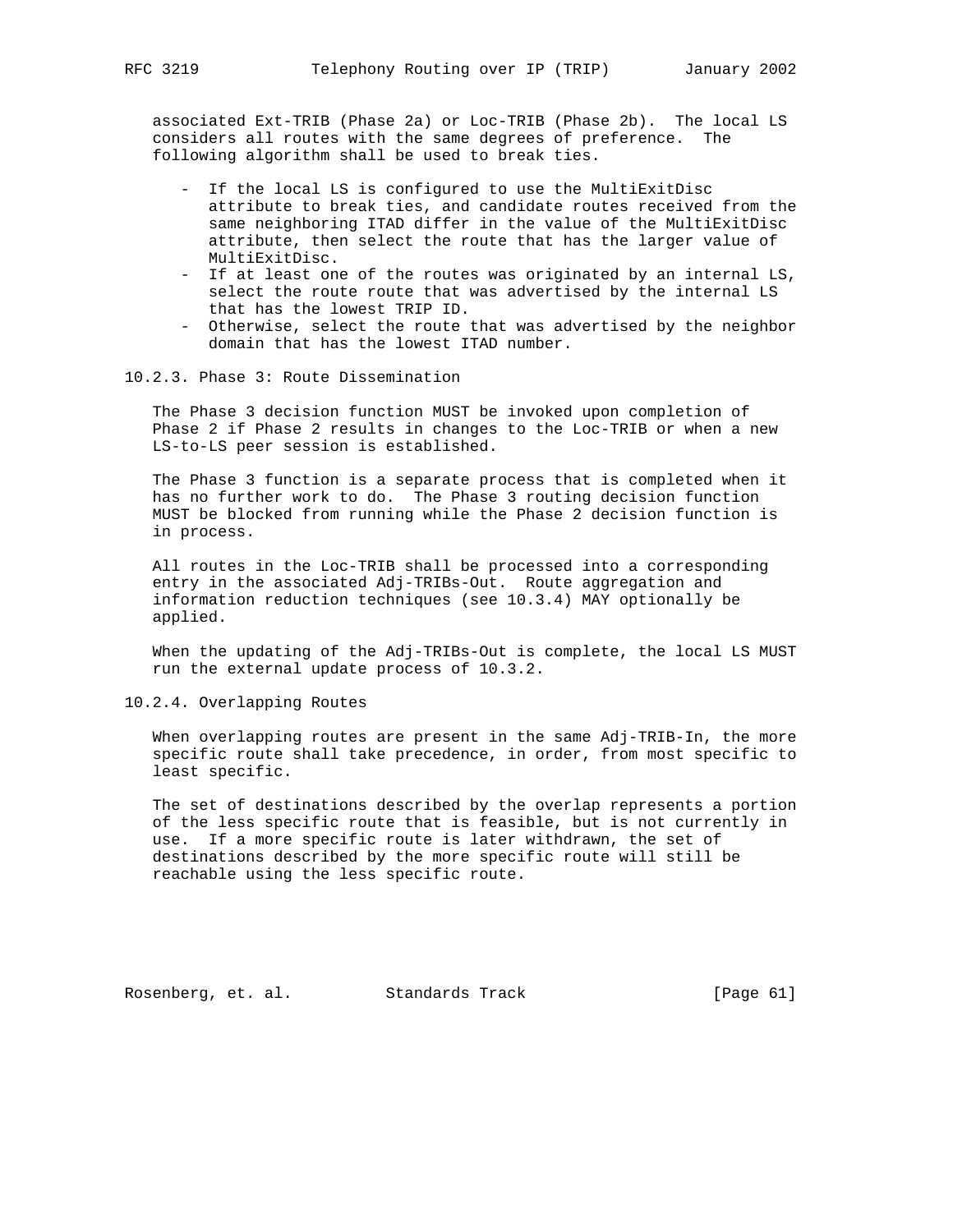If an LS receives overlapping routes, the Decision Process MUST take into account the semantics of the overlapping routes. In particular, if an LS accepts the less specific route while rejecting the more specific route from the same peer, then the destinations represented by the overlap may not forward along the domains listed in the AdvertisementPath attribute of that route. Therefore, an LS has the following choices:

- 1. Install both the less and the more specific routes
- 2. Install the more specific route only
- 3. Install the non-overlapping part of the less specific route
- only (that implies disaggregation of the less-specific route)
- 4. Aggregate the two routes and install the aggregated route
- 5. Install the less specific route only
- 6. Install neither route

 If an LS chooses 5), then it SHOULD add AtomicAggregate attribute to the route. A route that carries AtomicAggregate attribute MUST NOT be de-aggregated. That is, the route cannot be made more specific. Forwarding along such a route does not guarantee that route traverses only domains listed in the RoutedPath of the route. If an LS chooses 1), then it MUST NOT advertise the less specific route without the more specific route.

10.3. Update-Send Process

 The Update-Send process is responsible for advertising UPDATE messages to all peers. For example, it distributes the routes chosen by the Decision Process to other LSs that may be located in either the same ITAD or a neighboring ITAD. Rules for information exchange between peer LSs located in different ITADs are given in 10.3.2; rules for information exchange between peer LSs located in the same ITAD are given in 10.3.1.

 Before forwarding routes to peers, an LS MUST determine which attributes should be forwarded along with that route. If a not well-known non-transitive attribute is unrecognized, it is quietly ignored. If a not well-known dependent-transitive attribute is unrecognized, and the NextHopServer attribute has been changed by the LS, the unrecognized attribute is quietly ignored. If a not well known dependent-transitive attribute is unrecognized, and the NextHopServer attribute has not been modified by the LS, the Partial bit in the attribute flags octet is set to 1, and the attribute is retained for propagation to other TRIP speakers. Similarly, if an not well-known independent-transitive attribute is unrecognized, the Partial bit in the attribute flags octet is set to 1, and the attribute is retained for propagation to other TRIP speakers.

Rosenberg, et. al. Standards Track [Page 62]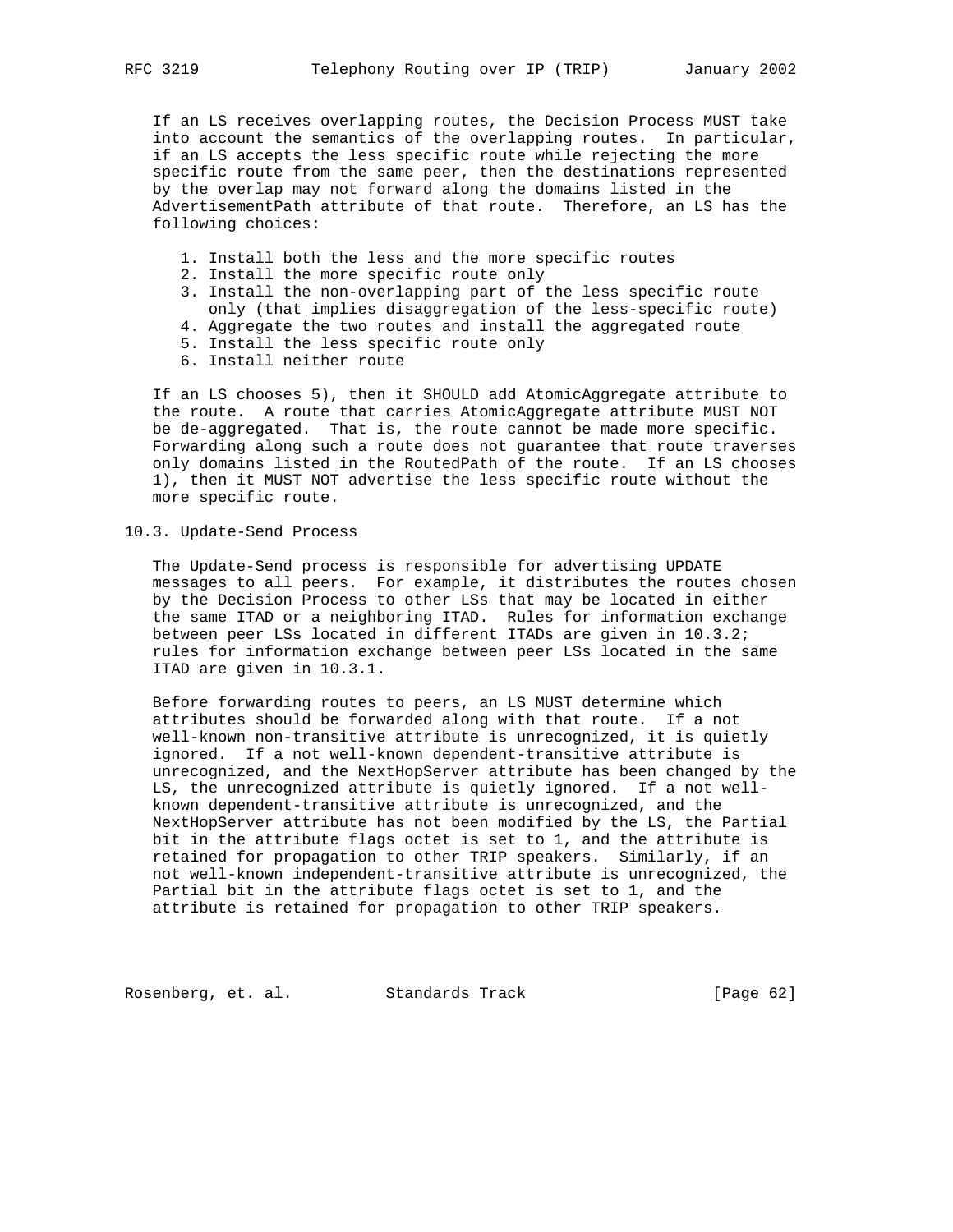If a not well-known attribute is recognized, and has a valid value, then, depending on the type of the not well-known attribute, it is updated, if necessary, for possible propagation to other TRIP speakers.

# 10.3.1. Internal Updates

 The Internal update process is concerned with the distribution of routing information to internal peers.

 When an LS receives an UPDATE message from another TRIP LS located in its own ITAD, it is flooded as described in Section 10.1.

 When an LS receives a new route from an LS in a neighboring ITAD, or if a local route is injected into TRIP, the LS determines the preference of that route. If the new route has the highest degree of preference for all external routes and local routes to a given destination (or if the route was selected via a tie-breaking procedure as specified in 10.3.1.1), the LS MUST insert that new route into the Ext-TRIB database and the LS MUST advertise that route to all other LSs in its ITAD by means of an UPDATE message. The LS MUST advertise itself as the Originator of that route within the ITAD.

 When an LS receives an UPDATE message with a non-empty WithdrawnRoutes attribute from an external peer, or if a local route is withdrawn from TRIP, the LS MUST remove from its Adj-TRIB-In all routes whose destinations were carried in this field. If the withdrawn route was previously selected into the Ext-TRIB, the LS MUST take the following additional steps:

- If a new route is selected for advertisement for those destinations, then the LS MUST insert the replacement route into Ext-TRIB to replace the withdrawn route and advertise it to all internal LSs.
- If a replacement route is not available for advertisement, then the LS MUST include the destinations of the route in the WithdrawnRoutes attribute of an UPDATE message, and MUST send this message to each internal peer. The LS MUST also remove the withdrawn route from the Ext-TRIB.

10.3.1.1. Breaking Ties (Routes Received from External Peers)

 If an LS has connections to several external peers, there will be multiple Adj-TRIBs-In associated with these peers. These databases might contain several equally preferable routes to the same

Rosenberg, et. al. Standards Track [Page 63]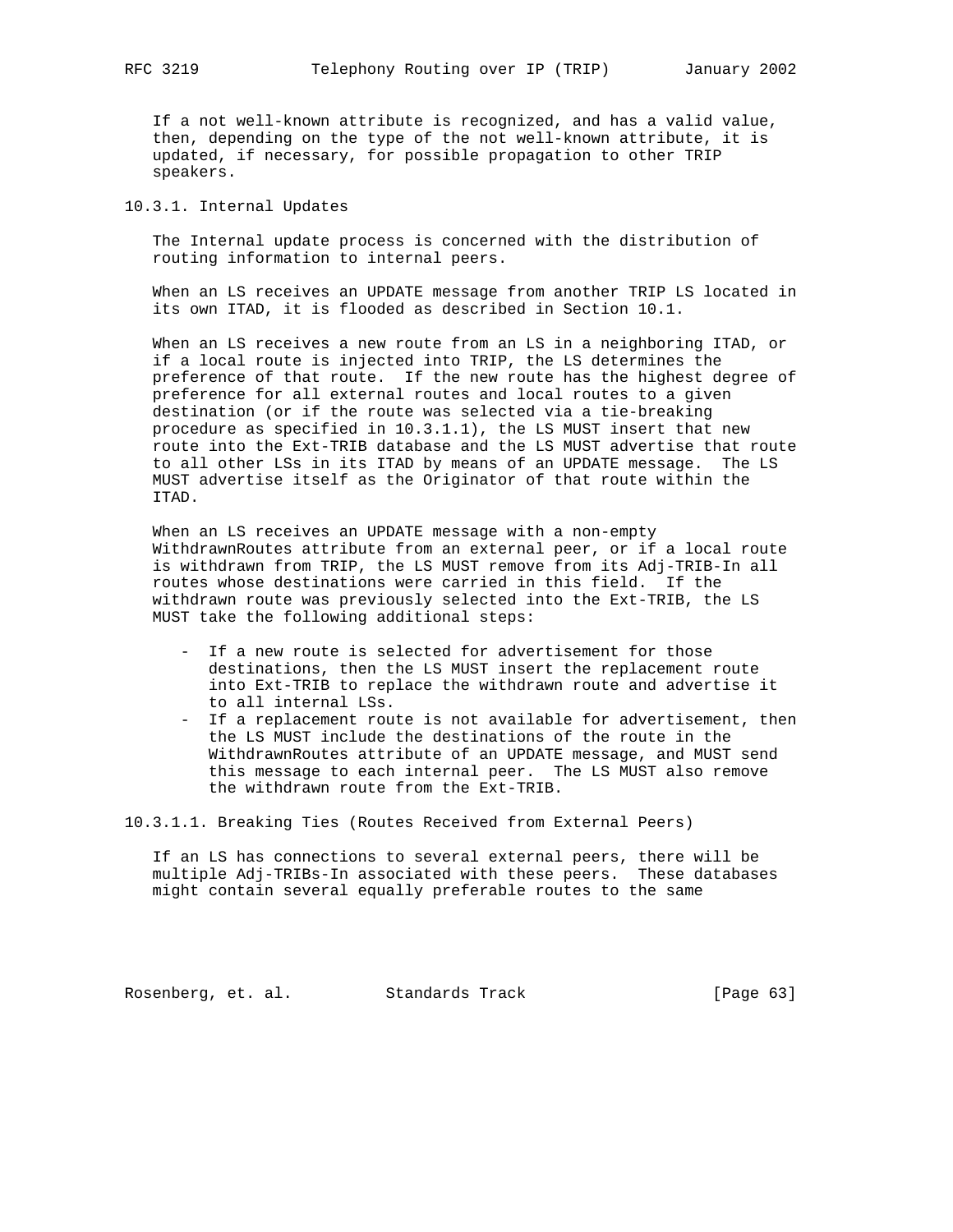destination, all of which were advertised by external peers. The local LS shall select one of these routes according to the following rules:

- If the LS is configured to use the MultiExitDisc attribute to break ties, and the candidate routes differ in the value of the MultiExitDisc attribute, then select the route that has the lowest value of MultiExitDisc, else
- Select the route that was advertised by the external LS that has the lowest TRIP Identifier.

# 10.3.2. External Updates

 The external update process is concerned with the distribution of routing information to external peers. As part of the Phase 3 route selection process, the LS has updated its Adj-TRIBs-Out. All newly installed routes and all newly unfeasible routes for which there is no replacement route MUST be advertised to external peers by means of UPDATE messages.

 Any routes in the Loc-TRIB marked as withdrawn MUST be removed. Changes to the reachable destinations within its own ITAD SHALL also be advertised in an UPDATE message.

10.3.3. Controlling Routing Traffic Overhead

 The TRIP protocol constrains the amount of routing traffic (that is, UPDATE messages) in order to limit both the link bandwidth needed to advertise UPDATE messages and the processing power needed by the Decision Process to digest the information contained in the UPDATE messages.

10.3.3.1. Frequency of Route Advertisement

 The parameter MinRouteAdvertisementInterval determines the minimum amount of time that must elapse between advertisements of routes to a particular destination from a single LS. This rate limiting procedure applies on a per-destination basis, although the value of MinRouteAdvertisementInterval is set on a per LS peer basis.

 Two UPDATE messages sent from a single LS that advertise feasible routes to some common set of destinations received from external peers MUST be separated by at least MinRouteAdvertisementInterval. Clearly, this can only be achieved precisely by keeping a separate timer for each common set of destinations. This would be unwarranted overhead. Any technique which ensures that the interval between two UPDATE messages sent from a single LS that advertise feasible routes

Rosenberg, et. al. Standards Track [Page 64]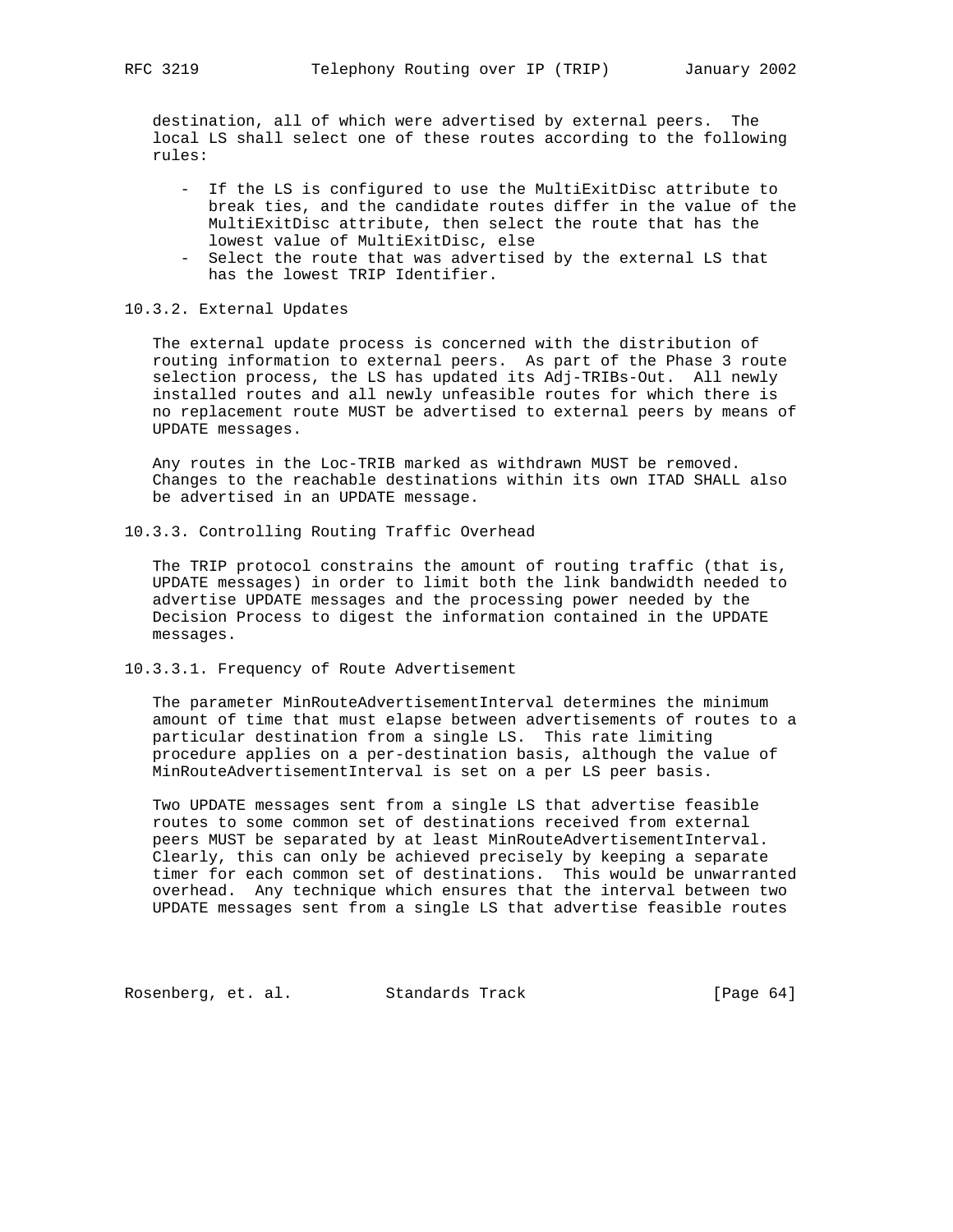to some common set of destinations received from external peers will be at least MinRouteAdvertisementInterval, and will also ensure that a constant upper bound on the interval is acceptable.

 Two UPDATE messages, sent from a single LS to an external peer, that advertise feasible routes to some common set of destinations received from internal peers MUST be separated by at least MinRouteAdvertisementInterval.

 Since fast convergence is needed within an ITAD, this rate limiting procedure does not apply to routes received from internal peers and being broadcast to other internal peers. To avoid long-lived black holes, the procedure does not apply to the explicit withdrawal of routes (that is, routes whose destinations explicitly withdrawn by UPDATE messages).

 This procedure does not limit the rate of route selection, but only the rate of route advertisement. If new routes are selected multiple times while awaiting the expiration of MinRouteAdvertisementInterval, the last route selected shall be advertised at the end of MinRouteAdvertisementInterval.

10.3.3.2. Frequency of Route Origination

 The parameter MinITADOriginationInterval determines the minimum amount of time that must elapse between successive advertisements of UPDATE messages that report changes within the advertising LS's own ITAD.

10.3.3.3. Jitter

 To minimize the likelihood that the distribution of TRIP messages by a given LS will contain peaks, jitter should be applied to the timers associated with MinITADOriginationInterval, KeepAlive, and MinRouteAdvertisementInterval. A given LS shall apply the same jitter to each of these quantities regardless of the destinations to which the updates are being sent; that is, jitter will not be applied on a "per peer" basis.

 The amount of jitter to be introduced shall be determined by multiplying the base value of the appropriate timer by a random factor that is uniformly distributed in the range from 0.75 to 1.0.

Rosenberg, et. al. Standards Track [Page 65]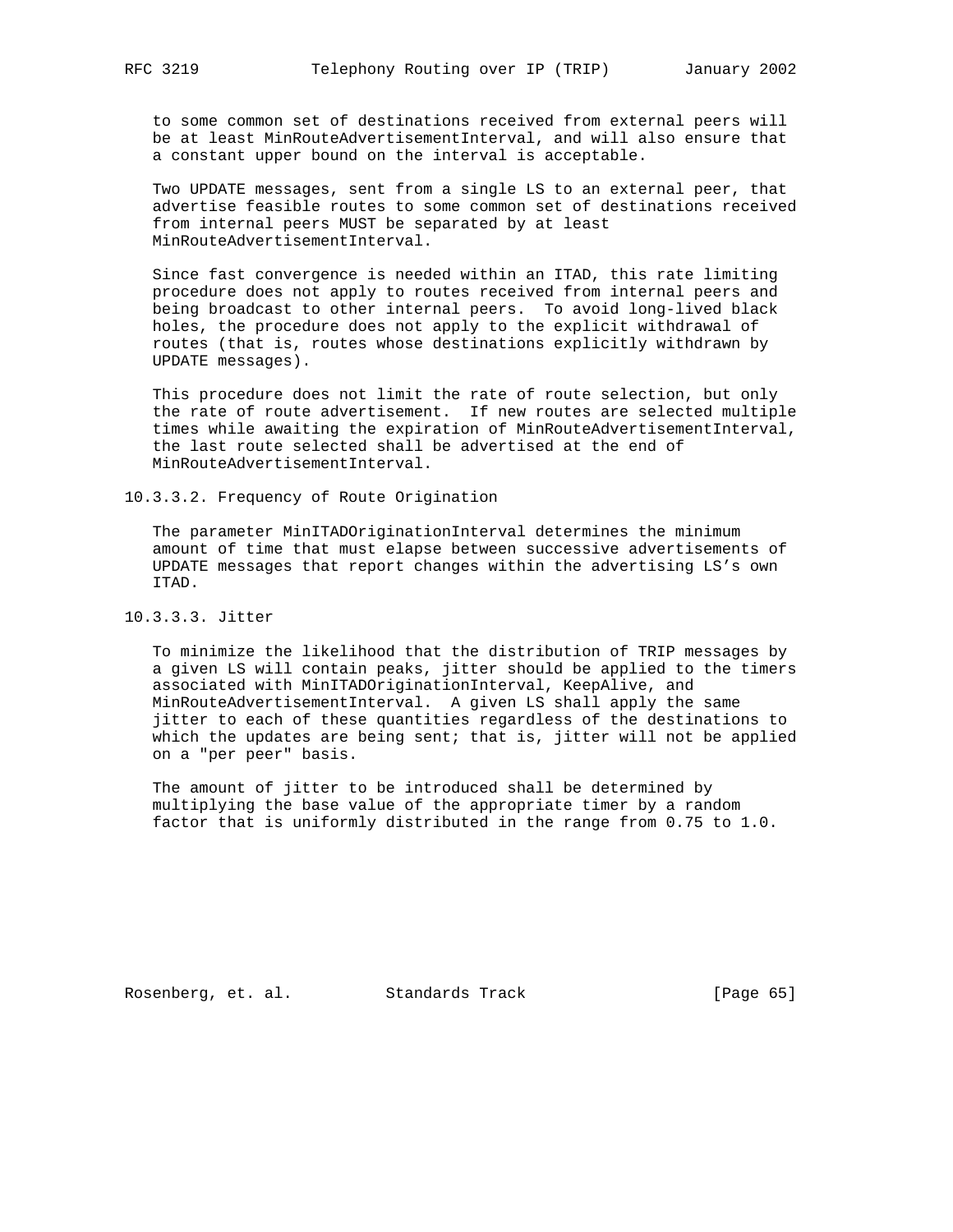- 
- 10.3.4. Efficient Organization of Routing Information

 Having selected the routing information that it will advertise, a TRIP speaker may use methods to organize this information in an efficient manner. These methods are discussed in the following sections.

10.3.4.1. Information Reduction

 Information reduction may imply a reduction in granularity of policy control - after information has collapsed, the same policies will apply to all destinations and paths in the equivalence class.

 The Decision Process may optionally reduce the amount of information that it will place in the Adj-TRIBs-Out by any of the following methods:

- ReachableRoutes: A set of destinations can be usually represented in compact form. For example, a set of E.164 phone numbers can be represented in more compact form using E.164 prefixes.
- AdvertisementPath: AdvertisementPath information can be represented as ordered AP\_SEQUENCEs or unordered AP\_SETs. AP\_SETs are used in the route aggregation algorithm described in Section 5.4.4. They reduce the size of the AP\_PATH information by listing each ITAD number only once, regardless of how many times it may have appeared in multiple advertisement paths that were aggregated.

 An AP\_SET implies that the destinations advertised in the UPDATE message can be reached through paths that traverse at least some of the constituent ITADs. AP\_SETs provide sufficient information to avoid route looping; however their use may prune potentially feasible paths, since such paths are no longer listed individually as in the form of AP\_SEQUENCEs. In practice this is not likely to be a problem, since once a call arrives at the edge of a group of ITADs, the LS at that point is likely to have more detailed path information and can distinguish individual paths to destinations.

10.3.4.2. Aggregating Routing Information

 Aggregation is the process of combining the characteristics of several different routes in such a way that a single route can be advertised. Aggregation can occur as part of the decision process to reduce the amount of routing information that is placed in the Adj- TRIBs-Out.

Rosenberg, et. al. Standards Track [Page 66]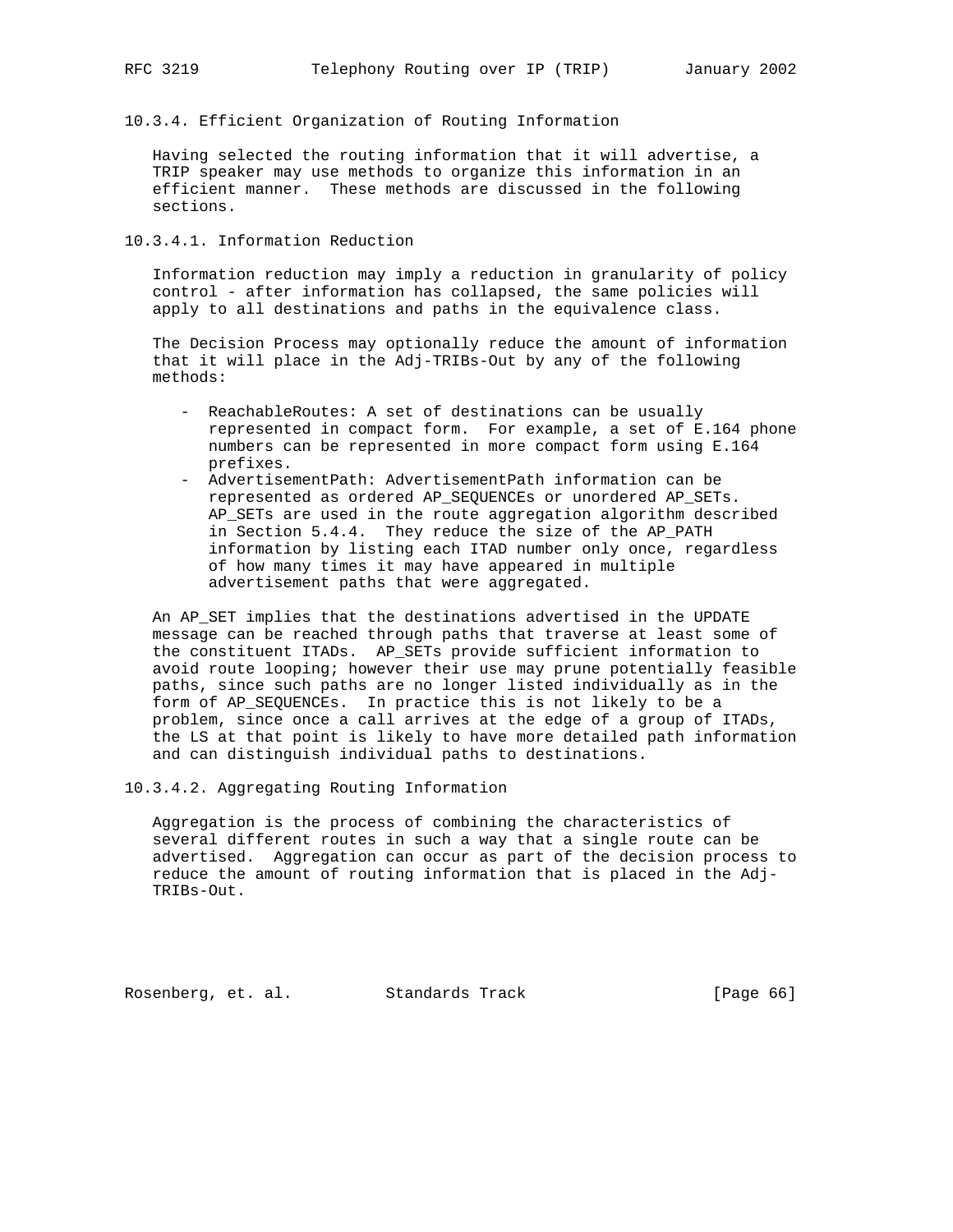Aggregation reduces the amount of information an LS must store and exchange with other LSs. Routes can be aggregated by applying the following procedure separately to attributes of like type.

 Routes that have the following attributes shall not be aggregated unless the corresponding attributes of each route are identical: MultiExitDisc, NextHopServer.

 Attributes that have different type codes cannot be aggregated. Attributes of the same type code may be aggregated. The rules for aggregating each attribute MUST be provided together with attribute definition. For example, aggregation rules for TRIP's basic attributes, e.g., ReachableRoutes and AdvertisementPath, are given in Section 5.

10.4. Route Selection Criteria

 Generally speaking, additional rules for comparing routes among several alternatives are outside the scope of this document. There are two exceptions:

- If the local ITAD appears in the AdvertisementPath of the new route being considered, then that new route cannot be viewed as better than any other route. If such a route were ever used, a routing loop could result (see Section 6.3).
- In order to achieve successful distributed operation, only routes with a likelihood of stability can be chosen. Thus, an ITAD must avoid using unstable routes, and it must not make rapid spontaneous changes to its choice of route. Quantifying the terms "unstable" and "rapid" in the previous sentence will require experience, but the principle is clear.

# 10.5. Originating TRIP Routes

 An LS may originate local routes by injecting routing information acquired by some other means (e.g. via an intra-domain routing protocol or through manual configuration or some dynamic registration mechanism/protocol) into TRIP. An LS that originates TRIP routes shall assign the degree of preference to these routes by passing them through the Decision Process (see Section 10.2). To TRIP, local routes are identical to external routes and are subjected to the same two phase route selection mechanism. A local route which is selected into the Ext-TRIB MUST be advertised to all internal LSs. The decision whether to distribute non-TRIP acquired routes within an ITAD via TRIP or not depends on the environment within the ITAD (e.g. type of intra-domain routing protocol) and should be controlled via configuration.

Rosenberg, et. al. Standards Track [Page 67]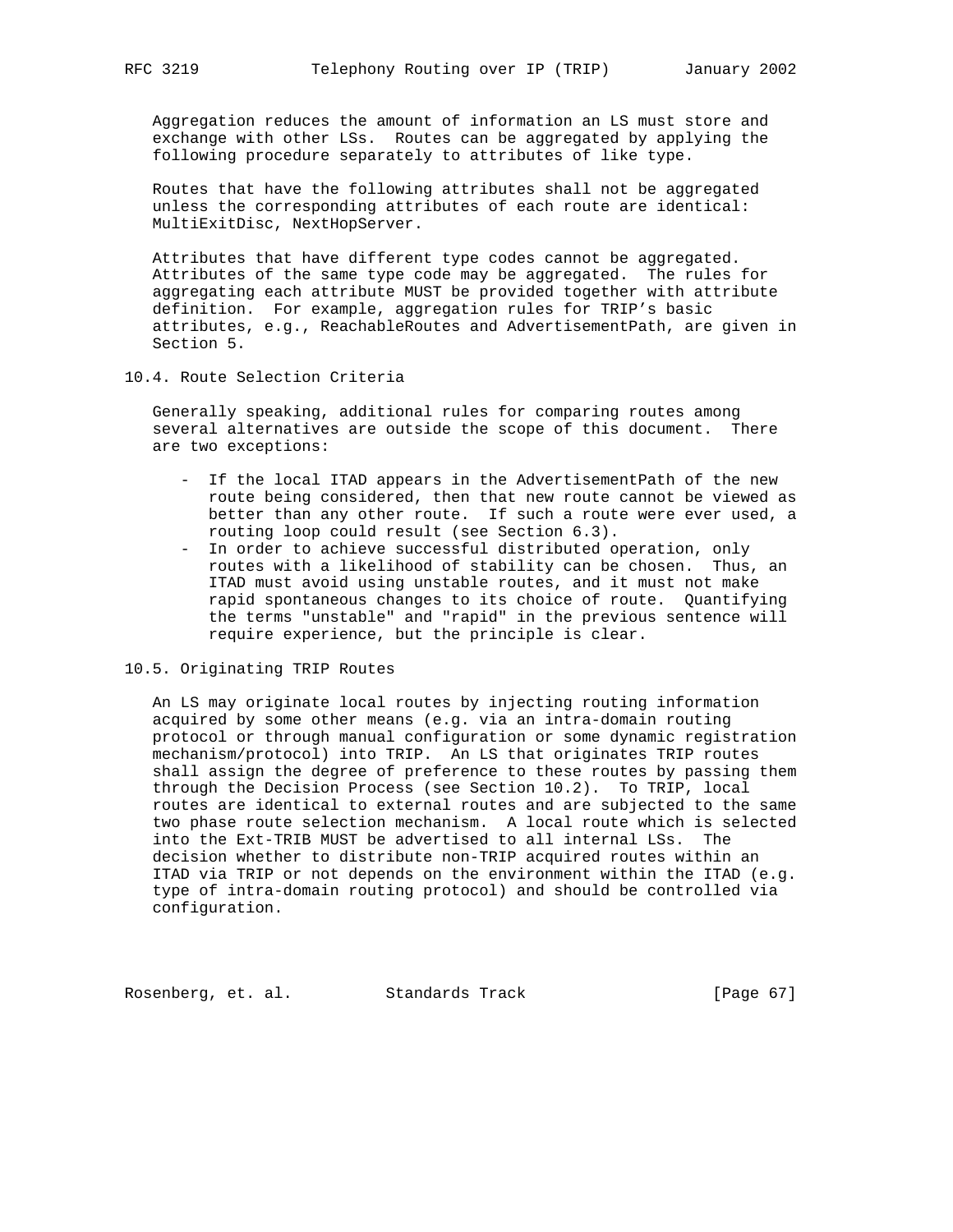# 11. TRIP Transport

 This specification defines the use of TCP as the transport layer for TRIP. TRIP uses TCP port 6069. Running TRIP over other transport protocols is for further study.

12. ITAD Topology

 There are no restrictions on the intra-domain topology of TRIP LSs. For example, LSs in an ITAD can be configured in a full mesh, star, or any other connected topology. Similarly, there are no restrictions on the topology of TRIP ITADs. For example, the ITADs can be organized in a flat topology (mesh or ring) or in multi-level hierarchy or any other topology.

 The border between two TRIP ITADs may be located either on the link between two TRIP LSs or it may coincide on a TRIP LS. In the latter case, the same TRIP LS will be member in more than one ITAD, and it appears to be an internal peer to LSs in each ITAD it is member of.

# 13. IANA Considerations

 This document creates a new IANA registry for TRIP parameters. The following TRIP parameters are included in the registry:

- TRIP Capabilities
- TRIP Attributes
- TRIP Address Families
- TRIP Application Protocols
- TRIP ITAD Numbers

 Protocol parameters are frequently initialized/reset to 0. This document reserves the value 0 of each of the above TRIP parameters in order to clearly distinguish between an unset parameter and any other registered values for that parameter.

 The sub-registries for each of the above parameters are discussed in the sections below.

# 13.1. TRIP Capabilities

 Requests to add TRIP capabilities other than those defined in Section 4.2.1.1 must be submitted to iana@iana.org. Following the assigned number policies outlined in [11], Capability Codes in the range 32768-65535 are reserved for Private Use (these are the codes with the first bit of the code value equal to 1). This document reserves value 0. Capability Codes 1 and 2 have been assigned in Section 4.2.1.1. Capability Codes in the range 2-32767 are controlled by

Rosenberg, et. al. Standards Track [Page 68]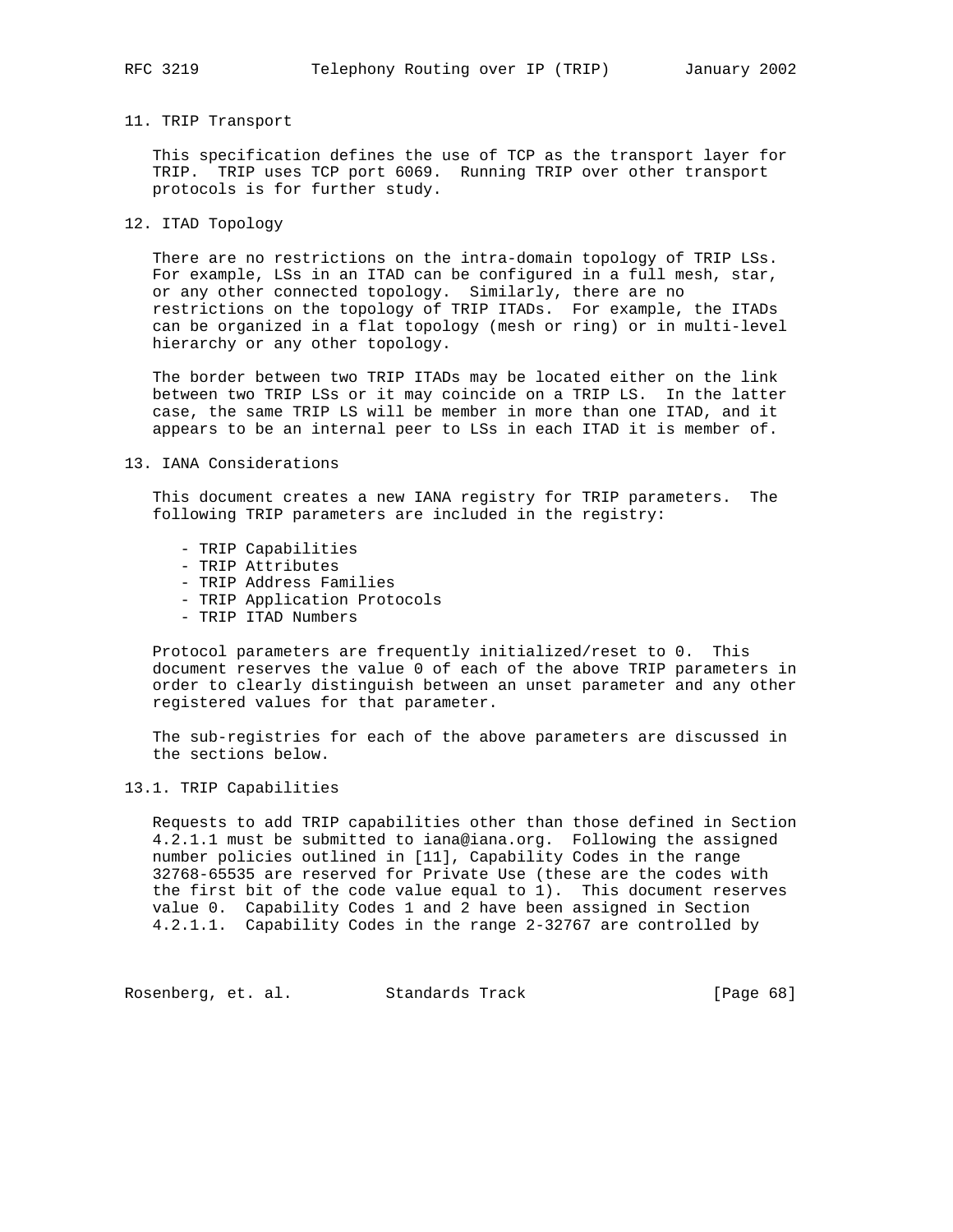IANA, and are allocated subject to the Specification Required (IETF RFC or equivalent) condition. The specification MUST include a description of the capability, the possible values it may take, and what constitutes a capability mismatch.

# 13.2. TRIP Attributes

 This document reserves Attribute Type Codes 224-255 for Private Use (these are the codes with the first three bits of the code equal to 1). This document reserves the value 0. Attribute Type Codes 1 through 11 have already been allocated by this document. Attribute Type Codes 1 through 11 are defined in Sections 5.1 through 5.11.

 Attribute Type Codes in the range 12-223 are controlled by IANA, and require a Specification document (RFC or equivalent). The specification MUST provide all information required in Section 5.12 of this document.

 Attribute Type Code registration requests must be sent to iana@iana.org. In addition to the specification requirement, the request MUST include an indication of who has change control over the attribute and contact information (postal and email address).

# 13.3. Destination Address Families

 This document reserves address family 0. Requests to add TRIP address families other than those defined in Section 5.1.1.1 ( address families 1, 2, and 3), i.e., in the range 4-32767, must be submitted to iana@iana.org. The request MUST include a brief description of the address family, its alphabet, and special processing rules and guidelines, such as guidelines for aggregation, if any. The requests are subject to Expert Review. This document reserves the address family codes 32768-65535 for vendor-specific applications.

# 13.4. TRIP Application Protocols

 This document creates a new IANA registry for TRIP application protocols. This document reserves the application protocol code 0. Requests to add TRIP application protocols other than those defined in Section 5.1.1.1 (application protocols 1 through 4), i.e., in the range 5-32767, must be submitted to iana@iana.org. The request MUST include a brief background on the application protocol, and a description of how TRIP can be used to advertise routes for that protocol. The requests are subject to Expert Review. This document reserves the application protocol codes 32768-65535 for vendor specific applications.

Rosenberg, et. al. Standards Track [Page 69]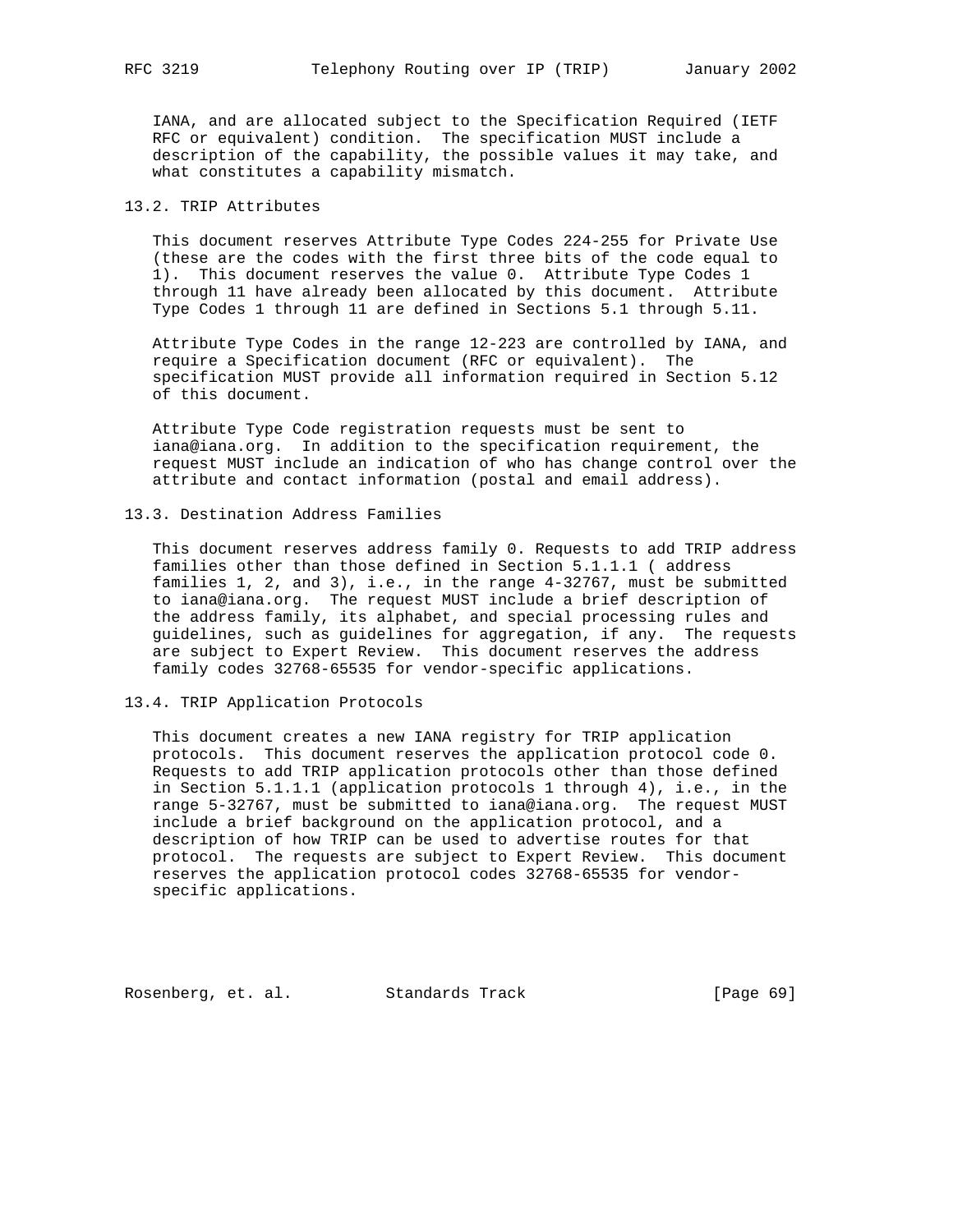## 13.5. ITAD Numbers

 This document reserves the ITAD number 0. ITAD numbers in the range 1-255 are designated for Private Use. ITAD numbers in the range from 256 to (2\*\*32)-1 are allocated by IANA on a First-Come-First-Serve basis. Requests for ITAD numbers must be submitted to iana@iana.org. The requests MUST include the following:

- Information about the organization that will administer the ITAD.
- Contact information (postal and email address).
- 14. Security Considerations

 This section covers security between peer TRIP LSs when TRIP runs over TCP in an IP environment.

 A security mechanism is clearly needed to prevent unauthorized entities from using the protocol defined in this document for setting up unauthorized peer sessions with other TRIP LSs or interfering with authorized peer sessions. The security mechanism for the protocol, when transported over TCP in an IP network, is IPsec [12]. IPsec uses two protocols to provide traffic security: Authentication Header (AH) [13] and Encapsulating Security Payload (ESP) [14].

 The AH header affords data origin authentication, connectionless integrity and optional anti-replay protection of messages passed between the peer LSs. The ESP header provides origin authentication, connectionless integrity, anti-replay protection, and confidentiality of messages.

 Implementations of the protocol defined in this document employing the ESP header SHALL comply with section 5 of [14], which defines a minimum set of algorithms for integrity checking and encryption. Similarly, implementations employing the AH header SHALL comply with section 5 of [13], which defines a minimum set of algorithms for integrity checking using manual keys.

 Implementations SHOULD use IKE [15] to permit more robust keying options. Implementations employing IKE SHOULD support authentication with RSA signatures and RSA public key encryption.

 A Security Association (SA) [12] is a simplex "connection" that affords security services to the traffic carried by it. Security services are afforded to a SA by the use of AH, or ESP, but not both. Two types of SAs are defined: transport mode and tunnel mode [12]. A transport mode SA is a security association between two hosts, and is appropriate for protecting the TRIP session between two peer LSs.

Rosenberg, et. al. Standards Track [Page 70]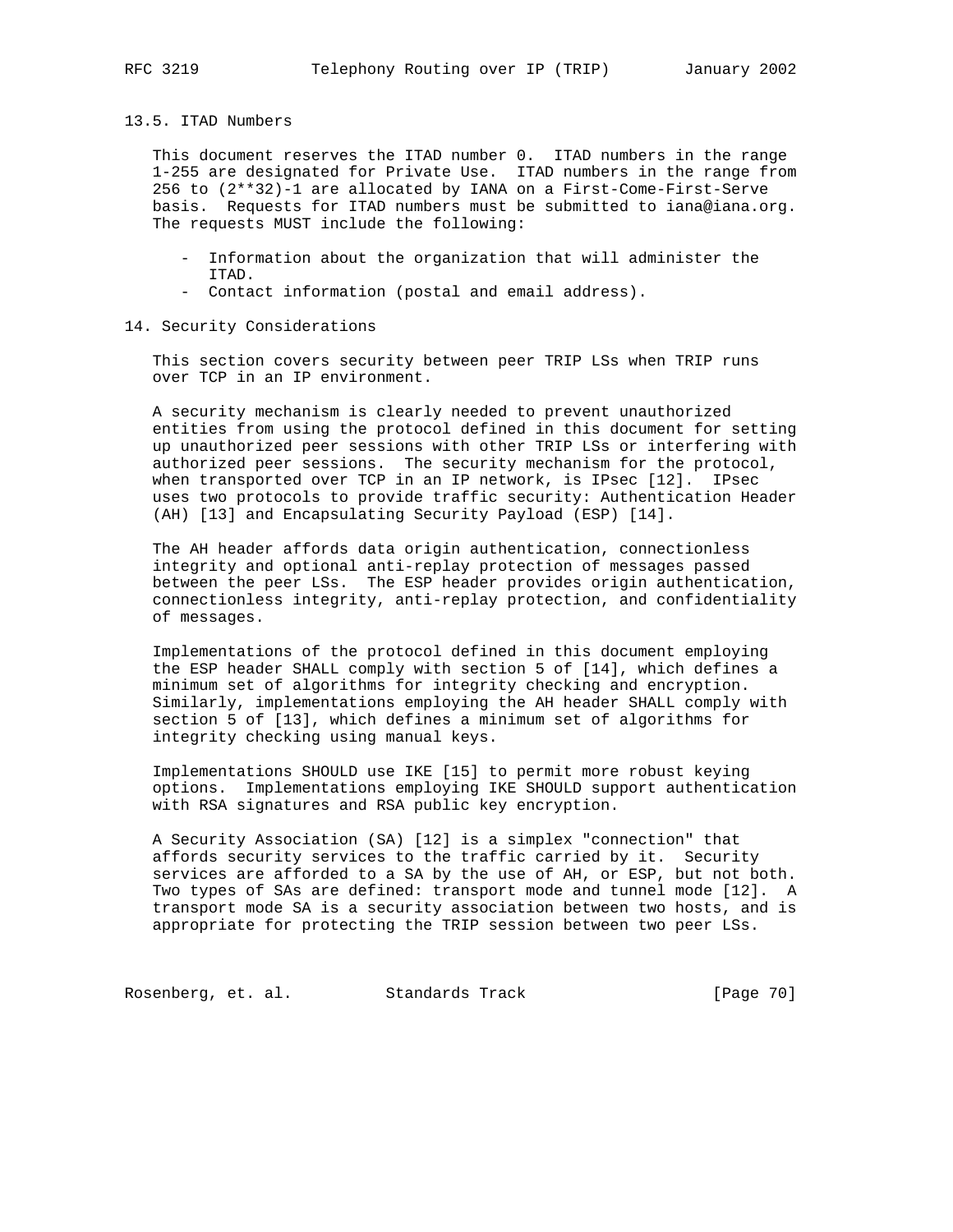# A1. Appendix 1: TRIP FSM State Transitions and Actions

 This Appendix discusses the transitions between states in the TRIP FSM in response to TRIP events. The following is the list of these states and events when the negotiated Hold Time value is non-zero.

TRIP States:

- 1 Idle
- 2 Connect
- 3 Active
- 4 OpenSent
- 5 OpenConfirm
- 6 Established

TRIP Events:

- 1 TRIP Start
- 2 TRIP Stop
- 3 TRIP Transport connection open
- 4 TRIP Transport connection closed
- 5 TRIP Transport connection open failed
- 6 TRIP Transport fatal error
- 7 ConnectRetry timer expired
- 8 Hold Timer expired
- 9 KeepAlive timer expired
- 10 Receive OPEN message
- 11 Receive KEEPALIVE message
- 12 Receive UPDATE messages
- 13 Receive NOTIFICATION message

 The following table describes the state transitions of the TRIP FSM and the actions triggered by these transitions.

| Event      | Actions                                                       | Message Sent Next State |   |
|------------|---------------------------------------------------------------|-------------------------|---|
| Idle(1)    |                                                               |                         |   |
| 1          | Initialize resources<br>Start ConnectRetry timer              | none                    |   |
|            | Initiate a transport connection                               |                         |   |
| others     | none                                                          | none                    |   |
| Connect(2) |                                                               |                         |   |
|            | none                                                          | none                    |   |
| 3          | Complete initialization                                       | OPEN                    |   |
|            | Clear ConnectRetry timer                                      |                         |   |
| 5          | Restart ConnectRetry timer                                    | none                    |   |
| 7          | Restart ConnectRetry timer<br>Initiate a transport connection | none                    | 2 |
| others     | Release resources                                             | none                    |   |

Rosenberg, et. al. Standards Track [Page 71]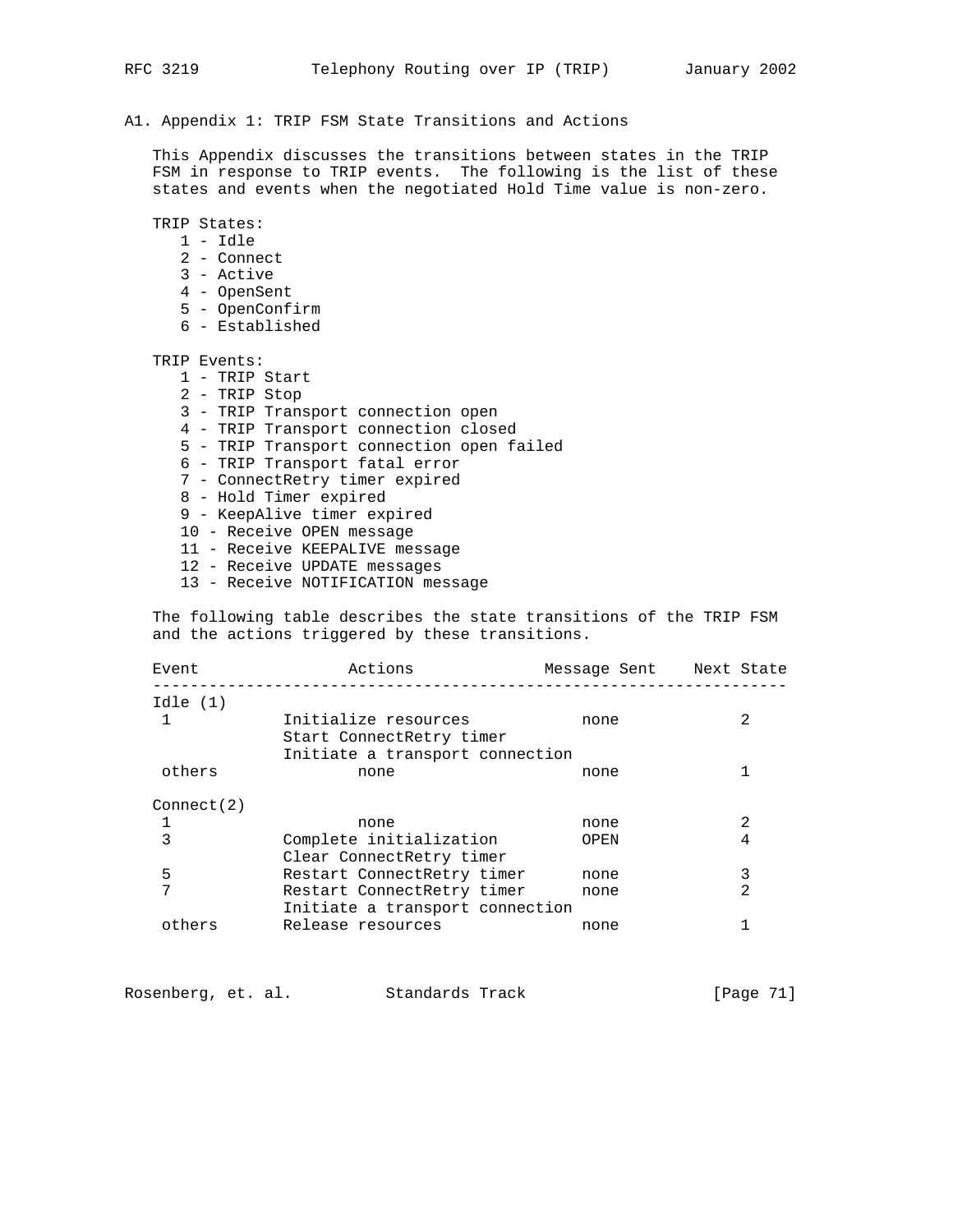| Active (3)      |                                                      |              |              |
|-----------------|------------------------------------------------------|--------------|--------------|
| 1               | none                                                 | none         | 3            |
| 3               | Complete initialization                              | OPEN         | 4            |
|                 | Clear ConnectRetry timer                             |              |              |
| 5               | Close connection                                     |              | 3            |
|                 | Restart ConnectRetry timer                           |              |              |
| 7               | Restart ConnectRetry timer                           | none         | 2            |
| others          | Initiate a transport connection<br>Release resources | none         | 1            |
|                 |                                                      |              |              |
| OpenSent(4)     |                                                      |              |              |
| 1               | none                                                 | none         | 4            |
| 4               | Close transport connection                           | none         | 3            |
|                 | Restart ConnectRetry timer                           |              |              |
| 6               | Release resources                                    | none         | 1            |
| 10              | Process OPEN is OK                                   | KEEPALIVE    | 5            |
|                 | Process OPEN failed                                  | NOTIFICATION | 1            |
| others          | Close transport connection                           | NOTIFICATION | $\mathbf{1}$ |
|                 | Release resources                                    |              |              |
| OpenConfirm (5) |                                                      |              |              |
| 1               | none                                                 | none         | 5            |
| 4               | Release resources                                    | none         | 1            |
| 6               | Release resources                                    | none         | 1            |
| 9               | Restart KeepAlive timer                              | KEEPALIVE    | 5            |
| 11              | Complete initialization                              | none         | 6            |
|                 | Restart Hold Timer                                   |              |              |
| 13              | Close transport connection                           |              | 1            |
|                 | Release resources                                    |              |              |
| others          | Close transport connection                           | NOTIFICATION | 1            |
|                 | Release resources                                    |              |              |
| Established (6) |                                                      |              |              |
| 1               | none                                                 | none         | 6            |
| 4               | Release resources                                    | none         | 1            |
| 6               | Release resources                                    | none         | 1            |
| 9               | Restart KeepAlive timer                              | KEEPALIVE    | 6            |
| 11              | Restart Hold Timer                                   | none         | 6            |
| 12              | Process UPDATE is OK                                 | UPDATE       | 6            |
|                 | Process UPDATE failed                                | NOTIFICATION | $\mathbf{1}$ |
| 13              | Close transport connection                           |              | $\mathbf{1}$ |
|                 | Release resources                                    |              |              |
| others          | Close transport connection                           | NOTIFICATION | 1            |
|                 | Release resources                                    |              |              |

Rosenberg, et. al. Standards Track [Page 72]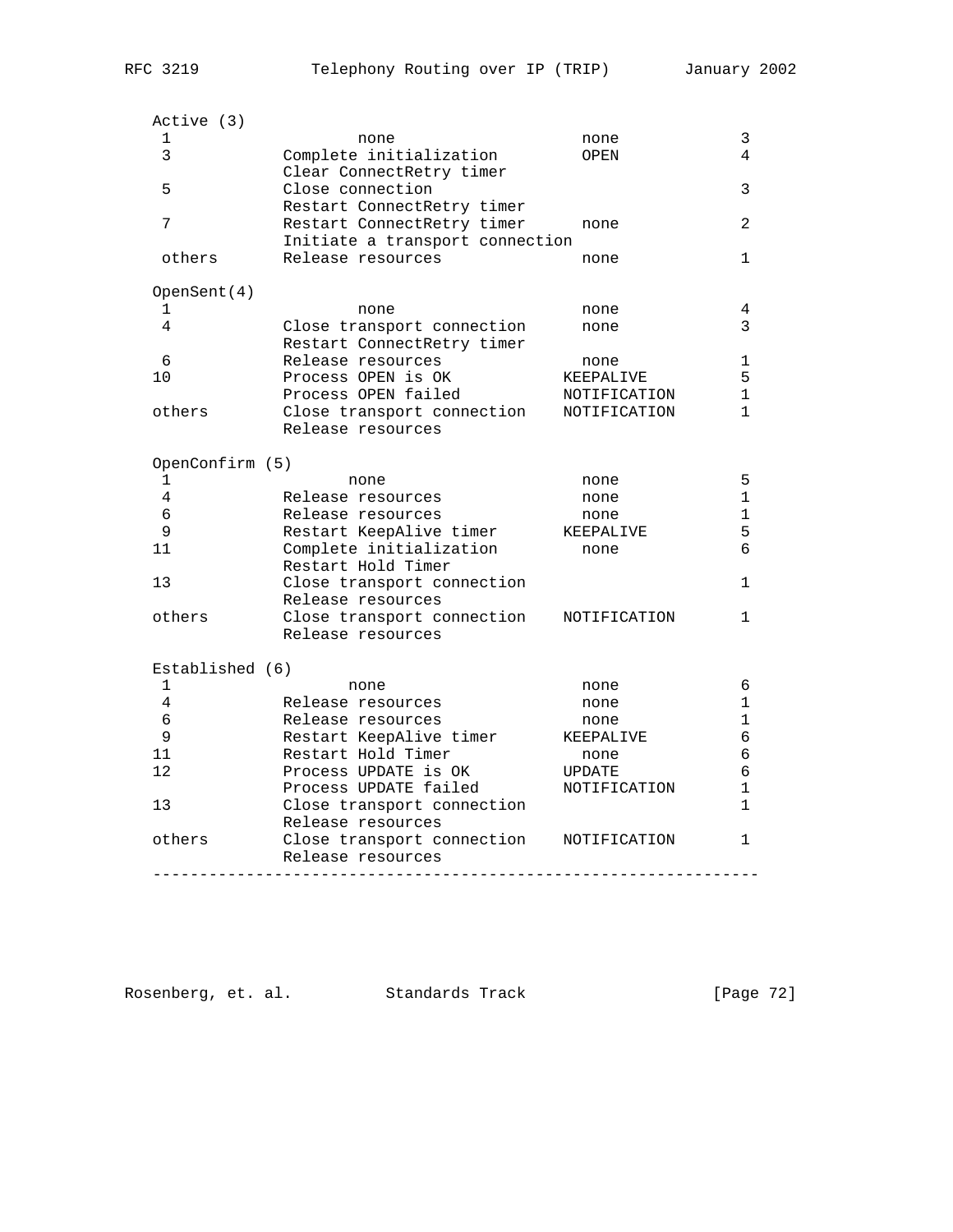| Events         | Idle<br>(1)    | Connect<br>(2) | (3)            | (4)            | Active   OpenSent   OpenConfirm   Estab<br>(5) | (6)         |
|----------------|----------------|----------------|----------------|----------------|------------------------------------------------|-------------|
| $\mathbf 1$    | $\overline{a}$ | $\overline{a}$ | $\mathfrak{Z}$ | $\overline{4}$ | 5                                              | 6           |
| $\sqrt{2}$     | $\mathbf 1$    | $\mathbf 1$    | $\mathbf 1$    | $\mathbf 1$    | $\mathbf 1$                                    | $\mathbf 1$ |
| $\mathfrak{Z}$ | $\mathbf{1}$   | $\overline{4}$ | $\overline{4}$ | $\mathbf 1$    | $\mathbf 1$                                    | $\mathbf 1$ |
| $\overline{4}$ | $\mathbf{1}$   | $\mathbf 1$    | $\mathbf 1$    | $\mathbf{3}$   | $\mathbf 1$                                    | $\mathbf 1$ |
| 5              | $\mathbf{1}$   | $\mathsf{3}$   | $\mathsf 3$    | $\mathbf 1$    | $\mathbf 1$                                    | $\mathbf 1$ |
| $\epsilon$     | $\mathbf{1}$   | $\mathbf 1$    | $1\,$          | $\mathbf 1$    | $1\,$                                          | $\mathbf 1$ |
| 7              | $\mathbf 1$    | $\sqrt{2}$     | $\sqrt{2}$     | $\mathbf 1$    | $\mathbf 1$                                    | $\mathbf 1$ |
| $\,8\,$        | $\mathbf{1}$   | $\mathbf 1$    | $\mathbf 1$    | $\mathbf 1$    | $\mathbf 1$                                    | $\mathbf 1$ |
| $\mathsf 9$    | $\mathbf 1$    | $\mathbf 1$    | $1\,$          | $1\,$          | 5                                              | $\sqrt{6}$  |
| $10$           | $\mathbf{1}$   | $1\,$          | $\mathbf 1$    | $1$ or $5$     | $1\,$                                          | $\mathbf 1$ |
| 11             | $\mathbf 1$    | $\mathbf 1$    | $1\,$          | $\mathbf 1$    | $\epsilon$                                     | $\sqrt{6}$  |
| 12             | $\mathbf{1}$   | $\mathbf{1}$   | $\mathbf 1$    | $\mathbf{1}$   | $\mathbf 1$                                    | $1$ or $6$  |
| 13             | 1              | $\mathbf 1$    | $\mathbf 1$    | $\mathbf 1$    | $\mathbf 1$                                    | $\mathbf 1$ |

 The following is a condensed version of the above state transition table.

#### A2. Appendix 2: Implementation Recommendations

This section presents some implementation recommendations.

# A.2.1: Multiple Networks Per Message

 The TRIP protocol allows for multiple address prefixes with the same advertisement path and next-hop server to be specified in one message. Making use of this capability is highly recommended. With one address prefix per message there is a substantial increase in overhead in the receiver. Not only does the system overhead increase due to the reception of multiple messages, but the overhead of scanning the routing table for updates to TRIP peers is incurred multiple times as well. One method of building messages containing

Rosenberg, et. al. Standards Track [Page 73]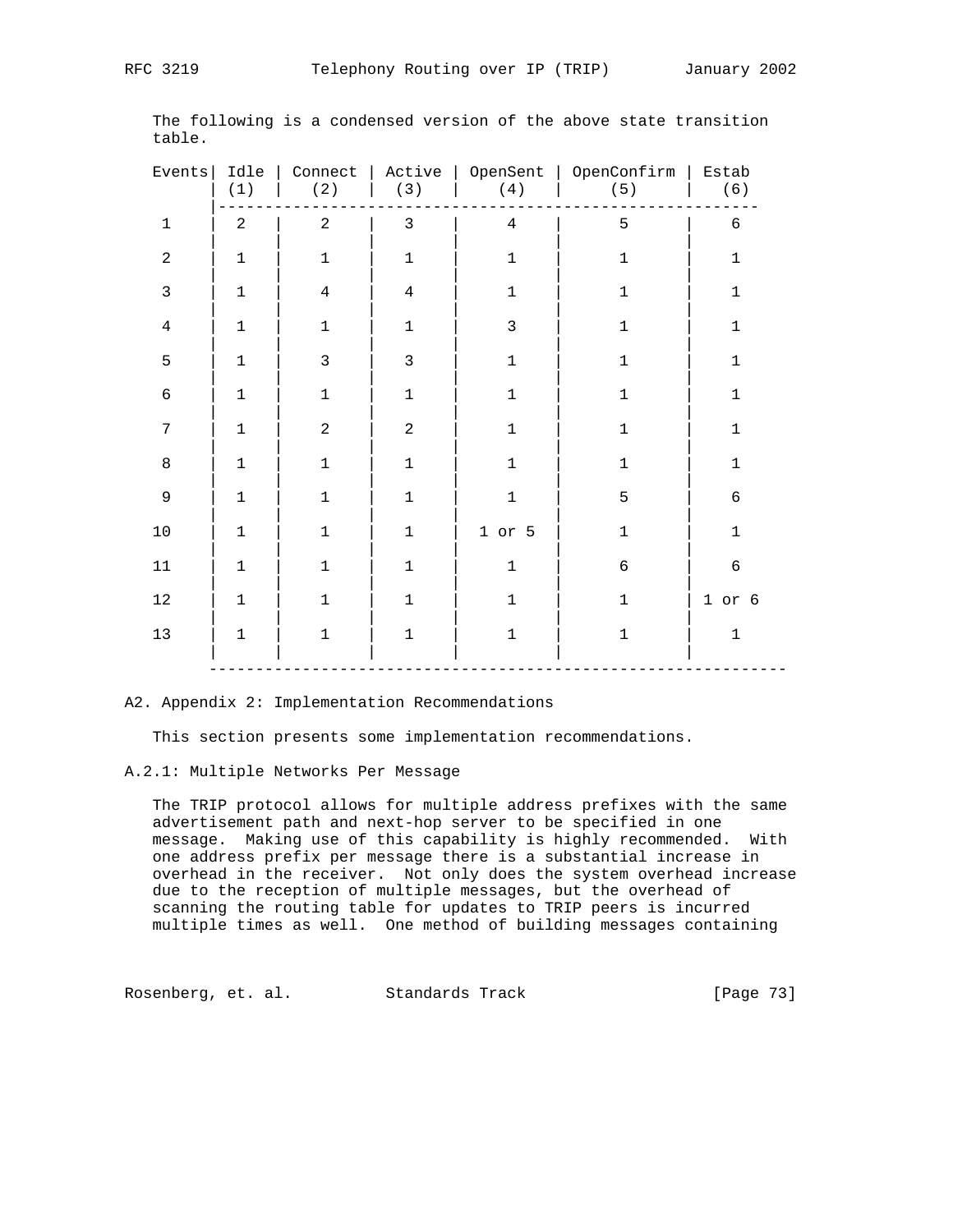many address prefixes per advertisement path and next hop from a routing table that is not organized per advertisement path is to build many messages as the routing table is scanned. As each address prefix is processed, a message for the associated advertisement path and next hop is allocated, if it does not exist, and the new address prefix is added to it. If such a message exists, the new address prefix is just appended to it. If the message lacks the space to hold the new address prefix, it is transmitted, a new message is allocated, and the new address prefix is inserted into the new message. When the entire routing table has been scanned, all allocated messages are sent and their resources released. Maximum compression is achieved when all the destinations covered by the address prefixes share the same next hop server and common attributes, making it possible to send many address prefixes in one 4096-byte message.

 When peering with a TRIP implementation that does not compress multiple address prefixes into one message, it may be necessary to take steps to reduce the overhead from the flood of data received when a peer is acquired or a significant network topology change occurs. One method of doing this is to limit the rate of updates. This will eliminate the redundant scanning of the routing table to provide flash updates for TRIP peers. A disadvantage of this approach is that it increases the propagation latency of routing information. By choosing a minimum flash update interval that is not much greater than the time it takes to process the multiple messages, this latency should be minimized. A better method would be to read all received messages before sending updates.

# A.2.2: Processing Messages on a Stream Protocol

 TRIP uses TCP as a transport mechanism. Due to the stream nature of TCP, all the data of a received message does not necessarily arrive at the same time. This can make it difficult to process the data as messages, especially on systems where it is not possible to determine how much data has been received but not yet processed.

 One method that can be used in this situation is to first try to read just the message header. For the KEEPALIVE message type, this is a complete message; for other message types, the header should first be verified, in particular the total length. If all checks are successful, the specified length, minus the size of the message header is the amount of data left to read. An implementation that would "hang" the routing information process while trying to read from a peer could set up a message buffer (4096 bytes) per peer and fill it with data as available until a complete message has been received.

Rosenberg, et. al. Standards Track [Page 74]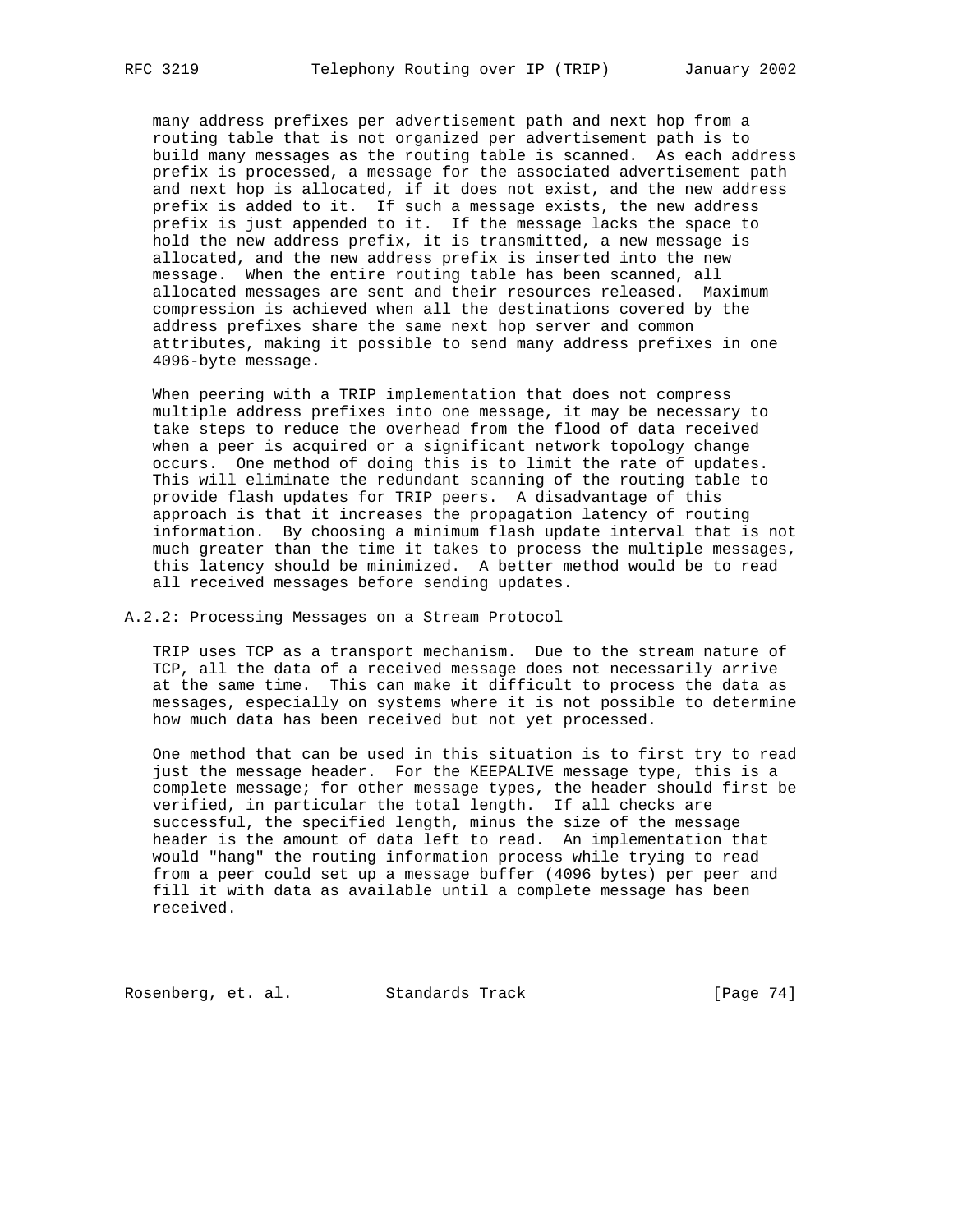# A.2.3: Reducing Route Flapping

 To avoid excessive route flapping an LS which needs to withdraw a destination and send an update about a more specific or less specific route SHOULD combine them into the same UPDATE message.

# A.2.4: TRIP Timers

 TRIP employs seven timers: ConnectRetry, Hold Time, KeepAlive, MaxPurgeTime, TripDisableTime, MinITADOriginationInterval, and MinRouteAdvertisementInterval. The suggested value for the ConnectRetry timer is 120 seconds. The suggested value for the Hold Time is 90 seconds. The suggested value for the KeepAlive timer is 30 seconds. The suggested value for the MaxPurgeTime timer is 10 seconds. The suggested value for the TripDisableTime timer is 180 seconds. The suggested value for the MinITADOriginationInterval is 30 seconds. The suggested value for the MinRouteAdvertisementInterval is 30 seconds.

An implementation of TRIP MUST allow these timers to be configurable.

A.2.5: AP\_SET Sorting

 Another useful optimization that can be done to simplify this situation is to sort the ITAD numbers found in an AP\_SET. This optimization is entirely optional.

# Acknowledgments

 We wish to thank Dave Oran for his insightful comments and suggestions.

#### References

- [1] Bradner, S., "Keywords for use in RFCs to Indicate Requirement Levels", BCP 14, RFC 2119, March 1997.
- [2] Rosenberg, J. and H. Schulzrinne, "A Framework for a Gateway Location Protocol", RFC 2871, June 2000.
- [3] Rekhter, Y. and T. Li, "Border Gateway Protocol 4 (BGP-4)," RFC 1771, March 1995.
- [4] Moy, J., "Open Shortest Path First Version 2", STD 54, RFC 2328, April 1998.

Rosenberg, et. al. Standards Track [Page 75]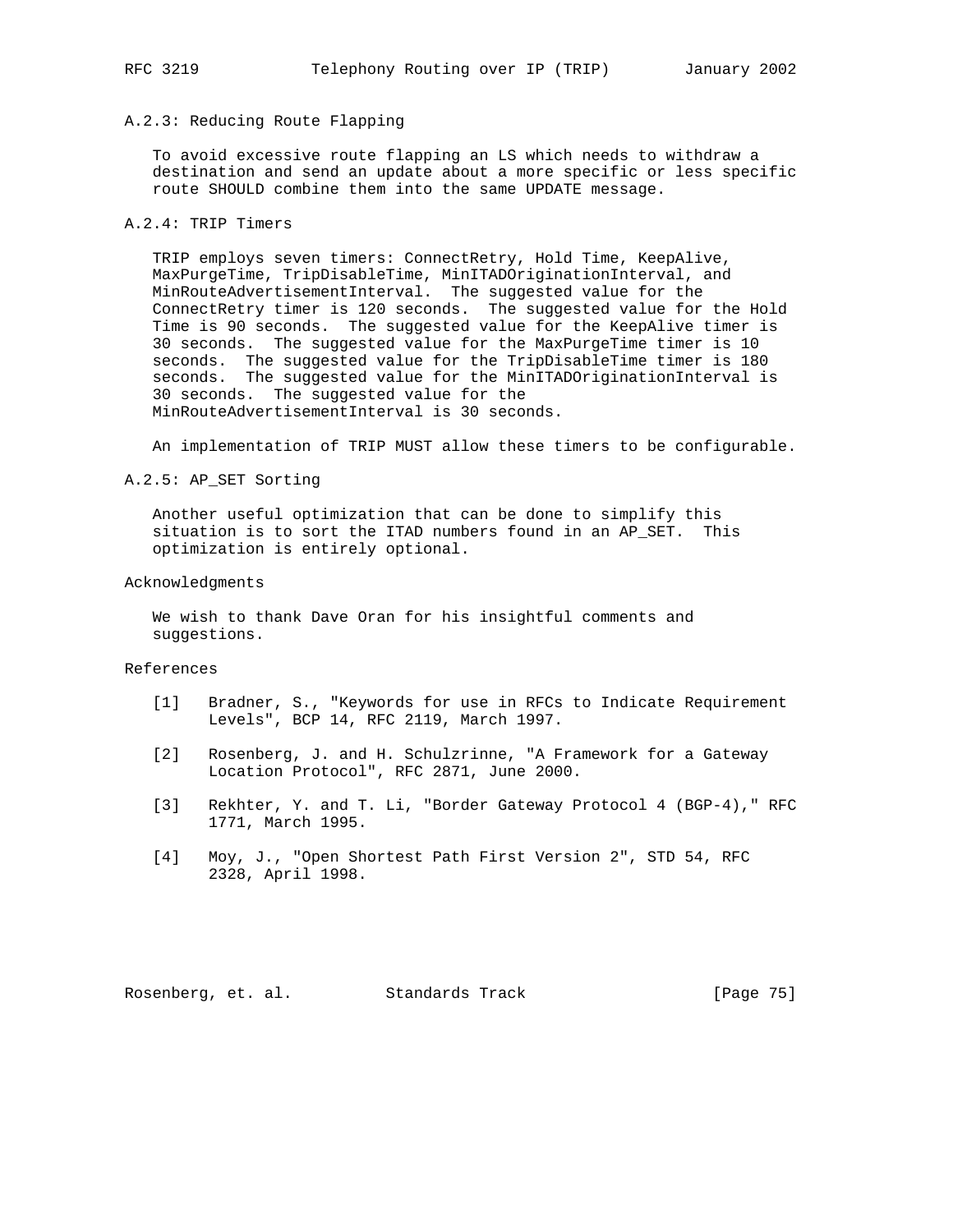- [5] "Intermediate System to Intermediate System Intra-Domain Routing Exchange Protocol for use in Conjunction with the Protocol for Providing the Connectionless-mode Network Service (ISO 8473)," ISO DP 10589, February 1990.
- [6] Luciani, J., Armitage, G., Halpern, J. and N. Doraswamy, "Server Cache Synchronization Protocol (SCSP)", RFC 2334, April 1998.
- [7] International Telecommunication Union, "Packet-Based Multimedia Communication Systems," Recommendation H.323, Version 3 Telecommunication Standardization Sector of ITU, Geneva, Switzerland, November 2000.
- [8] Handley, H., Schulzrinne, H., Schooler, E. and J. Rosenberg, "SIP: Session Initiation Protocol", RFC 2543, March 1999.
- [9] Braden, R., "Requirements for Internet Hosts -- Application and Support", STD 3, RFC 1123, October 1989.
- [10] Hinden, R. and S. Deering, "IP Version 6 Addressing Architecture", RFC 2373, July 1998.
- [11] Narten, T. and H. Alvestrand, "Guidelines for Writing an IANA Considerations Section in RFCs", BCP 26, RFC 2434, October 1998.
- [12] Kent, S. and R. Atkinson, "Security Architecture for the Internet Protocol", RFC 2401, November 1998.
- [13] Kent, S. and R. Atkinson, "IP Authentication Header", RFC 2402, November 1998.
- [14] Kent, S. and R. Atkinson, "IP Encapsulating Security Payload (ESP)", RFC 2406, November 1998.
- [15] Harkins, D. and D. Carrel, "The Internet Key Exchange (IKE)", RFC 2409, November 1998.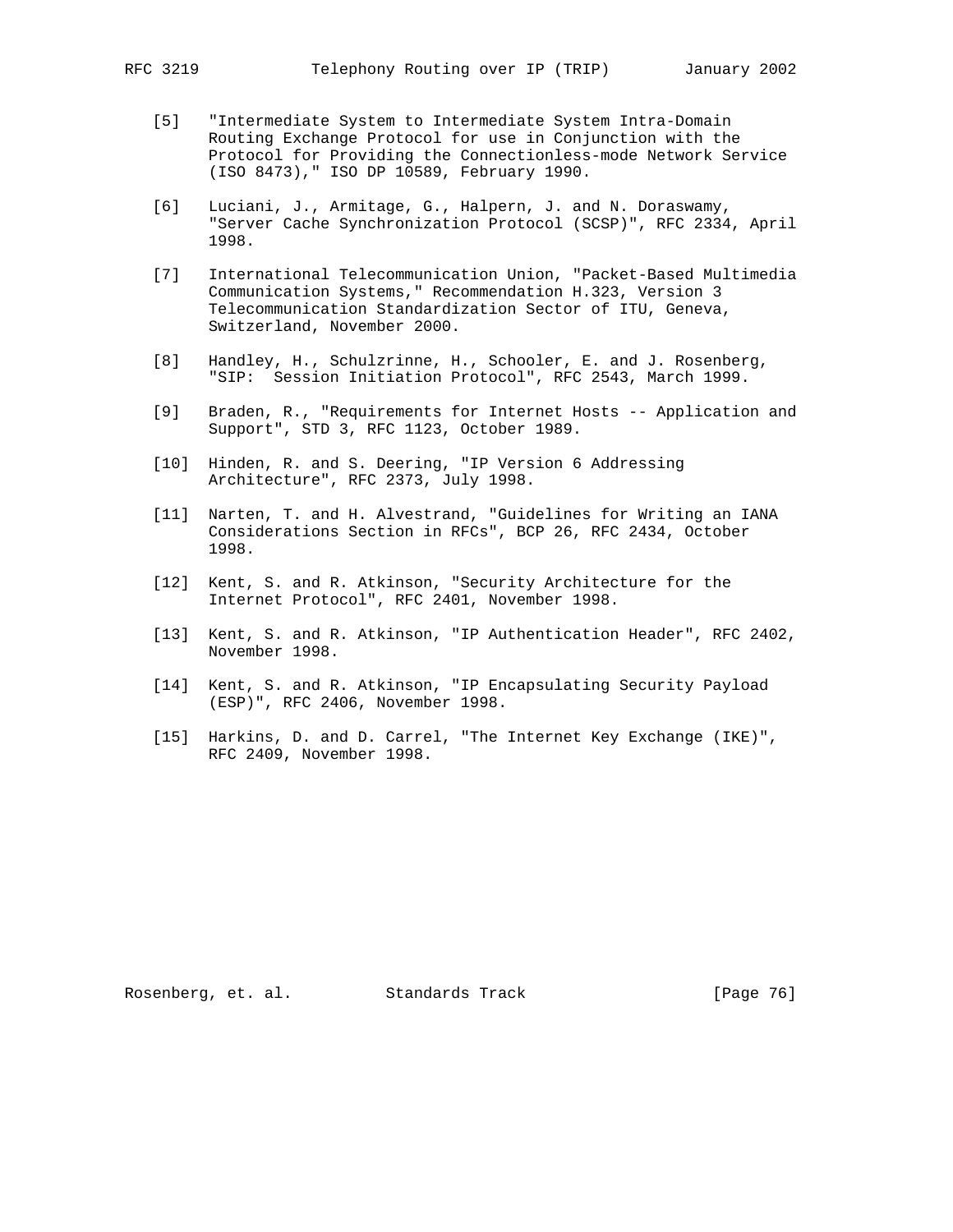# Intellectual Property Notice

 The IETF takes no position regarding the validity or scope of any intellectual property or other rights that might be claimed to pertain to the implementation or use of the technology described in this document or the extent to which any license under such rights might or might not be available; neither does it represent that it has made any effort to identify any such rights. Information on the IETF's procedures with respect to rights in standards-track and standards-related documentation can be found in BCP 11. Copies of claims of rights made available for publication and any assurances of licenses to be made available, or the result of an attempt made to obtain a general license or permission for the use of such proprietary rights by implementers or users of this specification can be obtained from the IETF Secretariat.

 The IETF invites any interested party to bring to its attention any copyrights, patents or patent applications, or other proprietary rights which may cover technology that may be required to practice this standard. Please address the information to the IETF Executive Director.

 The IETF has been notified of intellectual property rights claimed in regard to some or all of the specification contained in this document. For more information consult the online list of claimed rights.

Rosenberg, et. al. Standards Track [Page 77]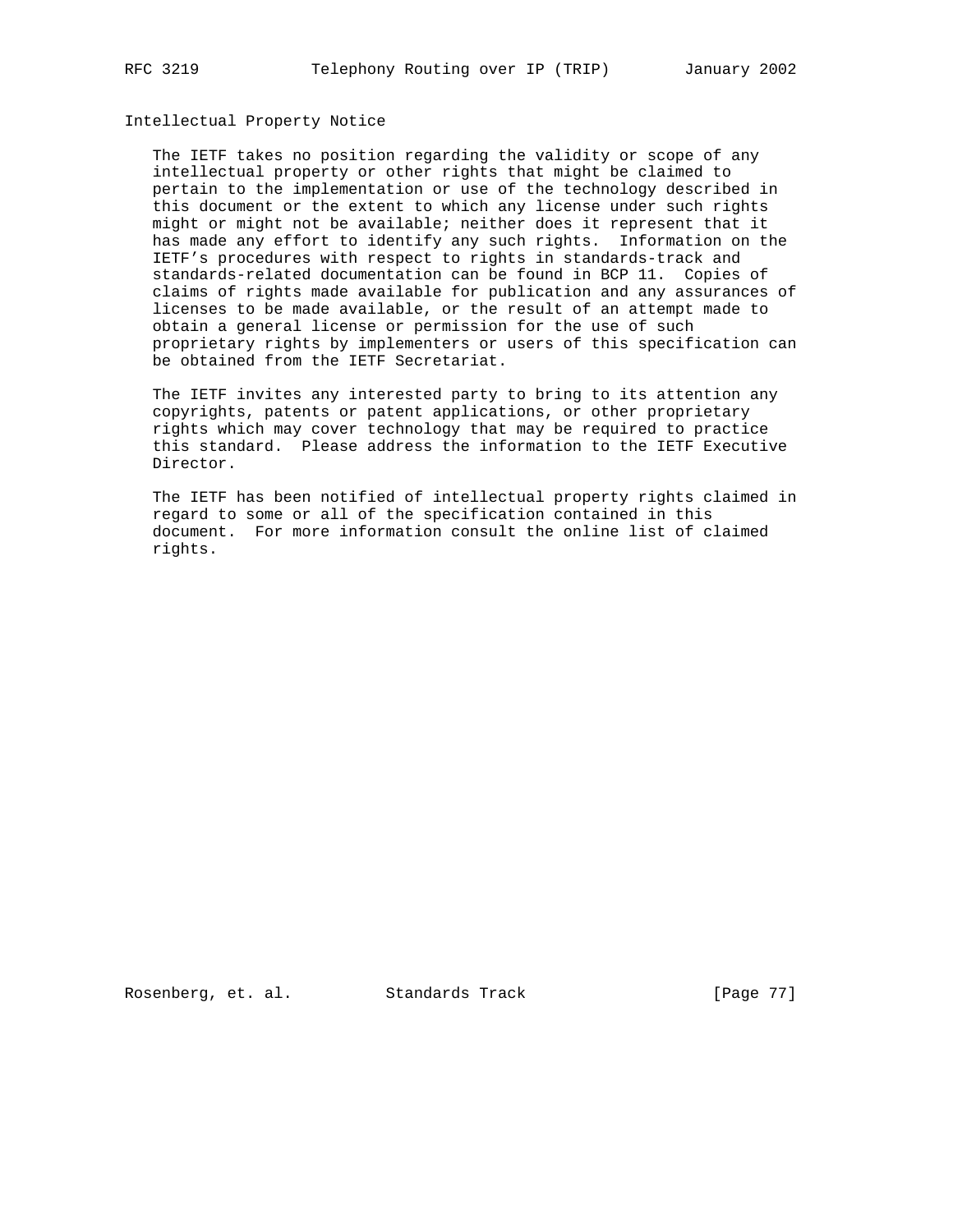Authors' Addresses

 Jonathan Rosenberg dynamicsoft 72 Eagle Rock Avenue First Floor East Hanover, NJ 07936

 Phone: 973-952-5000 EMail: jdrosen@dynamicsoft.com

 Hussein F. Salama Cisco Systems 170 W. Tasman Drive San Jose, CA 95134

 Phone: 408-527-7147 EMail: hsalama@cisco.com

 Matt Squire Hatteras Networks 639 Davis Drive Suite 200 Durham, NC 27713

EMail: mattsquire@acm.org

Rosenberg, et. al. Standards Track [Page 78]